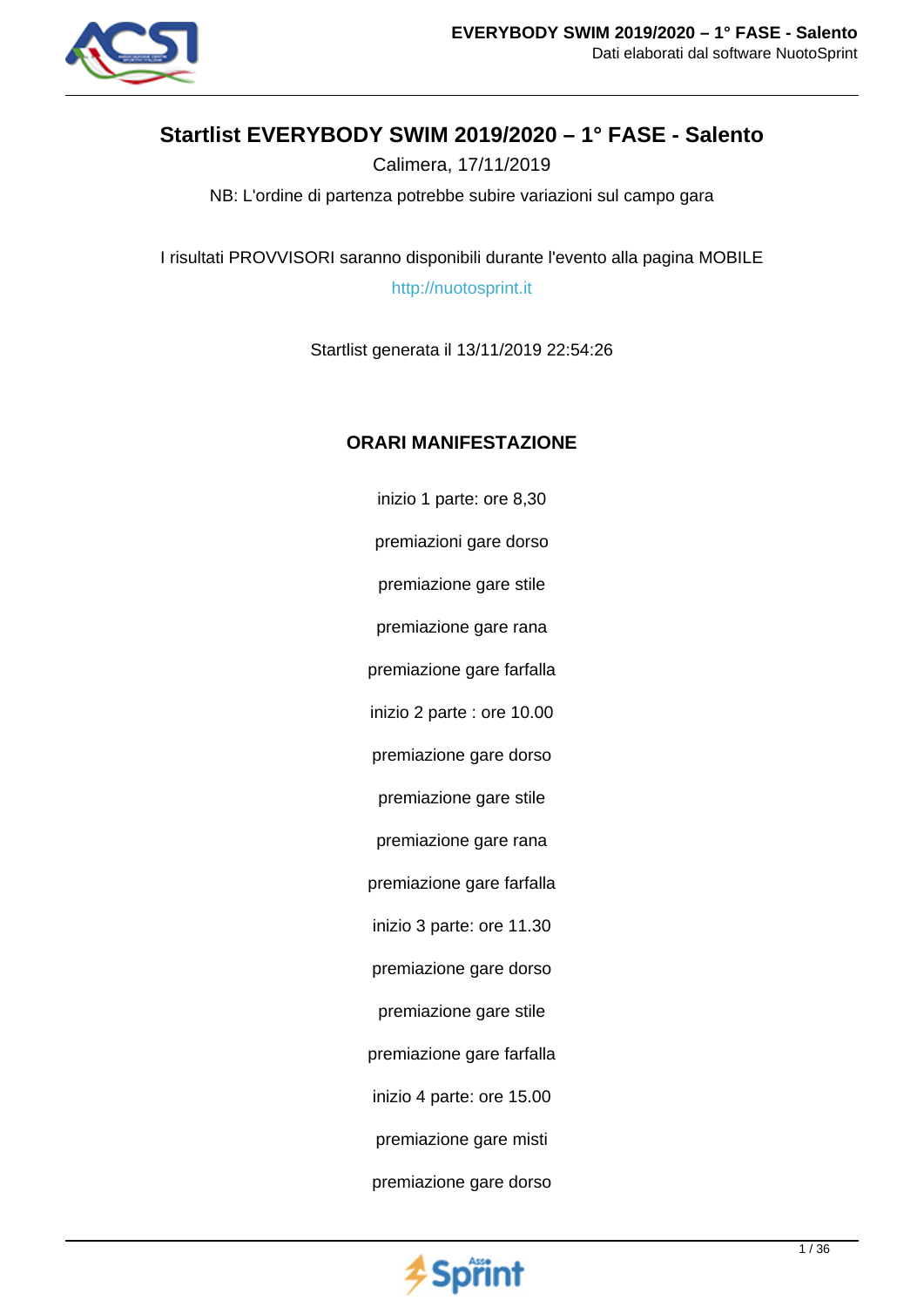

## premiarione gare farit

inizio 1 parte: ore 8,30

### **50 DORSO - ESORDIENTI B1 - FEMMINE**

BATTERIA 1

| <b>CORSIA - ATLETA</b> | <b>SOCIETÀ</b>                   | <b>ANNO - CATEGORIA</b> | <b>TEMPO ISCR</b> |
|------------------------|----------------------------------|-------------------------|-------------------|
| 2 - BUFFO BENEDETTA    | <b>SSD OLTREMARE</b>             | 2011 - ESORDIENTI B1    | 1'15"00           |
| 3 - QUARTA GAIA        | PARADISE NUOTO                   | 2011 - ESORDIENTI B1    | 1'05"00           |
| 4 - ESPOSITO GINEVRA   | <b>SSD OLTREMARE</b>             | 2011 - FSORDIENTI B1    | 58"60             |
| 5 - D'ERRICO MARTINA   | AEMME CENTRO NUOTO S.S.D. A.R.L. | 2011 - ESORDIENTI B1    | 1'03"00           |
| 6 - PREVITERO GIULIA   | <b>SSD OLTREMARE</b>             | 2011 - ESORDIENTI B1    | 1'10"00           |

#### BATTERIA 2

| <b>CORSIA - ATLETA</b>    | <b>SOCIETÀ</b>                   | <b>ANNO - CATEGORIA</b> | <b>TEMPO ISCR</b> |
|---------------------------|----------------------------------|-------------------------|-------------------|
| 2 - PERRONE MATILDE       | <b>MUOVILECCE SSD</b>            | 2011 - ESORDIENTI B1    | 55"00             |
| 3 - DE FILIPPI LUDOVICA   | <b>MUOVILECCE SSD</b>            | 2011 - ESORDIENTI B1    | 52"10             |
| 4 - BERGAMO LAVINIA MARIA | MARESCA NUOTO                    | 2011 - ESORDIENTI B1    | 48"00             |
| 5 - DE CILLIS CARMEN      | <b>MUOVILECCE SSD</b>            | 2011 - ESORDIENTI B1    | 52"10             |
| 6 - SCARPA CARLOTTA       | <b>MARESCA NUOTO</b>             | 2011 - ESORDIENTI B1    | 53"04             |
| 7 - PETRACCA AGATA        | AEMME CENTRO NUOTO S.S.D. A.R.L. | 2011 - ESORDIENTI B1    | 55"00             |

## **50 DORSO - ESORDIENTI B1 - MASCHI**

| <b>CORSIA - ATLETA</b> | <b>SOCIETÀ</b>                   | <b>ANNO - CATEGORIA</b> | <b>TEMPO ISCR</b> |
|------------------------|----------------------------------|-------------------------|-------------------|
| 1 - VIVA RAFFAELE      | <b>SSD OLTREMARE</b>             | 2010 - ESORDIENTI B1    | 1'24"00           |
| 2 - MAIORANO ALESSIO   | AEMME CENTRO NUOTO S.S.D. A.R.L. | 2010 - ESORDIENTI B1    | 1'03"00           |
| 3 - MAZZOTTA MATTIA    | <b>SSD OLTREMARE</b>             | 2010 - ESORDIENTI B1    | 58"00             |
| 4 - MAMONE MATTIA      | <b>MUOVILECCE SSD</b>            | 2010 - ESORDIENTI B1    | 55"00             |
| 5 - LOCCI ALBERTO      | <b>MUOVILECCE SSD</b>            | 2010 - ESORDIENTI B1    | 57"00             |
| 6 - CENTONZE GIACOMO   | AEMME CENTRO NUOTO S.S.D. A.R.L. | 2010 - ESORDIENTI B1    | 59"00             |
| 7 - CARICATO DARIO     | <b>MARESCA NUOTO</b>             | 2010 - ESORDIENTI B1    | 1'03"00           |

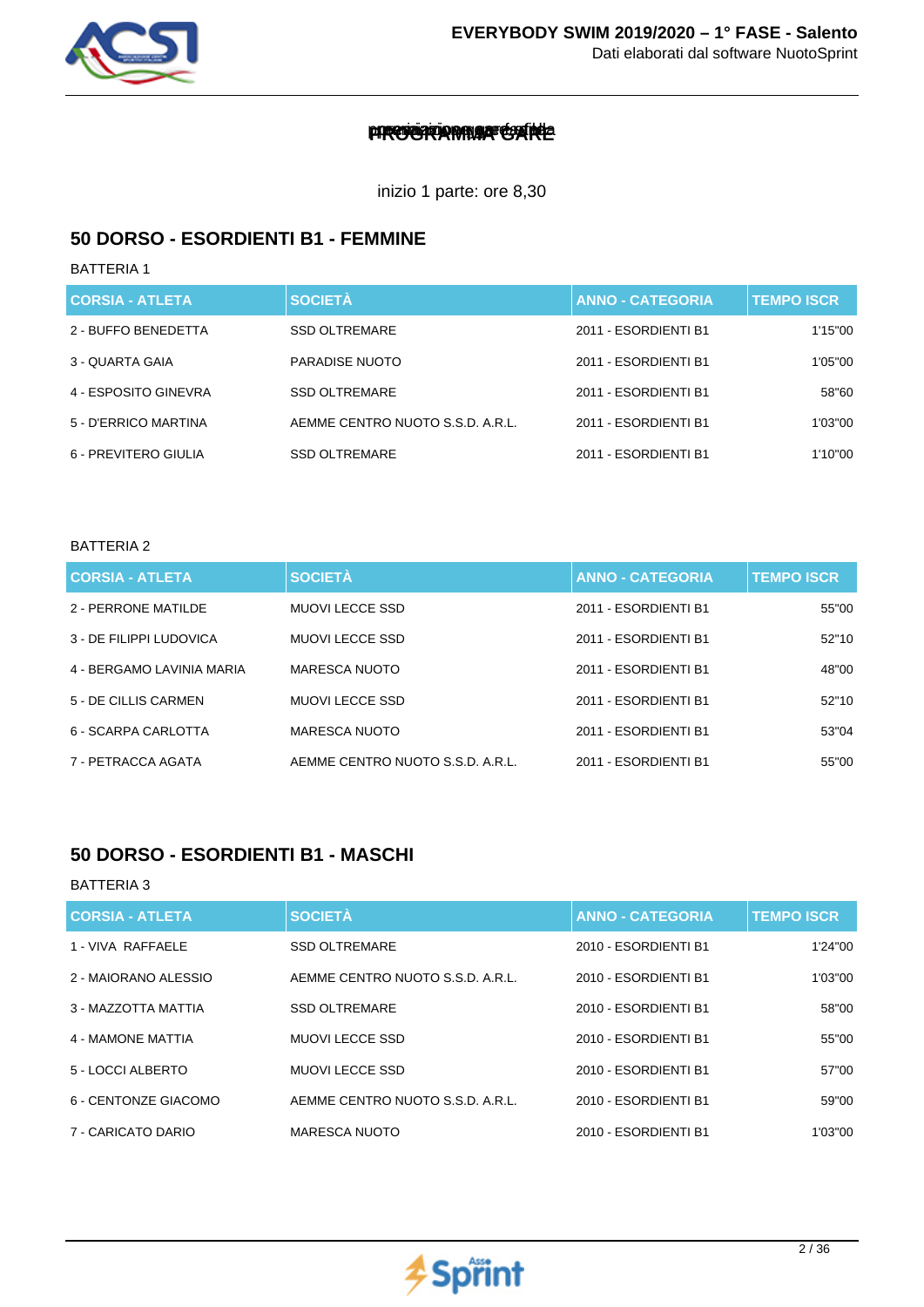

| <b>CORSIA - ATLETA</b> | <b>SOCIETÀ</b>         | <b>ANNO - CATEGORIA</b> | <b>TEMPO ISCR</b> |
|------------------------|------------------------|-------------------------|-------------------|
| 1 - FIORE ANDREA       | MARESCA NUOTO          | 2010 - ESORDIENTI B1    | 54"00             |
| 2 - LATTANTE MANUEL    | MUOVI LECCE SSD        | 2010 - ESORDIENTI B1    | 53"40             |
| 3 - QUARTA JACOPO      | MARESCA NUOTO          | 2010 - ESORDIENTI B1    | 49"00             |
| 4 - DEL PRETE SIMONE   | <b>MUOVI LECCE SSD</b> | 2010 - ESORDIENTI B1    | 47"00             |
| 5 - ROTONDO GIULIO     | <b>SSD OLTREMARE</b>   | 2010 - ESORDIENTI B1    | 49"00             |
| 6 - TAMBURRANO EDOARDO | MUOVI LECCE SSD        | 2010 - ESORDIENTI B1    | 52"20             |
| 7 - BRANDI DONATO      | <b>SSD OLTREMARE</b>   | 2010 - ESORDIENTI B1    | 53"50             |

## **50 DORSO - ESORDIENTI B2 - FEMMINE**

### BATTERIA 5

| <b>CORSIA - ATLETA</b> | <b>SOCIETÀ</b>       | <b>ANNO - CATEGORIA</b> | <b>TEMPO ISCR</b> |
|------------------------|----------------------|-------------------------|-------------------|
| 3 - FRANCO CHIARA      | <b>SSD OLTREMARE</b> | 2010 - ESORDIENTI B2    | 57"40             |
| 4 - MUSCA ZAIRA        | PARADISE NUOTO       | 2010 - ESORDIENTI B2    | 57"00             |
| 5 - LEO BENEDETTA      | <b>MARESCA NUOTO</b> | 2010 - ESORDIENTI B2    | 57"00             |
| 6 - CONGEDI FLAVIA     | <b>SSD OLTREMARE</b> | 2010 - ESORDIENTI B2    | 1'04''40          |

#### BATTERIA 6

| <b>CORSIA - ATLETA</b> | <b>SOCIETÀ</b>                   | <b>ANNO - CATEGORIA</b> | <b>TEMPO ISCR</b> |
|------------------------|----------------------------------|-------------------------|-------------------|
| 2 - MASCIULLO ASIA     | AEMME CENTRO NUOTO S.S.D. A.R.L. | 2010 - ESORDIENTI B2    | 55"00             |
| 3 - PASCA CLAUDIA      | MUOVI LECCE SSD                  | 2010 - ESORDIENTI B2    | 52"70             |
| 4 - DORIA LUCREZIA     | MUOVI LECCE SSD                  | 2010 - ESORDIENTI B2    | 50"40             |
| 5 - VETRUGNO SOFIA     | MARESCA NUOTO                    | 2010 - ESORDIENTI B2    | 52"40             |
| 6 - GIACCARI ANASTASIA | <b>SSD OLTREMARE</b>             | 2010 - ESORDIENTI B2    | 53"50             |

## **50 DORSO - ESORDIENTI B2 - MASCHI**

| <b>CORSIA - ATLETA</b> | <b>SOCIETÀ</b>       | <b>ANNO - CATEGORIA</b> | <b>TEMPO ISCR</b> |
|------------------------|----------------------|-------------------------|-------------------|
| 2 - BRUNO EDOARDO      | SSD OLTREMARE        | 2009 - ESORDIENTI B2    | 1'15"00           |
| 3 - CIULLO EDOARDO     | <b>SSD OLTREMARE</b> | 2009 - ESORDIENTI B2    | 1'10"00           |
| 4 - VALZANO CLAUDIO    | MUOVI LECCE SSD      | 2009 - ESORDIENTI B2    | 56"40             |

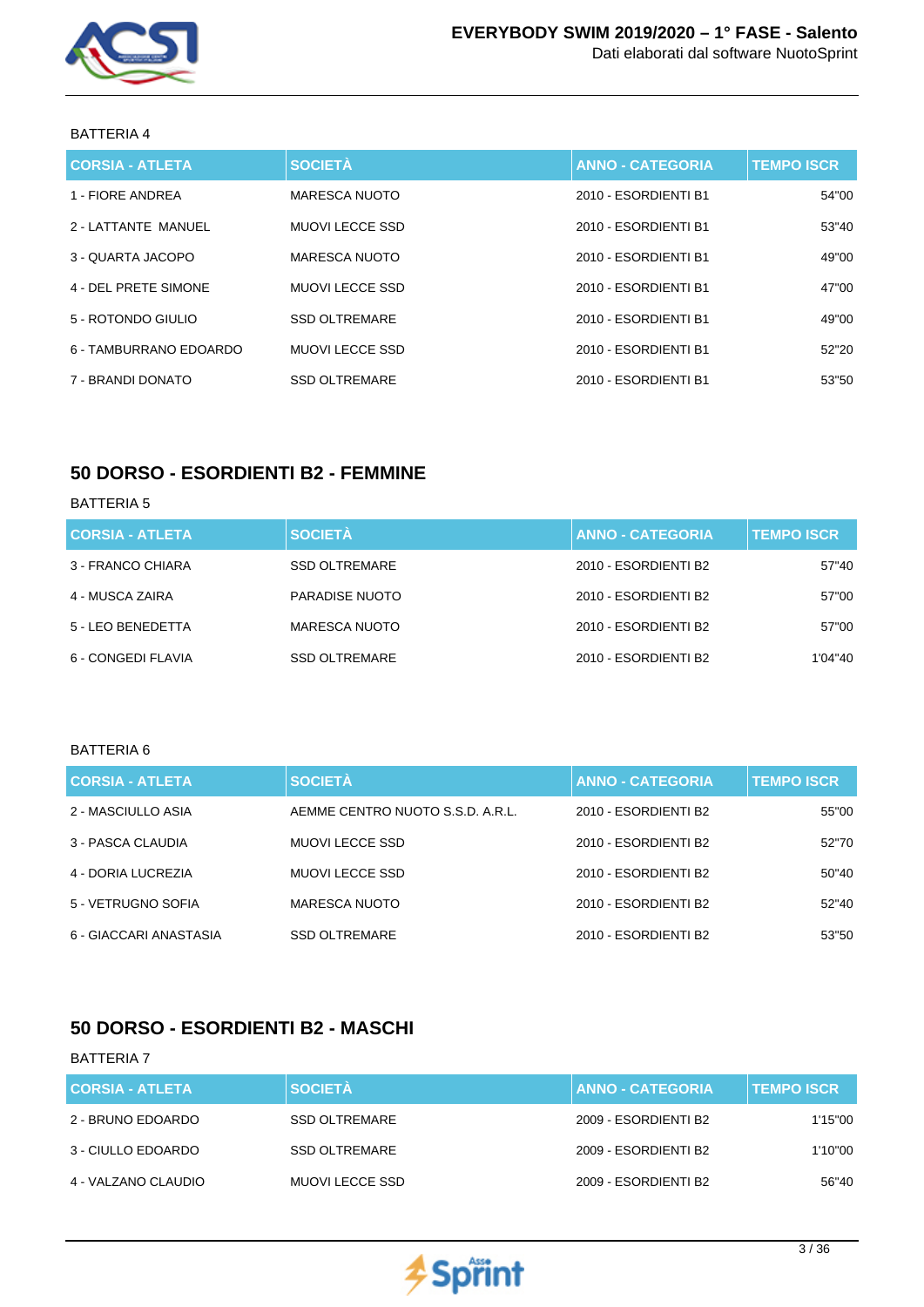

Dati elaborati dal software NuotoSprint

| 5 - BARILA MARCO     | AEMME CENTRO NUOTO S.S.D. A.R.L. | 2009 - ESORDIENTI B2 | 59"00   |
|----------------------|----------------------------------|----------------------|---------|
| 6 - DE LUCA MAURIZIO | SSD OLTREMARE                    | 2009 - ESORDIENTI B2 | 1'15"00 |

#### BATTERIA 8

| <b>CORSIA - ATLETA</b> | <b>SOCIETÀ</b>  | <b>ANNO - CATEGORIA</b> | <b>TEMPO ISCR</b> |
|------------------------|-----------------|-------------------------|-------------------|
| 2 - NESTOLA LUCA       | MARESCA NUOTO   | 2009 - ESORDIENTI B2    | 56"00             |
| 3 - BOVE GABRIELE      | MARESCA NUOTO   | 2009 - ESORDIENTI B2    | 53"00             |
| 4 - CICCARESE THOMAS   | MARESCA NUOTO   | 2009 - ESORDIENTI B2    | 50"00             |
| 5 - LAGNA DANIELE      | MUOVI LECCE SSD | 2009 - ESORDIENTI B2    | 50"04             |
| 6 - CARETTO GABRIELE   | MARESCA NUOTO   | 2009 - ESORDIENTI B2    | 54"00             |

### premiazioni gare dorso

## **50 STILE LIBERO - ESORDIENTI B1 - FEMMINE**

### BATTERIA 9

| <b>CORSIA - ATLETA</b> | <b>SOCIETÀ</b>                   | <b>ANNO - CATEGORIA</b> | <b>TEMPO ISCR</b> |
|------------------------|----------------------------------|-------------------------|-------------------|
| 2 - CARETTO AURORA     | MARESCA NUOTO                    | 2011 - ESORDIENTI B1    | 1'02"00           |
| 3 - ESPOSITO GINEVRA   | <b>SSD OLTREMARE</b>             | 2011 - ESORDIENTI B1    | 1'00"00           |
| 4 - PETRACCA AGATA     | AEMME CENTRO NUOTO S.S.D. A.R.L. | 2011 - ESORDIENTI B1    | 55"00             |
| 5 - SCARPA CARLOTTA    | <b>MARESCA NUOTO</b>             | 2011 - ESORDIENTI B1    | 59"00             |
| 6 - D'ERRICO MARTINA   | AEMME CENTRO NUOTO S.S.D. A.R.L. | 2011 - ESORDIENTI B1    | 1'00"00           |
| 7 - QUARTA GAIA        | PARADISE NUOTO                   | 2011 - ESORDIENTI B1    | 1'20"00           |

| <b>CORSIA - ATLETA</b>                          | <b>SOCIETÀ</b>                   | <b>ANNO - CATEGORIA</b> | <b>TEMPO ISCR</b> |
|-------------------------------------------------|----------------------------------|-------------------------|-------------------|
| 1 - MICHELI GIULIA                              | AEMME CENTRO NUOTO S.S.D. A.R.L. | 2011 - ESORDIENTI B1    | 55"00             |
| 2 - DE FILIPPI LUDOVICA                         | <b>MUOVILECCE SSD</b>            | 2011 - ESORDIENTI B1    | 49"50             |
| 3 - MONSELLATO FEDERICA                         | MARESCA NUOTO                    | 2011 - ESORDIENTI B1    | 44"60             |
| 4 - PAPADIA LINDA                               | MARESCA NUOTO                    | 2011 - ESORDIENTI B1    | 41"00             |
| 5 - DE RICCARDIS MARIA GABRIELL MUOVI LECCE SSD |                                  | 2011 - ESORDIENTI B1    | 42"60             |
| 6 - SICURO SARA                                 | <b>SSD OLTREMARE</b>             | 2011 - ESORDIENTI B1    | 48"80             |
| 7 - PERRONE MATILDE                             | <b>MUOVILECCE SSD</b>            | 2011 - ESORDIENTI B1    | 53"70             |

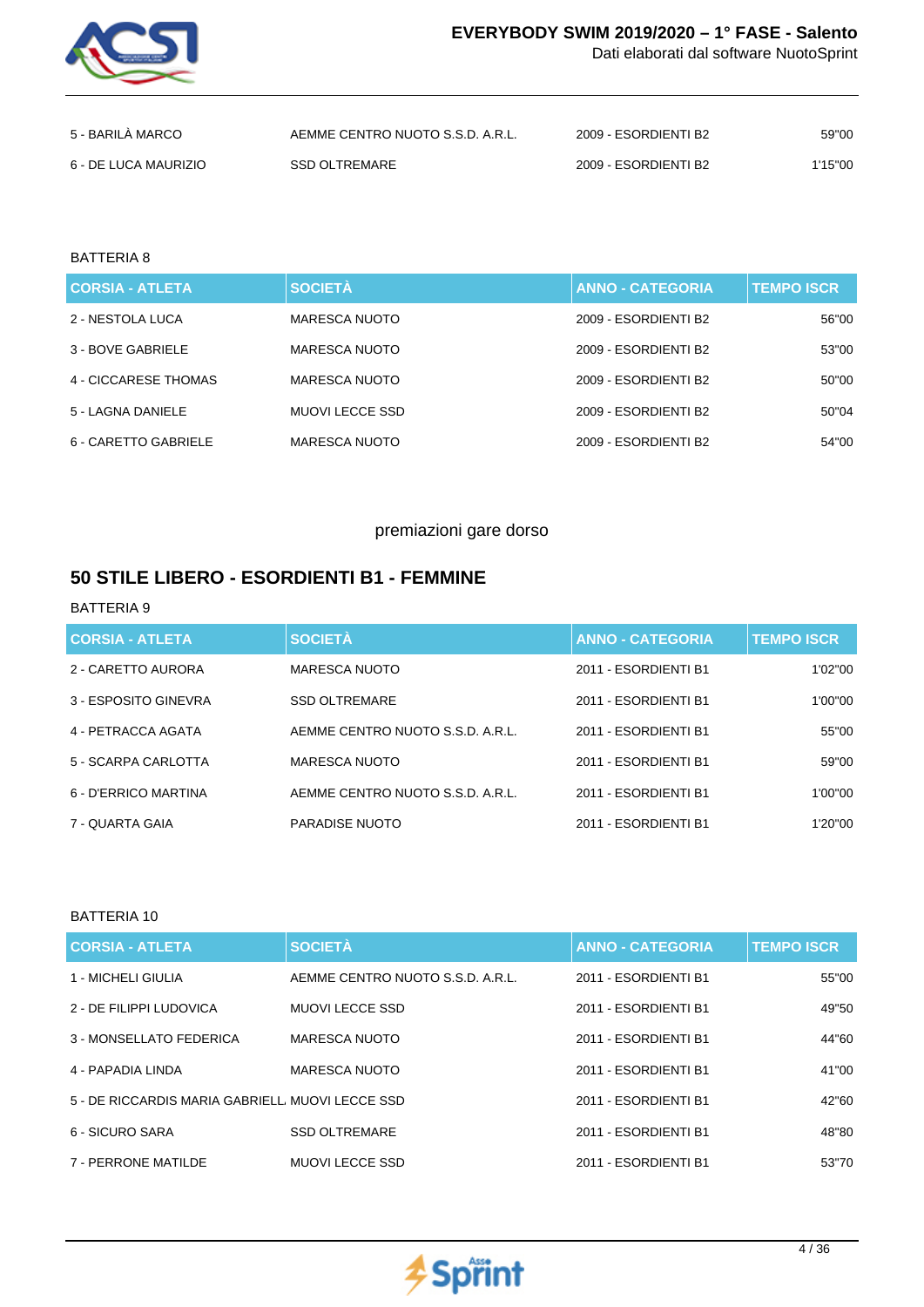

## **50 STILE LIBERO - ESORDIENTI B1 - MASCHI**

### BATTERIA 11

| <b>CORSIA - ATLETA</b>   | <b>SOCIETÀ</b>                   | <b>ANNO - CATEGORIA</b> | <b>TEMPO ISCR</b> |
|--------------------------|----------------------------------|-------------------------|-------------------|
| 2 - FIORE ANDREA         | MARESCA NUOTO                    | 2010 - ESORDIENTI B1    | 56"00             |
| 3 - LOCCI ALBERTO        | <b>MUOVI LECCE SSD</b>           | 2010 - ESORDIENTI B1    | 55"80             |
| 4 - MASCIULLO SEBASTIANO | AEMME CENTRO NUOTO S.S.D. A.R.L. | 2010 - ESORDIENTI B1    | 55"00             |
| 5 - TAMBURRANO EDOARDO   | MUOVI LECCE SSD                  | 2010 - ESORDIENTI B1    | 55"50             |
| 6 - LATTANTE MANUEL      | <b>MUOVI LECCE SSD</b>           | 2010 - ESORDIENTI B1    | 56"00             |

### BATTERIA 12

| <b>CORSIA - ATLETA</b>  | <b>SOCIETÀ</b>       | <b>ANNO - CATEGORIA</b> | <b>TEMPO ISCR</b> |
|-------------------------|----------------------|-------------------------|-------------------|
| 2 - ROTONDO GIULIO      | <b>SSD OLTREMARE</b> | 2010 - ESORDIENTI B1    | 48"00             |
| 3 - LONGO FILIPPO       | <b>SSD OLTREMARE</b> | 2010 - ESORDIENTI B1    | 42"07             |
| 4 - GIANNUZZI FRANCESCO | <b>SSD OLTREMARE</b> | 2010 - ESORDIENTI B1    | 39"09             |
| 5 - QUARTA JACOPO       | MARESCA NUOTO        | 2010 - ESORDIENTI B1    | 41"60             |
| 6 - MANTI GABRIELE      | <b>SSD OLTREMARE</b> | 2010 - ESORDIENTI B1    | 42"20             |
| 7 - MAZZOTTA MATTIA     | <b>SSD OLTREMARE</b> | 2010 - ESORDIENTI B1    | 54"00             |

## **50 STILE LIBERO - ESORDIENTI B2 - FEMMINE**

### BATTERIA 13

| <b>CORSIA - ATLETA</b> | <b>SOCIETÀ</b>       | <b>ANNO - CATEGORIA</b> | <b>TEMPO ISCR</b> |
|------------------------|----------------------|-------------------------|-------------------|
| 2 - LEO BENEDETTA      | MARESCA NUOTO        | 2010 - ESORDIENTI B2    | 59"00             |
| 3 - VETRUGNO SOFIA     | <b>MARESCA NUOTO</b> | 2010 - ESORDIENTI B2    | 55"00             |
| 4 - COLAZZO GINEVRA    | <b>SSD OLTREMARE</b> | 2010 - ESORDIENTI B2    | 50"00             |
| 5 - QUARANTA BENEDETTA | MUOVI LECCE SSD      | 2010 - ESORDIENTI B2    | 52"00             |
| 6 - LIPPOLIS GRETA     | MUOVI LECCE SSD      | 2010 - ESORDIENTI B2    | 57"00             |

| <b>CORSIA - ATLETA</b> | <b>SOCIETÀ</b>       | <b>ANNO - CATEGORIA</b> | <b>TEMPO ISCR</b> |
|------------------------|----------------------|-------------------------|-------------------|
| 2 - DORIA LUCREZIA     | MUOVI LECCE SSD      | 2010 - ESORDIENTI B2    | 48"30             |
| 3 - MARTINA ALESSANDRA | MARESCA NUOTO        | 2010 - ESORDIENTI B2    | 43"90             |
| 4 - SARACINO ROSITA    | <b>SSD OLTREMARE</b> | 2010 - ESORDIENTI B2    | 39"60             |

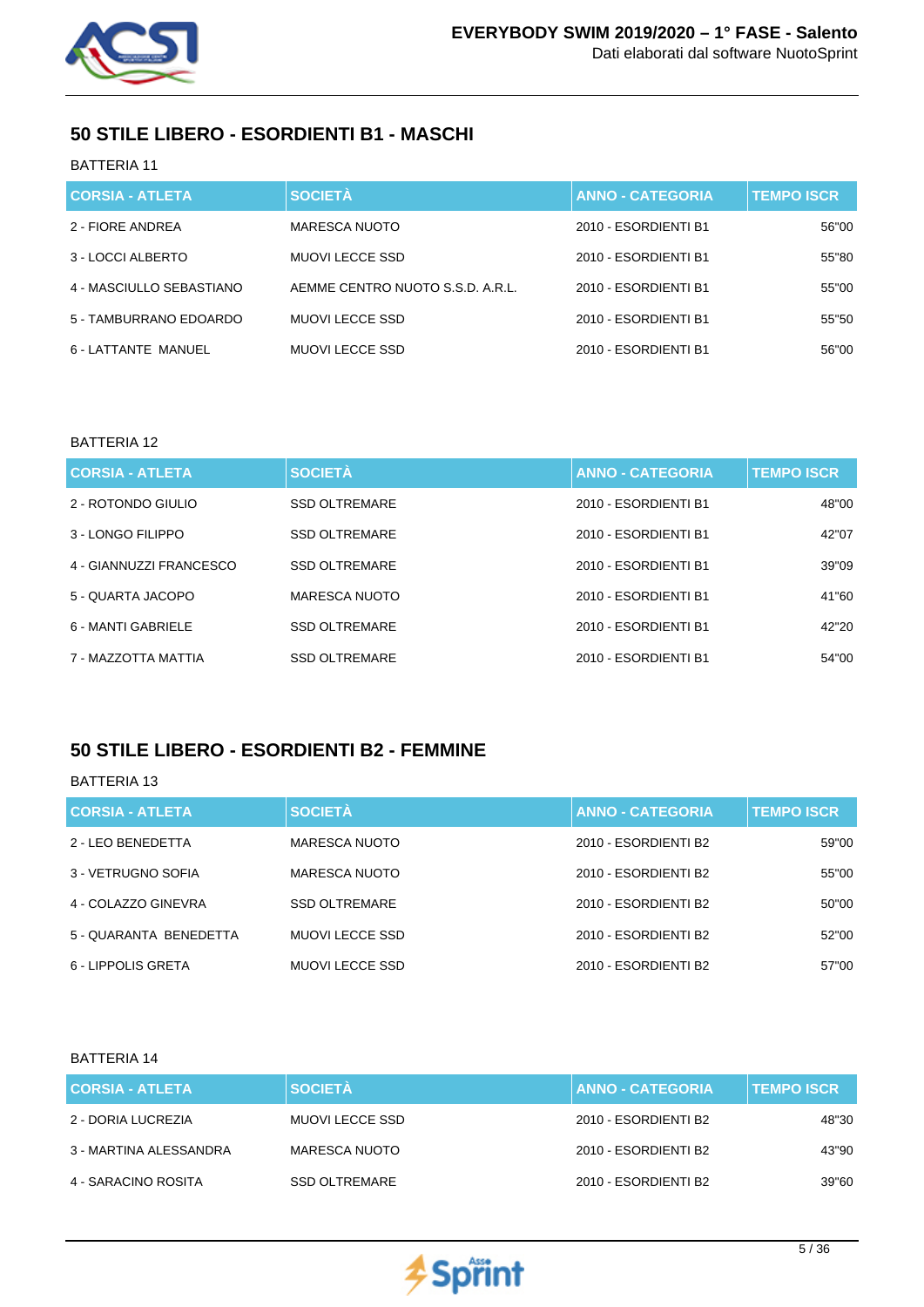

Dati elaborati dal software NuotoSprint

| 5 - BONANNO SOFIA  | MARESCA NUOTO | 2010 - ESORDIENTI B2 | 43"00 |
|--------------------|---------------|----------------------|-------|
| 6 - CONGEDI FLAVIA | SSD OLTREMARE | 2010 - ESORDIENTI B2 | 45"20 |
| 7 - FRANCO CHIARA  | SSD OLTREMARE | 2010 - ESORDIENTI B2 | 49"00 |

## **50 STILE LIBERO - ESORDIENTI B2 - MASCHI**

### BATTERIA 15

| <b>CORSIA - ATLETA</b> | <b>SOCIETÀ</b>                   | <b>ANNO - CATEGORIA</b> | <b>TEMPO ISCR</b> |
|------------------------|----------------------------------|-------------------------|-------------------|
| 1 - CARETTO GABRIELE   | <b>MARESCA NUOTO</b>             | 2009 - ESORDIENTI B2    | 1'04"04           |
| 2 - BARILÀ MARCO       | AEMME CENTRO NUOTO S.S.D. A.R.L. | 2009 - ESORDIENTI B2    | 49"00             |
| 3 - BERGAMO LORENZO    | <b>MARESCA NUOTO</b>             | 2009 - ESORDIENTI B2    | 40"01             |
| 4 - BUSTI LUCA         | <b>SSD OLTREMARE</b>             | 2009 - ESORDIENTI B2    | 36"90             |
| 5 - DE SANTIS DIEGO    | <b>SSD OLTREMARE</b>             | 2009 - ESORDIENTI B2    | 39"04             |
| 6 - DIMA ANDREA        | <b>SSD OLTREMARE</b>             | 2009 - ESORDIENTI B2    | 42"90             |
| 7 - LAGNA DANIELE      | <b>MUOVILECCE SSD</b>            | 2009 - ESORDIENTI B2    | 54"00             |

### premiazione gare stile

## **50 RANA - ESORDIENTI B1 - FEMMINE**

#### BATTERIA 16

| <b>CORSIA - ATLETA</b>    | <b>SOCIETÀ</b>                   | <b>ANNO - CATEGORIA</b> | <b>TEMPO ISCR</b> |
|---------------------------|----------------------------------|-------------------------|-------------------|
| 2 - SICURO SARA           | <b>SSD OLTREMARE</b>             | 2011 - ESORDIENTI B1    | 1'11"00           |
| 3 - PROVENZANO LUCREZIA   | A.S.D. OLIMPICA SALENTINA        | 2011 - ESORDIENTI B1    | 1'05"00           |
| 4 - BERGAMO LAVINIA MARIA | MARESCA NUOTO                    | 2011 - ESORDIENTI B1    | 51"00             |
| 5 - MONSELLATO FEDERICA   | MARESCA NUOTO                    | 2011 - ESORDIENTI B1    | 1'01"00           |
| 6 - MICHELI GIULIA        | AEMME CENTRO NUOTO S.S.D. A.R.L. | 2011 - ESORDIENTI B1    | 1'05"00           |
| 7 - PREVITERO GIULIA      | <b>SSD OLTREMARE</b>             | 2011 - FSORDIENTI B1    | 1'15"00           |

## **50 RANA - ESORDIENTI B1 - MASCHI**

| <b>CORSIA - ATLETA</b>   | <b>SOCIETÀ</b>                   | <b>∣ANNO - CATEGORIA</b> | <b>TEMPO ISCR</b> |
|--------------------------|----------------------------------|--------------------------|-------------------|
| 3 - MASCIULLO SEBASTIANO | AEMME CENTRO NUOTO S.S.D. A.R.L. | 2010 - ESORDIENTI B1     | 1'10"00           |
| 4 - DE LENTINIS JACOPO   | A.S.D. OLIMPICA SALENTINA        | 2010 - ESORDIENTI B1     | 1'00"00           |

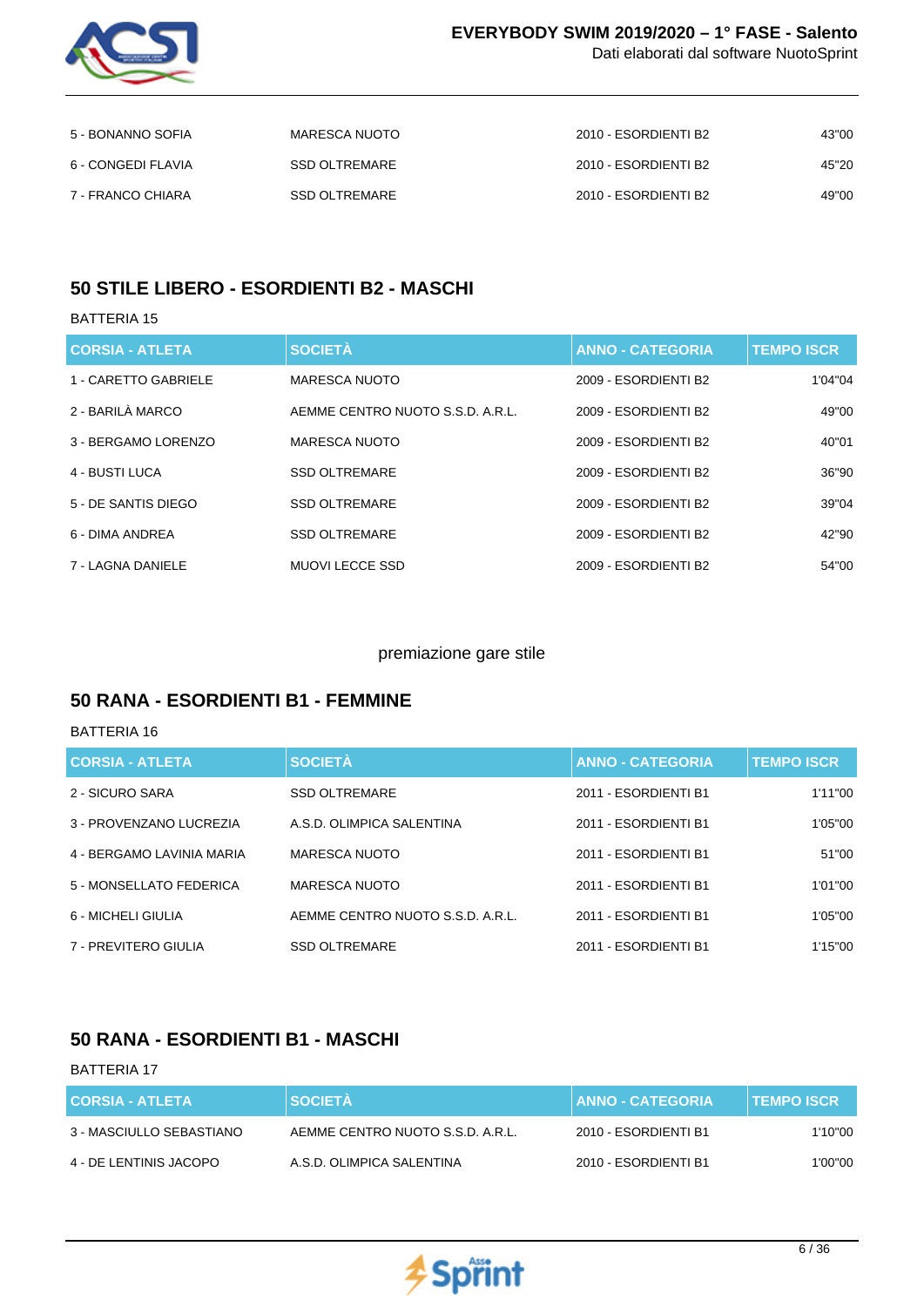

Dati elaborati dal software NuotoSprint

| 5 - MAMONE MATTIA | MUOVI LECCE SSD | 2010 - ESORDIENTI B1 | 1'03"00 |
|-------------------|-----------------|----------------------|---------|
| 6 - BRANDI DONATO | SSD OLTREMARE   | 2010 - ESORDIENTI B1 | 1'10"70 |

#### BATTERIA 18

| <b>CORSIA - ATLETA</b>      | <b>SOCIETÀ</b>            | <b>ANNO - CATEGORIA</b> | <b>TEMPO ISCR</b> |
|-----------------------------|---------------------------|-------------------------|-------------------|
| 2 - VIVA RAFFAELE           | <b>SSD OLTREMARE</b>      | 2010 - ESORDIENTI B1    | 59"50             |
| 3 - TALA' FLAVIO            | A.S.D. OLIMPICA SALENTINA | 2010 - ESORDIENTI B1    | 55"06             |
| 4 - MANTI GABRIELE          | <b>SSD OLTREMARE</b>      | 2010 - ESORDIENTI B1    | 49"06             |
| 5 - D'OSTUNI VITTORIO MARIA | MARESCA NUOTO             | 2010 - ESORDIENTI B1    | 49"53             |
| 6 - GRAVILI CRISTIAN        | MUOVI LECCE SSD           | 2010 - ESORDIENTI B1    | 57"10             |

### **50 RANA - ESORDIENTI B2 - FEMMINE**

#### BATTERIA 19

| <b>CORSIA - ATLETA</b> | <b>SOCIETÀ</b>            | <b>ANNO - CATEGORIA</b> | <b>TEMPO ISCR</b> |
|------------------------|---------------------------|-------------------------|-------------------|
| 2 - DOLLORENZO REBECCA | A.S.D. OLIMPICA SALENTINA | 2010 - ESORDIENTI B2    | 1'10"00           |
| 3 - GIACCARI ANASTASIA | <b>SSD OLTREMARE</b>      | 2010 - ESORDIENTI B2    | 59"30             |
| 4 - PASCA CLAUDIA      | <b>MUOVILECCE SSD</b>     | 2010 - ESORDIENTI B2    | 55"00             |
| 5 - BONANNO SOFIA      | MARESCA NUOTO             | 2010 - ESORDIENTI B2    | 55"00             |
| 6 - COLAZZO GINEVRA    | <b>SSD OLTREMARE</b>      | 2010 - ESORDIENTI B2    | 1'00"00           |
| 7 - GURRADO FRANCESCA  | <b>MUOVILECCE SSD</b>     | 2010 - ESORDIENTI B2    | 1'10"00           |

### **50 RANA - ESORDIENTI B2 - MASCHI**

| <b>CORSIA - ATLETA</b> | <b>SOCIETÀ</b>        | <b>ANNO - CATEGORIA</b> | <b>TEMPO ISCR</b> |
|------------------------|-----------------------|-------------------------|-------------------|
| 2 - VALZANO CLAUDIO    | <b>MUOVILECCE SSD</b> | 2009 - ESORDIENTI B2    | 57"09             |
| 3 - DE SANTIS DIEGO    | <b>SSD OLTREMARE</b>  | 2009 - ESORDIENTI B2    | 53"40             |
| 4 - TUNNO SIMONE       | MARESCA NUOTO         | 2009 - ESORDIENTI B2    | 48"50             |
| 5 - BUSTI LUCA         | <b>SSD OLTREMARE</b>  | 2009 - ESORDIENTI B2    | 50"60             |
| 6 - CICCARESE THOMAS   | MARESCA NUOTO         | 2009 - ESORDIENTI B2    | 57"00             |
| 7 - CAUS LEONARDO      | <b>MUOVILECCE SSD</b> | 2009 - ESORDIENTI B2    | 1'05"90           |

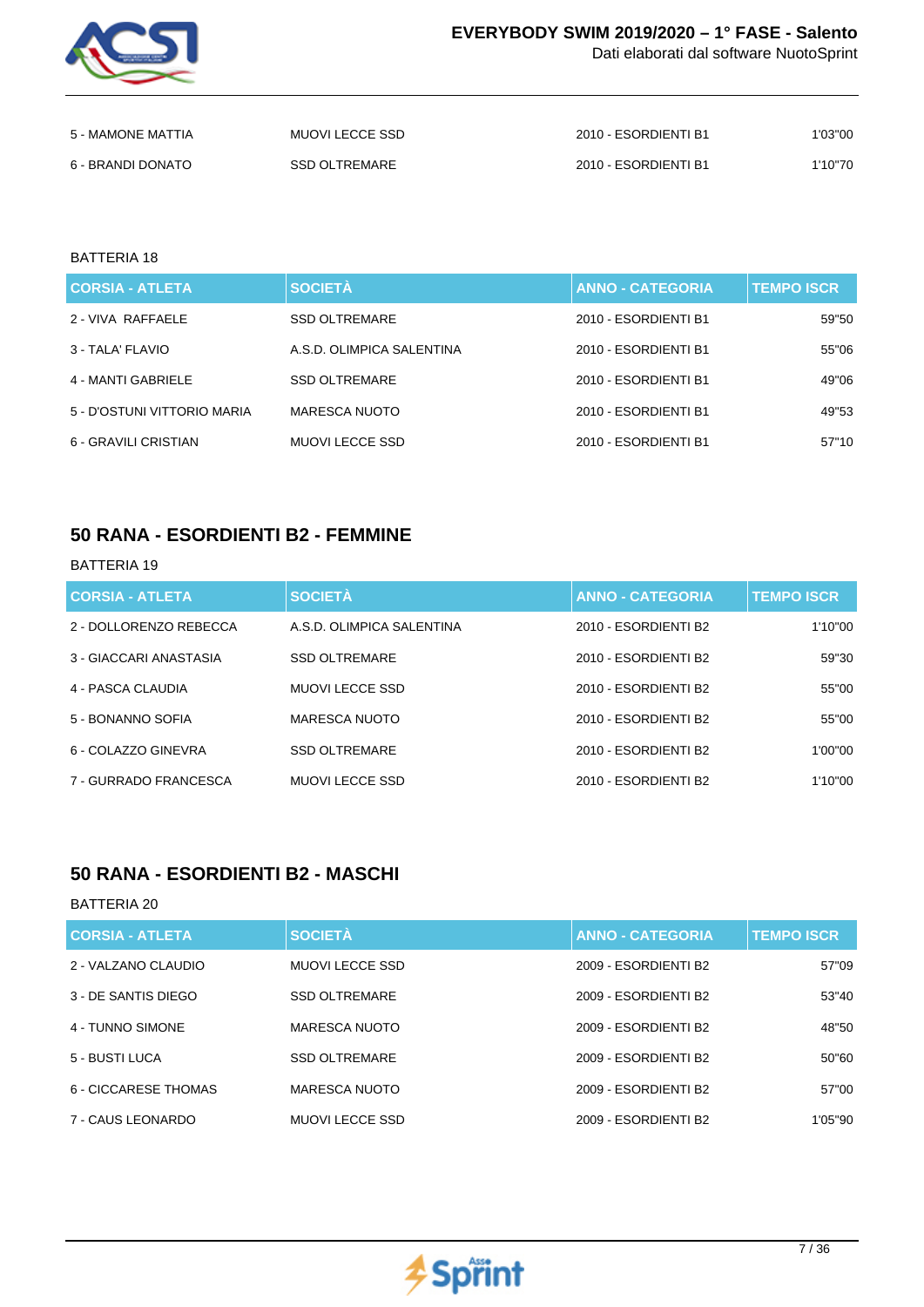

# 50 FARFALLA - ESORDIENTI B1 - FEWNANDER gare rana

BATTERIA 21

| <b>CORSIA - ATLETA</b>                          | <b>SOCIETÀ</b>  | <b>ANNO - CATEGORIA</b> | <b>TEMPO ISCR</b> |
|-------------------------------------------------|-----------------|-------------------------|-------------------|
| 3 - DE CILLIS CARMEN                            | MUOVI LECCE SSD | 2011 - ESORDIENTI B1    | 57"30             |
| 4 - PAPADIA LINDA                               | MARESCA NUOTO   | 2011 - ESORDIENTI B1    | 46"80             |
| 5 - DE RICCARDIS MARIA GABRIELL MUOVI LECCE SSD |                 | 2011 - ESORDIENTI B1    | 55"00             |

## **50 FARFALLA - ESORDIENTI B1 - MASCHI**

#### BATTERIA 22

| <b>CORSIA - ATLETA</b>      | <b>SOCIETÀ</b>       | <b>ANNO - CATEGORIA</b> | <b>TEMPO ISCR</b> |
|-----------------------------|----------------------|-------------------------|-------------------|
| 2 - GRAVILI CRISTIAN        | MUOVI LECCE SSD      | 2010 - ESORDIENTI B1    | 59"02             |
| 3 - LONGO FILIPPO           | <b>SSD OLTREMARE</b> | 2010 - ESORDIENTI B1    | 54"00             |
| 4 - D'OSTUNI VITTORIO MARIA | MARESCA NUOTO        | 2010 - ESORDIENTI B1    | 44"01             |
| 5 - GIANNUZZI FRANCESCO     | <b>SSD OLTREMARE</b> | 2010 - ESORDIENTI B1    | 51"00             |
| 6 - DEL PRETE SIMONE        | MUOVI LECCE SSD      | 2010 - ESORDIENTI B1    | 54"02             |

## **50 FARFALLA - ESORDIENTI B2 - FEMMINE**

#### BATTERIA 23

| <b>CORSIA - ATLETA</b> | <b>SOCIETÀ</b>       | <b>ANNO - CATEGORIA</b> | <b>TEMPO ISCR.</b> |
|------------------------|----------------------|-------------------------|--------------------|
| 3 - QUARANTA BENEDETTA | MUOVI LECCE SSD      | 2010 - ESORDIENTI B2    | 1'00"00            |
| 4 - SARACINO ROSITA    | <b>SSD OLTREMARE</b> | 2010 - ESORDIENTI B2    | 43"00              |
| 5 - MARTINA ALESSANDRA | <b>MARESCA NUOTO</b> | 2010 - ESORDIENTI B2    | 49"03              |
| 6 - GURRADO FRANCESCA  | MUOVI LECCE SSD      | 2010 - ESORDIENTI B2    | 1'05"00            |

## **50 FARFALLA - ESORDIENTI B2 - MASCHI**

| <b>CORSIA - ATLETA</b> | <b>SOCIETÀ</b>       | <b>ANNO - CATEGORIA</b> | <b>TEMPO ISCR</b> |
|------------------------|----------------------|-------------------------|-------------------|
| 3 - CAUS LEONARDO      | MUOVI LECCE SSD      | 2009 - ESORDIENTI B2    | 58"50             |
| 4 - TUNNO SIMONE       | <b>MARESCA NUOTO</b> | 2009 - ESORDIENTI B2    | 38"70             |
| 5 - BERGAMO LORENZO    | <b>MARESCA NUOTO</b> | 2009 - ESORDIENTI B2    | 46"00             |
| 6 - DIMA ANDREA        | <b>SSD OLTREMARE</b> | 2009 - ESORDIENTI B2    | 59"06             |

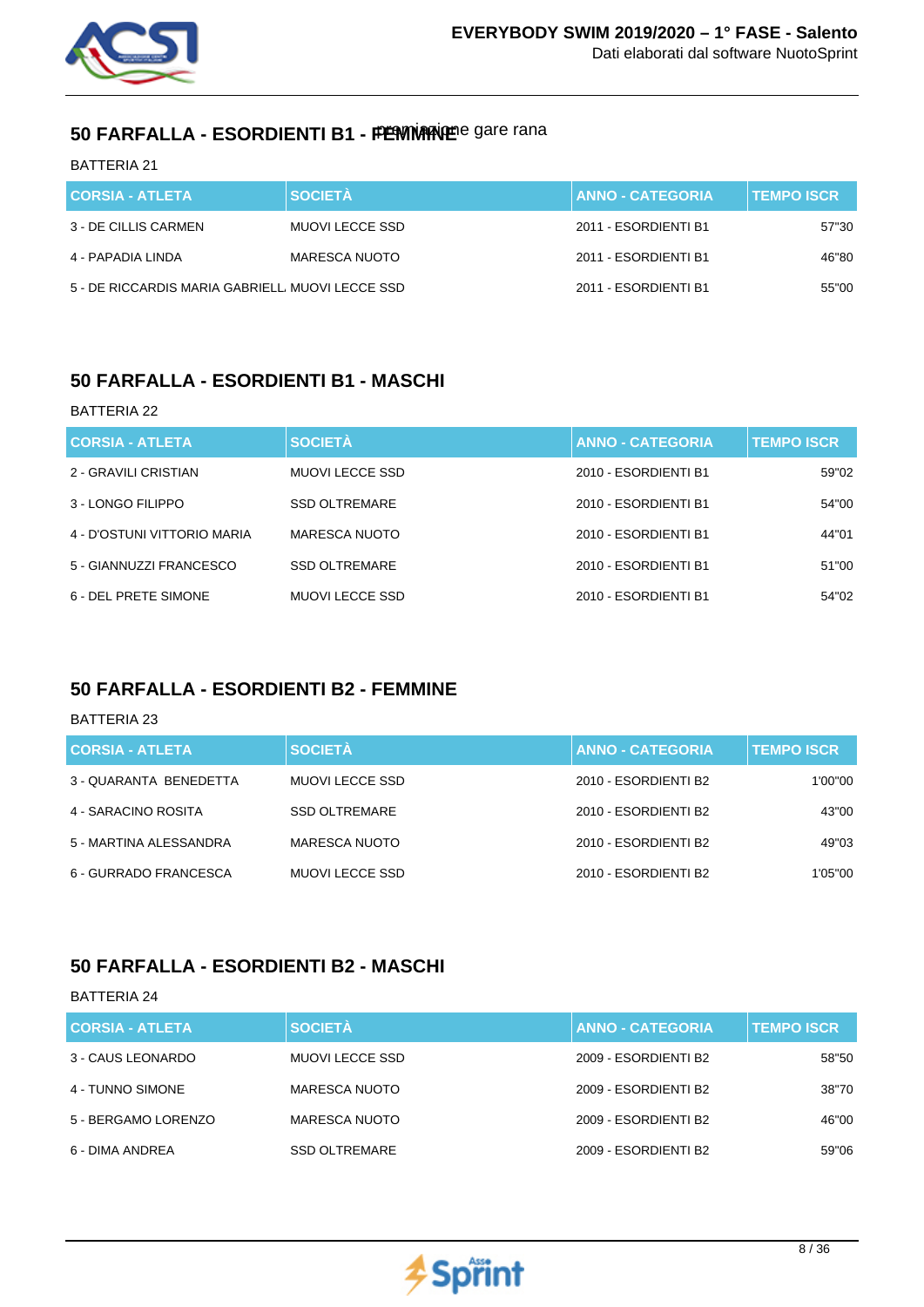

# STAFFETTA 4x50 STILE LIBERO - MARSCHI - ESORDIENTI B

BATTERIA 25

| <b>CORSIA - FORMAZIONE</b> | <b>CATEGORIA</b>    | <b>TEMPO ISCR</b> |
|----------------------------|---------------------|-------------------|
| 3 - MARESCA NUOTO - A      | <b>ESORDIENTI B</b> | S.T.              |
| 4 - MUOVI LECCE SSD - A    | <b>ESORDIENTI B</b> | S.T.              |
| 5 - SSD OLTREMARE - A      | <b>ESORDIENTI B</b> | S.T.              |

# **STAFFETTA 4x50 STILE LIBERO - FEMMINE - ESORDIENTI B**

| BATTERIA 26                |                     |                   |
|----------------------------|---------------------|-------------------|
| <b>CORSIA - FORMAZIONE</b> | <b>CATEGORIA</b>    | <b>TEMPO ISCR</b> |
| 3 - MARESCA NUOTO - A      | <b>ESORDIENTI B</b> | S.T.              |
| 4 - MUOVI LECCE SSD - A    | <b>ESORDIENTI B</b> | S.T.              |
| 5 - SSD OLTREMARE - A      | ESORDIENTI B        | S.T.              |

### inizio 2 parte : ore 10.00

## **25 DORSO - UNDER C - FEMMINE**

BATTERIA 27

| <b>CORSIA - ATLETA</b> | <b>SOCIETÀ</b>       | <b>ANNO - CATEGORIA</b> | <b>TEMPO ISCR</b> |
|------------------------|----------------------|-------------------------|-------------------|
| 2 - POLITI BENEDETTA   | <b>SSD OLTREMARE</b> | 2014 - UNDER C          | 55"00             |
| 3 - PERRONE CLOÈ       | MUOVI LECCE SSD      | 2014 - UNDER C          | 50"00             |
| 4 - QUARTA LARA        | <b>MARESCA NUOTO</b> | 2015 - UNDER C          | 45"00             |
| 5 - CARETTO FLAVIA     | MARESCA NUOTO        | 2014 - UNDER C          | 49"40             |
| 6 - TRAMACERE AMELIA   | MUOVI LECCE SSD      | 2014 - UNDER C          | 55"00             |

## **25 DORSO - UNDER C - MASCHI**

| <b>CORSIA - ATLETA</b>                       | <b>SOCIETÀ</b>            | <b>ANNO - CATEGORIA</b> | <b>TEMPO ISCR</b> |
|----------------------------------------------|---------------------------|-------------------------|-------------------|
| 3 - AMICO LIAM                               | <b>SSD OLTREMARE</b>      | 2013 - UNDER C          | 51"00             |
| 4 - PASCA ALESSANDRO                         | <b>MUOVI LECCE SSD</b>    | 2013 - UNDER C          | 46"00             |
| 5 - COSTANTINI DAL SANT ANDREA MARESCA NUOTO |                           | 2014 - UNDER C          | 48"50             |
| 6 - DELLA MAZZA MANUEL                       | A.S.D. OLIMPICA SALENTINA | 2014 - UNDER C          | 1'00''00          |

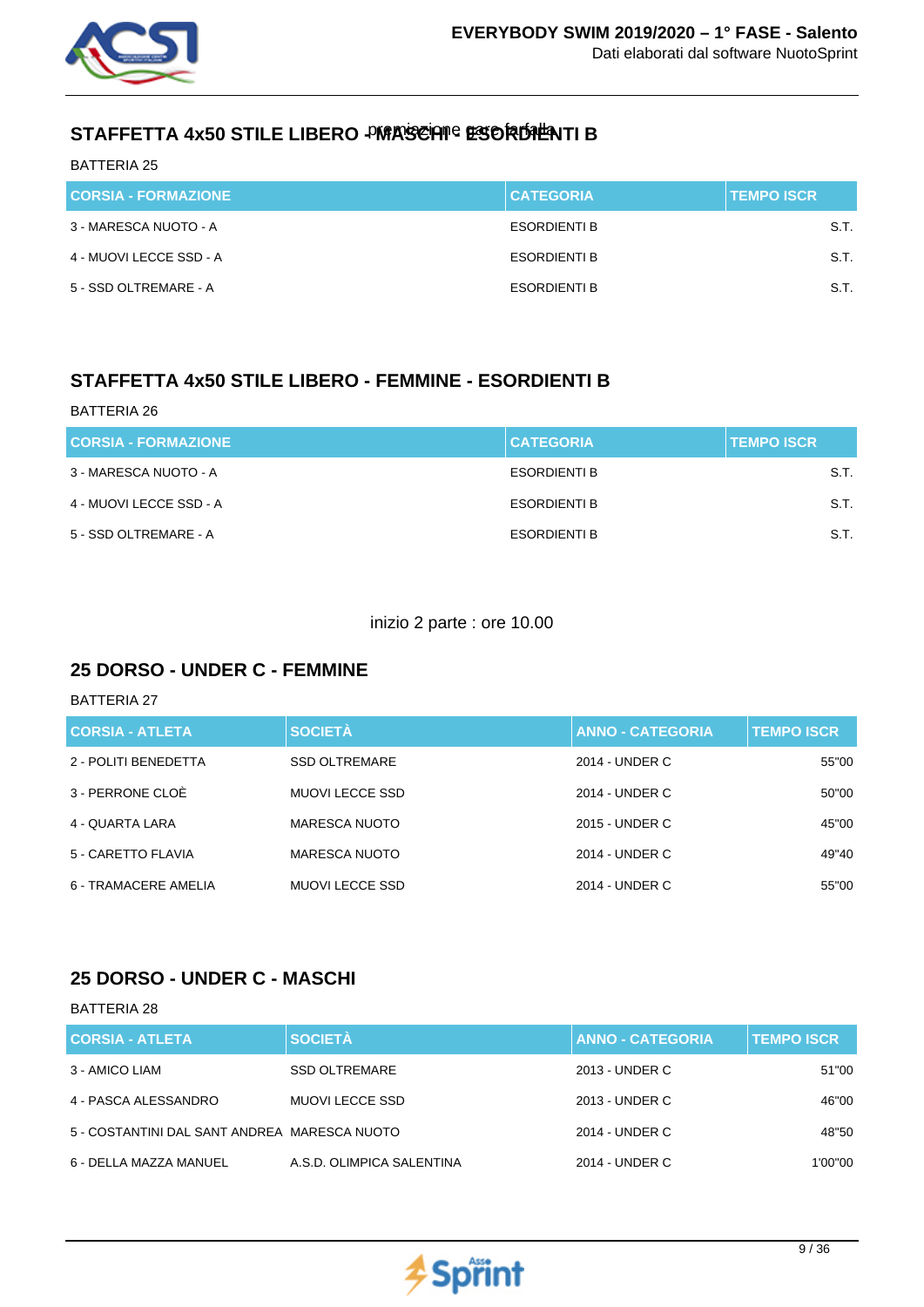

| <b>CORSIA - ATLETA</b> | <b>SOCIETÀ</b>            | <b>ANNO - CATEGORIA</b> | <b>TEMPO ISCR</b> |
|------------------------|---------------------------|-------------------------|-------------------|
| 2 - TRAFICANTE TOMMASO | MUOVI LECCE SSD           | 2014 - UNDER C          | 42"00             |
| 3 - CALASSO ANDREA     | <b>PARADISE NUOTO</b>     | 2013 - UNDER C          | 39"80             |
| 4 - CICCARESE RUBEN    | MARESCA NUOTO             | 2013 - UNDER C          | 31"00             |
| 5 - ROLLI UMBERTO      | PARADISE NUOTO            | 2013 - UNDER C          | 32"50             |
| 6 - NICOLETTI GIOSUE   | A.S.D. OLIMPICA SALENTINA | 2013 - UNDER C          | 40"00             |

## **25 DORSO - ESORDIENTI C1 - FEMMINE**

### BATTERIA 30

| <b>CORSIA - ATLETA</b> | <b>SOCIETÀ</b>            | <b>ANNO - CATEGORIA</b> | <b>TEMPO ISCR</b> |
|------------------------|---------------------------|-------------------------|-------------------|
| 2 - MITRUGNO AURORA    | <b>MUOVILECCE SSD</b>     | 2013 - ESORDIENTI C1    | 48"00             |
| 3 - DRAGONE CHIARA     | PARADISE NUOTO            | 2013 - ESORDIENTI C1    | 41"43             |
| 4 - DOLLORENZO MARTINA | A.S.D. OLIMPICA SALENTINA | 2013 - ESORDIENTI C1    | 36"04             |
| 5 - DE SALVE GIORGIA   | A.S.D. OLIMPICA SALENTINA | 2013 - ESORDIENTI C1    | 38"00             |
| 6 - SAUTER EMMA        | <b>MUOVILECCE SSD</b>     | 2013 - ESORDIENTI C1    | 44"00             |
| 7 - CONGEDI ILENIA     | <b>SSD OLTREMARE</b>      | 2013 - ESORDIENTI C1    | 51"00             |

#### BATTERIA 31

| <b>CORSIA - ATLETA</b> | <b>SOCIETÀ</b>                   | <b>ANNO - CATEGORIA</b> | <b>TEMPO ISCR</b> |
|------------------------|----------------------------------|-------------------------|-------------------|
| 2 - CENTONZE VANESSA   | AEMME CENTRO NUOTO S.S.D. A.R.L. | 2013 - ESORDIENTI C1    | 31"00             |
| 3 - RAMIREZ GINEVRA    | <b>MARESCA NUOTO</b>             | 2013 - ESORDIENTI C1    | 29"80             |
| 4 - PAGLIARA CAMILLA   | <b>MARESCA NUOTO</b>             | 2013 - ESORDIENTI C1    | 26"00             |
| 5 - LONGO MARIA SOLE   | <b>SSD OLTREMARE</b>             | 2013 - ESORDIENTI C1    | 28"00             |
| 6 - GATTO KAROLA       | <b>PARADISE NUOTO</b>            | 2013 - ESORDIENTI C1    | 30"00             |
| 7 - CAPATI CRISTINA    | AEMME CENTRO NUOTO S.S.D. A.R.L. | 2013 - ESORDIENTI C1    | 31"00             |

## **25 DORSO - ESORDIENTI C1 - MASCHI**

| <b>CORSIA - ATLETA</b>   | <b>SOCIETA</b>  | <b>ANNO - CATEGORIA</b> | <b>TEMPO ISCR</b> |
|--------------------------|-----------------|-------------------------|-------------------|
| 1 - NICOLETTI ALESSANDRO | MUOVI LECCE SSD | 2012 - ESORDIENTI C1    | 44"00             |
| 2 - MARTINA GABRIELE     | SSD OLTREMARE   | 2012 - ESORDIENTI C1    | 40"00             |

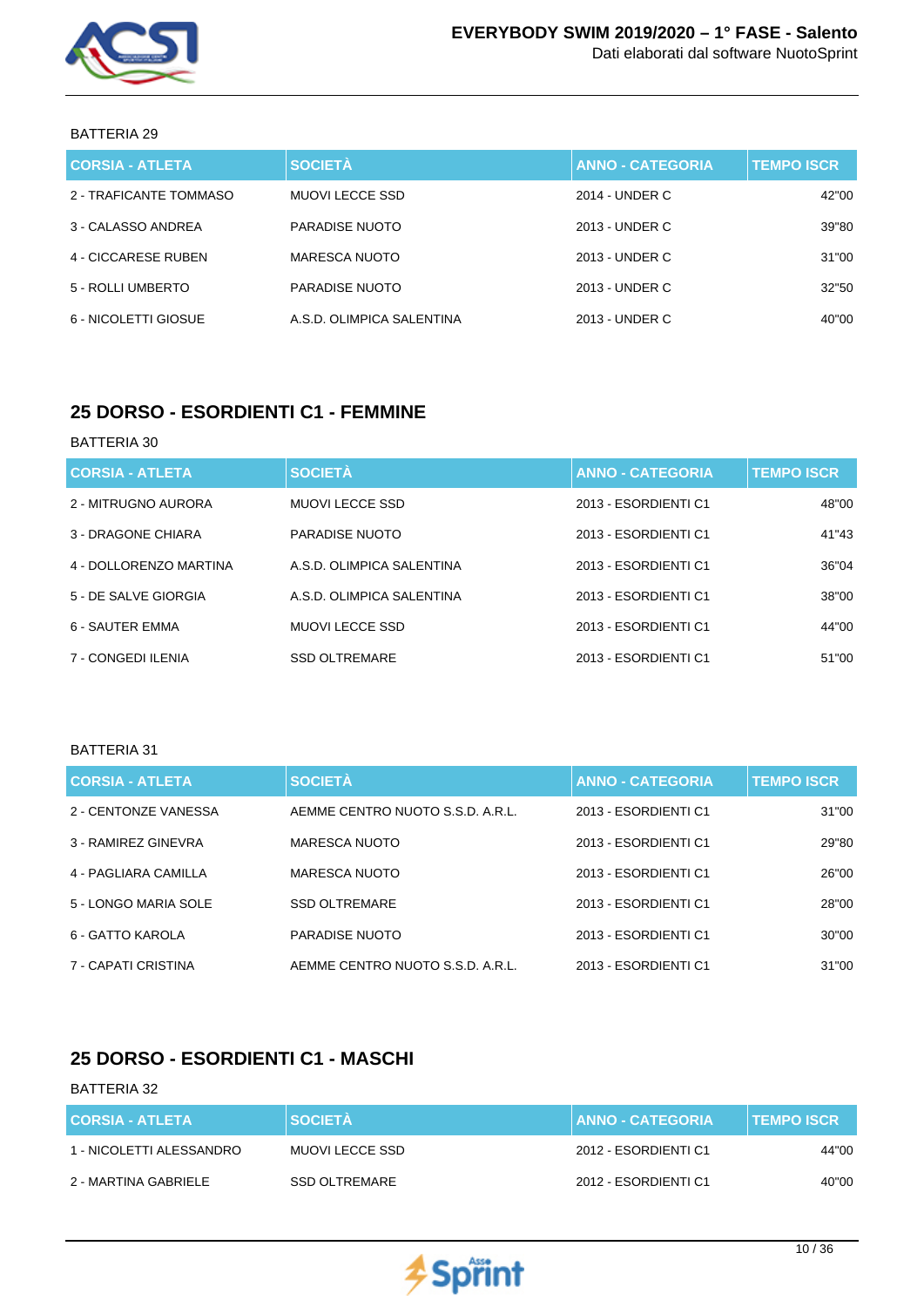

Dati elaborati dal software NuotoSprint

| 3 - RUSSO LORENZO        | AEMME CENTRO NUOTO S.S.D. A.R.L. | 2012 - ESORDIENTI C1 | 37"00 |
|--------------------------|----------------------------------|----------------------|-------|
| 4 - DE VERGORI FILIPPO   | <b>SSD OLTREMARE</b>             | 2012 - ESORDIENTI C1 | 31"00 |
| 5 - DE PAOLIS FRANCESCO  | AEMME CENTRO NUOTO S.S.D. A.R.L. | 2012 - ESORDIENTI C1 | 34"00 |
| 6 - CAPONE LORENZO       | MUOVI LECCE SSD                  | 2012 - ESORDIENTI C1 | 40"00 |
| 7 - FEBBRARO MATTIA      | <b>SSD OLTREMARE</b>             | 2012 - ESORDIENTI C1 | 40"00 |
| 8 - SPORTAIUOLO RICCARDO | <b>SSD OLTREMARE</b>             | 2012 - ESORDIENTI C1 | 55"10 |

### BATTERIA 33

| <b>CORSIA - ATLETA</b>      | <b>SOCIETÀ</b>                   | <b>ANNO - CATEGORIA</b> | <b>TEMPO ISCR</b> |
|-----------------------------|----------------------------------|-------------------------|-------------------|
| 1 - D'OSTUNI VINCENZO MARIA | MARESCA NUOTO                    | 2012 - ESORDIENTI C1    | 29"80             |
| 2 - CORCIULO SIMONE         | A.S.D. OLIMPICA SALENTINA        | 2012 - ESORDIENTI C1    | 29"00             |
| 3 - MANDORINO FEDERICO      | AEMME CENTRO NUOTO S.S.D. A.R.L. | 2012 - ESORDIENTI C1    | 27"00             |
| 4 - MERAGLIA FRANCESCO      | <b>SSD OLTREMARE</b>             | 2012 - ESORDIENTI C1    | 26"80             |
| 5 - TAMBURRANO GIORGIO      | MUOVI LECCE SSD                  | 2012 - ESORDIENTI C1    | 27"00             |
| 6 - DONADEI DAVIDE          | A.S.D. OLIMPICA SALENTINA        | 2012 - ESORDIENTI C1    | 29"00             |
| 7 - POLATI GIOVANNI         | <b>SSD OLTREMARE</b>             | 2012 - ESORDIENTI C1    | 29"80             |
| 8 - PATERA LUCA             | <b>MARESCA NUOTO</b>             | 2012 - ESORDIENTI C1    | 30"00             |

### **25 DORSO - ESORDIENTI C2 - FEMMINE**

### BATTERIA 34

| <b>CORSIA - ATLETA</b>  | <b>SOCIETÀ</b>                                                 | <b>ANNO - CATEGORIA</b> | <b>TEMPO ISCR.</b> |
|-------------------------|----------------------------------------------------------------|-------------------------|--------------------|
| 2 - DANESE ALESSIA RITA | <b>SSD OLTREMARE</b>                                           | 2012 - ESORDIENTI C2    | 55"00              |
| 3 - MANICA MATILDA      | MUOVI LECCE SSD                                                | 2012 - ESORDIENTI C2    | 34"00              |
| 4 - BOVE MARIA RITA     | MUOVI LECCE SSD                                                | 2012 - ESORDIENTI C2    | 31"00              |
|                         | 5 - CASTRIOTA SCANDENBERG BEA AEMME CENTRO NUOTO S.S.D. A.R.L. | 2012 - ESORDIENTI C2    | 31"00              |
| 6 - TARZANELLA EMMA     | MUOVI LECCE SSD                                                | 2012 - ESORDIENTI C2    | 46"00              |

| <b>CORSIA - ATLETA</b>      | <b>SOCIETÀ</b>         | <b>ANNO - CATEGORIA</b> | <b>TEMPO ISCR</b> |
|-----------------------------|------------------------|-------------------------|-------------------|
| 2 - BRESCIA BENEDETTA       | <b>MUOVI LECCE SSD</b> | 2012 - ESORDIENTI C2    | 30"00             |
| 3 - D'OSTUNI MARIA COSTANZA | MARESCA NUOTO          | 2012 - ESORDIENTI C2    | 28"00             |
| 4 - FILOGRANA ANITA         | MARESCA NUOTO          | 2012 - ESORDIENTI C2    | 23"00             |

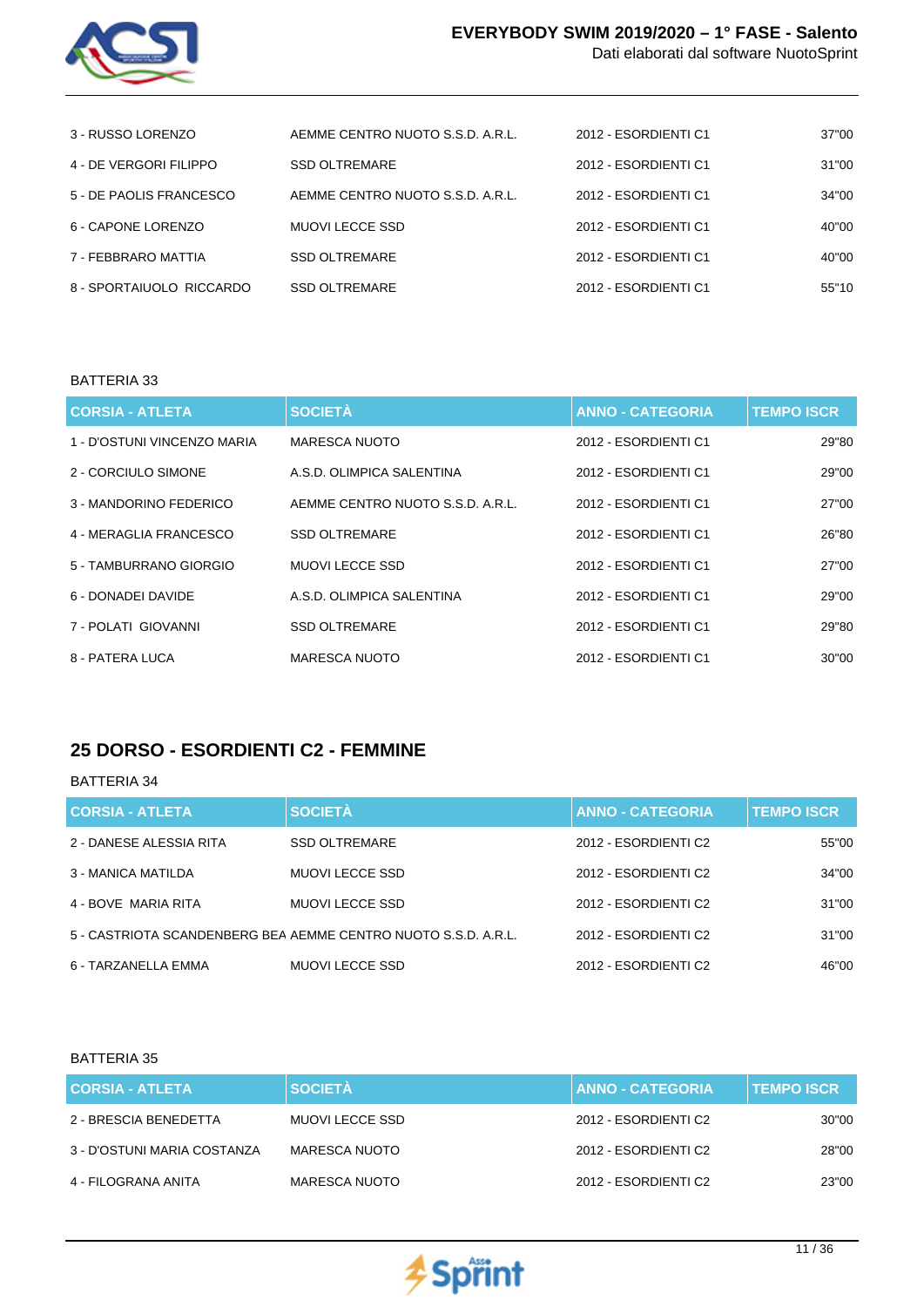

Dati elaborati dal software NuotoSprint

| 5 - PIZZOLANTE BEATRICE | AEMME CENTRO NUOTO S.S.D. A.R.L. | 2012 - ESORDIENTI C2 | 27"00 |
|-------------------------|----------------------------------|----------------------|-------|
| 6 - ROLLO CAROLA        | SSD OLTREMARE                    | 2012 - ESORDIENTI C2 | 29"00 |
| 7 - SILIO CHIARA        | <b>SSD OLTREMARE</b>             | 2012 - ESORDIENTI C2 | 30"00 |

# **25 DORSO - ESORDIENTI C2 - MASCHI**

BATTERIA 36

| <b>CORSIA - ATLETA</b> | <b>SOCIETÀ</b>       | <b>ANNO - CATEGORIA</b> | <b>TEMPO ISCR</b> |
|------------------------|----------------------|-------------------------|-------------------|
| 1 - GUERRIERO ANDREA   | <b>SSD OLTREMARE</b> | 2011 - ESORDIENTI C2    | 45"00             |
| 2 - PREITE NIKOLAS     | <b>SSD OLTREMARE</b> | 2011 - ESORDIENTI C2    | 40"00             |
| 3 - SIMEONE JACOPO     | <b>SSD OLTREMARE</b> | 2011 - ESORDIENTI C2    | 40"00             |
| 4 - RIZZO ALESSANDRO   | <b>SSD OLTREMARE</b> | 2011 - ESORDIENTI C2    | 35"00             |
| 5 - GARZIA GIANMARCO   | <b>SSD OLTREMARE</b> | 2011 - ESORDIENTI C2    | 35"00             |
| 6 - FRASCARO GIUSEPPE  | <b>SSD OLTREMARE</b> | 2011 - ESORDIENTI C2    | 40"00             |
| 7 - GORGA MARTINA      | <b>SSD OLTREMARE</b> | 2011 - ESORDIENTI C2    | 40"00             |

### BATTERIA 37

| <b>CORSIA - ATLETA</b> | <b>SOCIETÀ</b>                   | <b>ANNO - CATEGORIA</b> | <b>TEMPO ISCR</b> |
|------------------------|----------------------------------|-------------------------|-------------------|
| 1 - GUIDA THIAGO       | <b>MARESCA NUOTO</b>             | 2011 - ESORDIENTI C2    | 33"00             |
| 2 - CELENTANO NOAH     | AEMME CENTRO NUOTO S.S.D. A.R.L. | 2011 - ESORDIENTI C2    | 32"00             |
| 3 - LICIGNANO GIOVANNI | <b>MUOVILECCE SSD</b>            | 2011 - ESORDIENTI C2    | 30"00             |
| 4 - ZECCA GABRIELE     | <b>MARESCA NUOTO</b>             | 2011 - ESORDIENTI C2    | 27"80             |
| 5 - DE SALVO MATTIA    | AEMME CENTRO NUOTO S.S.D. A.R.L. | 2011 - ESORDIENTI C2    | 29"00             |
| 6 - ALBANESE MATTIA    | <b>MARESCA NUOTO</b>             | 2011 - ESORDIENTI C2    | 30"00             |
| 7 - MANGIA LORENZO     | AEMME CENTRO NUOTO S.S.D. A.R.L. | 2011 - ESORDIENTI C2    | 33"00             |
| 8 - GIACCARI MAURO     | AEMME CENTRO NUOTO S.S.D. A.R.L. | 2011 - ESORDIENTI C2    | 34"00             |

| <b>CORSIA - ATLETA</b> | <b>SOCIETÀ</b>                   | <b>ANNO - CATEGORIA</b> | <b>TEMPO ISCR</b> |
|------------------------|----------------------------------|-------------------------|-------------------|
| 1 - MARRA MATTIA       | AEMME CENTRO NUOTO S.S.D. A.R.L. | 2011 - ESORDIENTI C2    | 26"00             |
| 2 - COPPOLA BIAGIO     | A.S.D. OLIMPICA SALENTINA        | 2011 - ESORDIENTI C2    | 25"00             |
| 3 - TECCI TOMMASO      | <b>MUOVI LECCE SSD</b>           | 2011 - ESORDIENTI C2    | 24"00             |
| 4 - CONGEDO TOMMASO    | <b>MUOVI LECCE SSD</b>           | 2011 - ESORDIENTI C2    | 22"10             |

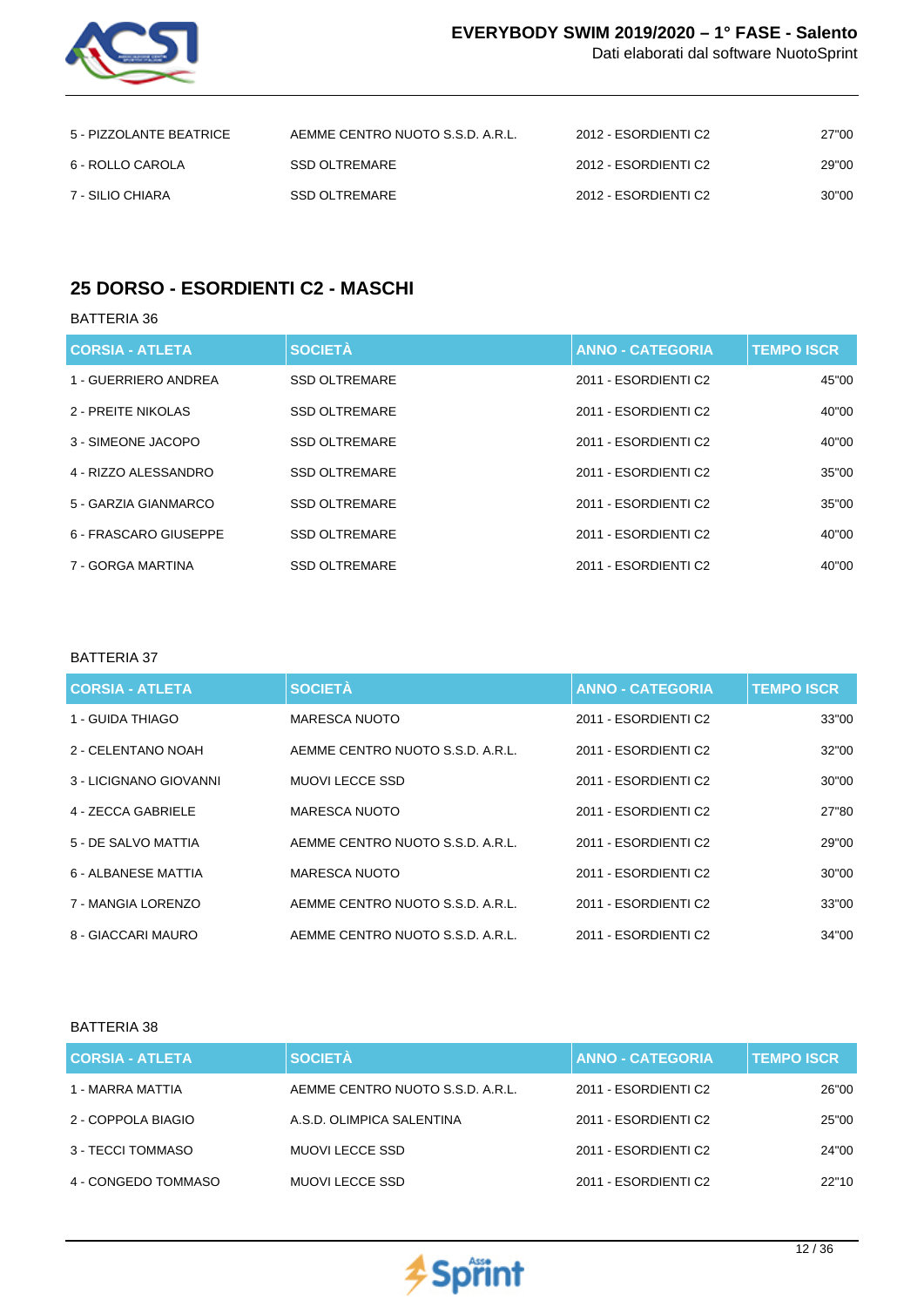

Dati elaborati dal software NuotoSprint

| 5 - TUNNO ALESSIO      | MARESCA NUOTO                    | 2011 - ESORDIENTI C2 | 23"10 |
|------------------------|----------------------------------|----------------------|-------|
| 6 - PASCALI ALESSANDRO | MARESCA NUOTO                    | 2011 - ESORDIENTI C2 | 24"00 |
| 7 - ORTOLANO NICOLO    | MUOVI LECCE SSD                  | 2011 - ESORDIENTI C2 | 25"00 |
| 8 - GIACCARI EMANUELE  | AEMME CENTRO NUOTO S.S.D. A.R.L. | 2011 - ESORDIENTI C2 | 27"00 |

### premiazione gare dorso

### **25 STILE LIBERO - UNDER C - MASCHI**

#### BATTERIA 39

| <b>CORSIA - ATLETA</b> | <b>SOCIETA</b> | <b>ANNO - CATEGORIA</b> | <b>TEMPO ISCR</b> |
|------------------------|----------------|-------------------------|-------------------|
| 4 - PEZZUTO MARCO      | MARESCA NUOTO  | 2013 - UNDER C          | 28"50             |

### **25 STILE LIBERO - ESORDIENTI C1 - FEMMINE**

### BATTERIA 40

| <b>CORSIA - ATLETA</b> | <b>SOCIETÀ</b>                   | <b>ANNO - CATEGORIA</b> | <b>TEMPO ISCR</b> |
|------------------------|----------------------------------|-------------------------|-------------------|
| 2 - CAPATI CRISTINA    | AEMME CENTRO NUOTO S.S.D. A.R.L. | 2013 - ESORDIENTI C1    | 38"00             |
| 3 - CENTONZE VANESSA   | AEMME CENTRO NUOTO S.S.D. A.R.L. | 2013 - ESORDIENTI C1    | 33"00             |
| 4 - PAGLIARA CAMILLA   | <b>MARESCA NUOTO</b>             | 2013 - ESORDIENTI C1    | 25"00             |
| 5 - LONGO MARIA SOLE   | <b>SSD OLTREMARE</b>             | 2013 - ESORDIENTI C1    | 28"00             |
| 6 - GATTO KAROLA       | <b>PARADISE NUOTO</b>            | 2013 - ESORDIENTI C1    | 37"50             |

## **25 STILE LIBERO - ESORDIENTI C1 - MASCHI**

| <b>CORSIA - ATLETA</b>      | <b>SOCIETÀ</b>                  | <b>ANNO - CATEGORIA</b> | <b>TEMPO ISCR</b> |
|-----------------------------|---------------------------------|-------------------------|-------------------|
| 1 - D'OSTUNI VINCENZO MARIA | <b>MARESCA NUOTO</b>            | 2012 - ESORDIENTI C1    | 30"00             |
| 2 - TAMBURRANO GIORGIO      | <b>MUOVILECCE SSD</b>           | 2012 - ESORDIENTI C1    | 28"00             |
| 3 - DE VERGORI FILIPPO      | <b>SSD OLTREMARE</b>            | 2012 - ESORDIENTI C1    | 26"00             |
| 4 - QUARTA GIORGIO          | <b>MARESCA NUOTO</b>            | 2012 - ESORDIENTI C1    | 20"00             |
| 5 - RAGUSA VINCENZO         | <b>MUOVILECCE SSD</b>           | 2012 - ESORDIENTI C1    | 26"00             |
| 6 - TORNESE MATTEO          | <b>ICOS FRANCAVILLA FONTANA</b> | 2012 - ESORDIENTI C1    | 26"60             |
| 7 - MERAGLIA FRANCESCO      | <b>SSD OLTREMARE</b>            | 2012 - ESORDIENTI C1    | 28"10             |
| 8 - PATERA LUCA             | MARESCA NUOTO                   | 2012 - ESORDIENTI C1    | 31"00             |

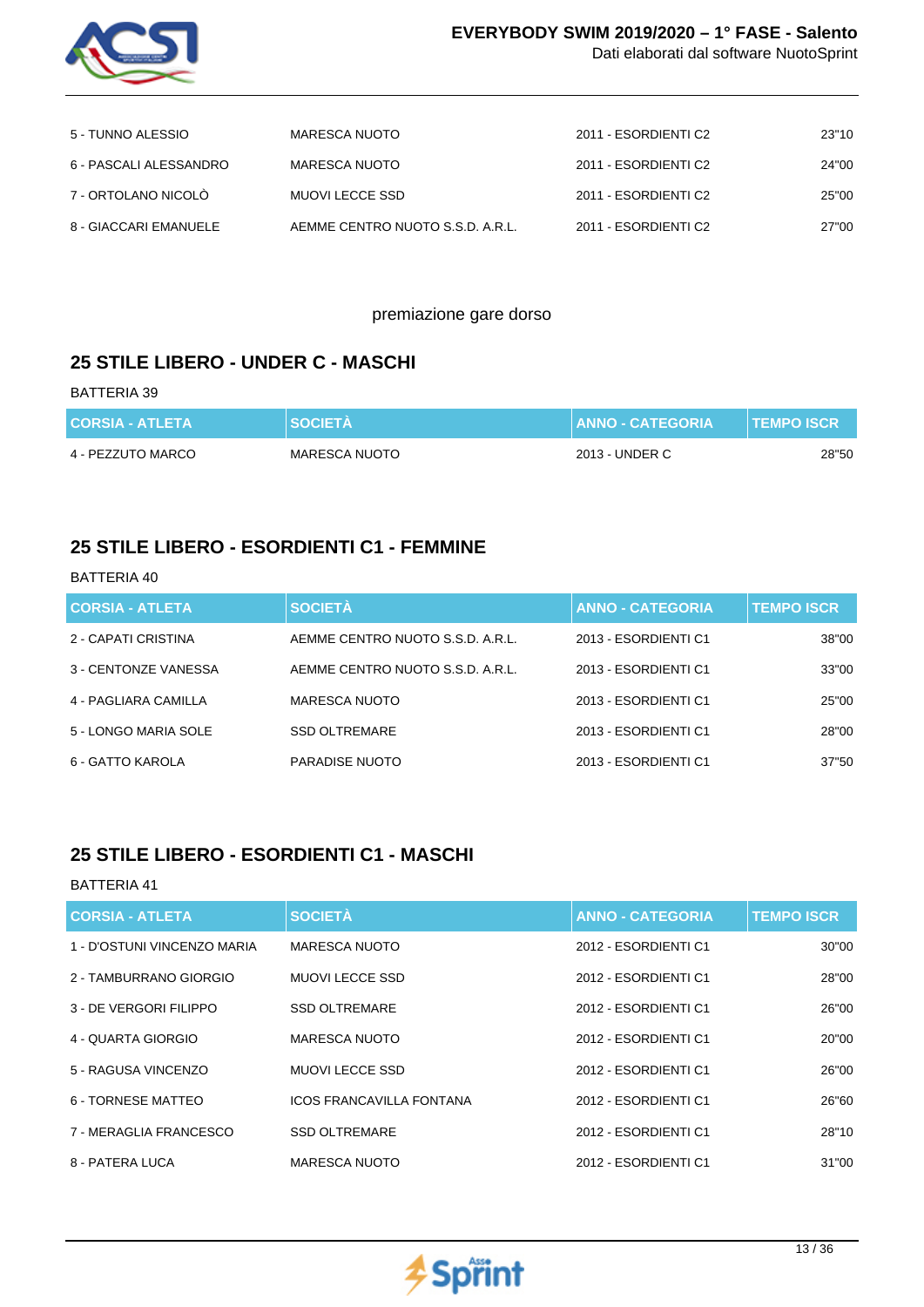

## **25 STILE LIBERO - ESORDIENTI C2 - FEMMINE**

### BATTERIA 42

| <b>CORSIA - ATLETA</b>      | <b>SOCIETÀ</b>                  | <b>ANNO - CATEGORIA</b> | <b>TEMPO ISCR</b> |
|-----------------------------|---------------------------------|-------------------------|-------------------|
| 2 - BOVE MARIA RITA         | <b>MUOVILECCE SSD</b>           | 2012 - ESORDIENTI C2    | 33"00             |
| 3 - D'OSTUNI MARIA COSTANZA | MARESCA NUOTO                   | 2012 - ESORDIENTI C2    | 30"00             |
| 4 - PEFINI SOFIA            | <b>ICOS FRANCAVILLA FONTANA</b> | 2012 - ESORDIENTI C2    | 28"20             |
| 5 - SILIO CHIARA            | <b>SSD OLTREMARE</b>            | 2012 - ESORDIENTI C2    | 30"00             |
| 6 - BRESCIA BENEDETTA       | MUOVI LECCE SSD                 | 2012 - ESORDIENTI C2    | 31"00             |
| 7 - MANICA MATILDA          | MUOVI LECCE SSD                 | 2012 - ESORDIENTI C2    | 34"00             |

### BATTERIA 43

| <b>CORSIA - ATLETA</b> | <b>SOCIETÀ</b>                                                 | <b>ANNO - CATEGORIA</b> | <b>TEMPO ISCR</b> |
|------------------------|----------------------------------------------------------------|-------------------------|-------------------|
| 1 - MAZZOTTA CHIARA    | <b>ICOS FRANCAVILLA FONTANA</b>                                | 2012 - ESORDIENTI C2    | 28"00             |
| 2 - PASSASEO SARA      | <b>ICOS FRANCAVILLA FONTANA</b>                                | 2012 - ESORDIENTI C2    | 27"50             |
| 3 - DOKAI EUGENIA      | <b>SSD OLTREMARE</b>                                           | 2012 - ESORDIENTI C2    | 27"00             |
| 4 - LEVANTE AURORA     | MARESCA NUOTO                                                  | 2012 - ESORDIENTI C2    | 22"80             |
| 5 - SERRA BENEDETTA    | AEMME CENTRO NUOTO S.S.D. A.R.L.                               | 2012 - ESORDIENTI C2    | 24"00             |
|                        | 6 - CASTRIOTA SCANDENBERG BEA AEMME CENTRO NUOTO S.S.D. A.R.L. | 2012 - ESORDIENTI C2    | 27"00             |
| 7 - RIZZATO GAIA       | <b>ICOS FRANCAVILLA FONTANA</b>                                | 2012 - ESORDIENTI C2    | 27"50             |

## **25 STILE LIBERO - ESORDIENTI C2 - MASCHI**

| <b>CORSIA - ATLETA</b> | <b>SOCIETÀ</b>                   | <b>ANNO - CATEGORIA</b> | <b>TEMPO ISCR</b> |
|------------------------|----------------------------------|-------------------------|-------------------|
| 1 - RIZZO ALESSANDRO   | <b>SSD OLTREMARE</b>             | 2011 - ESORDIENTI C2    | 40"00             |
| 2 - TRICARICO MANUEL   | <b>ICOS FRANCAVILLA FONTANA</b>  | 2011 - ESORDIENTI C2    | 30"00             |
| 3 - DE SALVO MATTIA    | AEMME CENTRO NUOTO S.S.D. A.R.L. | 2011 - ESORDIENTI C2    | 29"00             |
| 4 - GIACCARI EMANUELE  | AEMME CENTRO NUOTO S.S.D. A.R.L. | 2011 - ESORDIENTI C2    | 27"00             |
| 5 - GUIDO ANDREA       | <b>ICOS FRANCAVILLA FONTANA</b>  | 2011 - ESORDIENTI C2    | 27"20             |
| 6 - LICIGNANO GIOVANNI | MUOVI LECCE SSD                  | 2011 - ESORDIENTI C2    | 30"00             |
| 7 - GUIDA THIAGO       | <b>MARESCA NUOTO</b>             | 2011 - ESORDIENTI C2    | 34"00             |

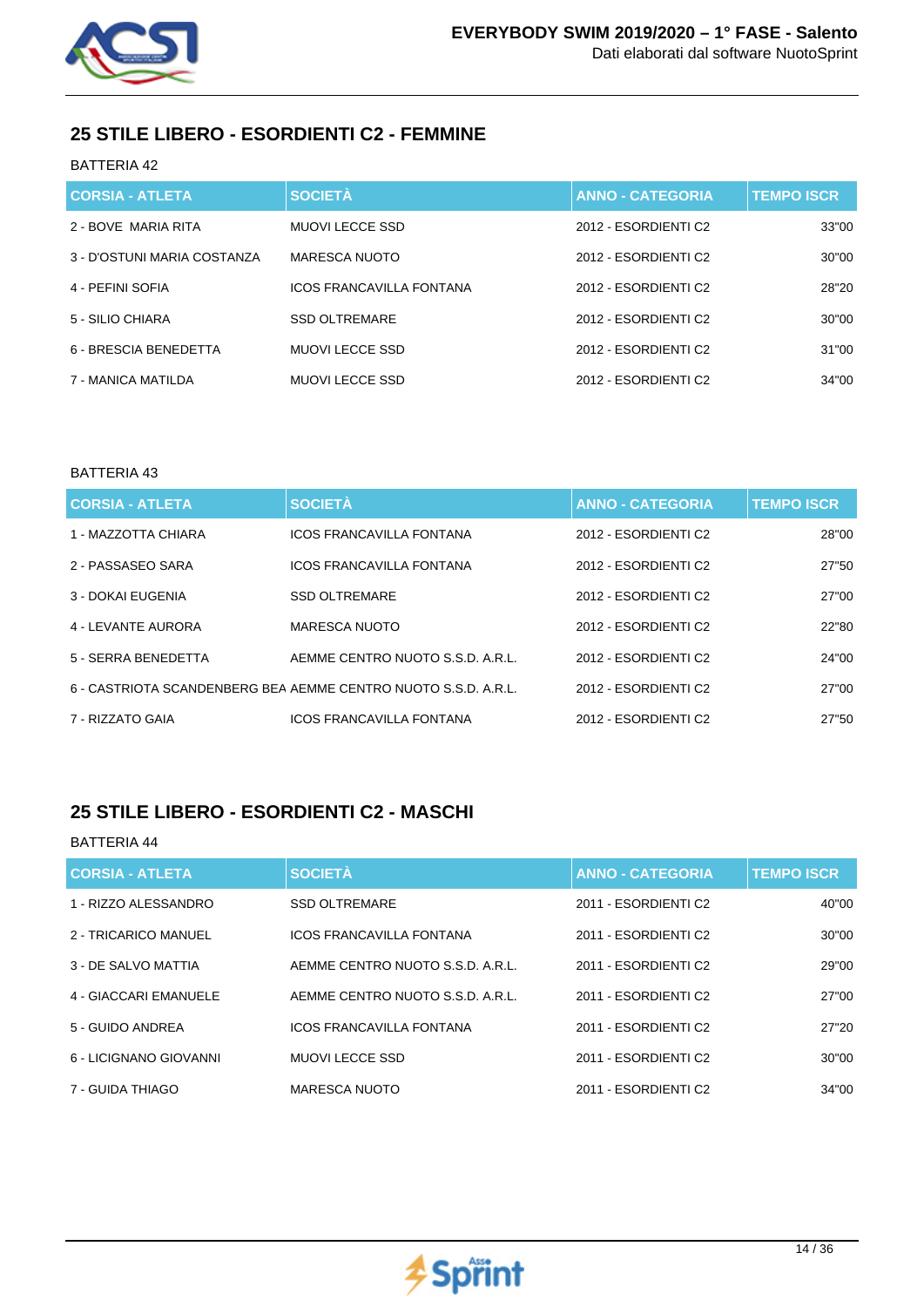

| <b>CORSIA - ATLETA</b>    | <b>SOCIETÀ</b>                   | <b>ANNO - CATEGORIA</b> | <b>TEMPO ISCR</b> |
|---------------------------|----------------------------------|-------------------------|-------------------|
| 1 - RIELLI LORENZO        | <b>SSD OLTREMARE</b>             | 2011 - ESORDIENTI C2    | 25"00             |
| 2 - BRAY ANTONIO          | <b>SSD OLTREMARE</b>             | 2011 - ESORDIENTI C2    | 23"30             |
| 3 - VALZANO MATTEO        | <b>MUOVI LECCE SSD</b>           | 2011 - ESORDIENTI C2    | 20"40             |
| 4 - SPEDICATO LUCA        | <b>MARESCA NUOTO</b>             | 2011 - ESORDIENTI C2    | 19"80             |
| 5 - ORTOLANO NICOLÒ       | <b>MUOVI LECCE SSD</b>           | 2011 - ESORDIENTI C2    | 20"00             |
| 6 - TECCI TOMMASO         | <b>MUOVI LECCE SSD</b>           | 2011 - ESORDIENTI C2    | 22"50             |
| 7 - MARRA MATTIA          | AEMME CENTRO NUOTO S.S.D. A.R.L. | 2011 - ESORDIENTI C2    | 24"00             |
| 8 - DE PASCALIS FRANCESCO | <b>ICOS FRANCAVILLA FONTANA</b>  | 2011 - ESORDIENTI C2    | 25"30             |

### premiazione gare stile

### **25 RANA - UNDER C - MASCHI**

### BATTERIA 46

| <b>CORSIA - ATLETA</b> | <b>SOCIETA</b> | <b>I ANNO - CATEGORIA .</b> | <b>I TEMPO ISCR \</b> |
|------------------------|----------------|-----------------------------|-----------------------|
| 4 - PEZZUTO MARCO      | MARESCA NUOTO  | 2013 - UNDER C              | 36"80                 |
| 5 - CICCARESE RUBEN    | MARESCA NUOTO  | 2013 - UNDER C              | 37"00                 |

## **25 RANA - ESORDIENTI C1 - MASCHI**

#### BATTERIA 47

| <b>CORSIA - ATLETA</b> | <b>SOCIETÀ</b>            | <b>ANNO - CATEGORIA</b> | <b>TEMPO ISCR</b> |
|------------------------|---------------------------|-------------------------|-------------------|
| 3 - POLATI GIOVANNI    | <b>SSD OLTREMARE</b>      | 2012 - ESORDIENTI C1    | 35"04             |
| 4 - CICCARESE RICCARDO | <b>MARESCA NUOTO</b>      | 2012 - ESORDIENTI C1    | 33"60             |
| 5 - RAGUSA VINCENZO    | MUOVI LECCE SSD           | 2012 - ESORDIENTI C1    | 34"00             |
| 6 - MARTI DIEGO        | A.S.D. OLIMPICA SALENTINA | 2012 - ESORDIENTI C1    | 41"00             |

### **25 RANA - ESORDIENTI C2 - FEMMINE**

| <b>CORSIA - ATLETA</b>  | <b>SOCIETA</b>                   | <b>ANNO - CATEGORIA</b> | <b>∣TEMPO ISCR</b> |
|-------------------------|----------------------------------|-------------------------|--------------------|
| 2 - PIZZOLANTE BEATRICE | AEMME CENTRO NUOTO S.S.D. A.R.L. | 2012 - ESORDIENTI C2    | 35"00              |
| 3 - SERRA BENEDETTA     | AEMME CENTRO NUOTO S.S.D. A.R.L. | 2012 - ESORDIENTI C2    | 32"00              |

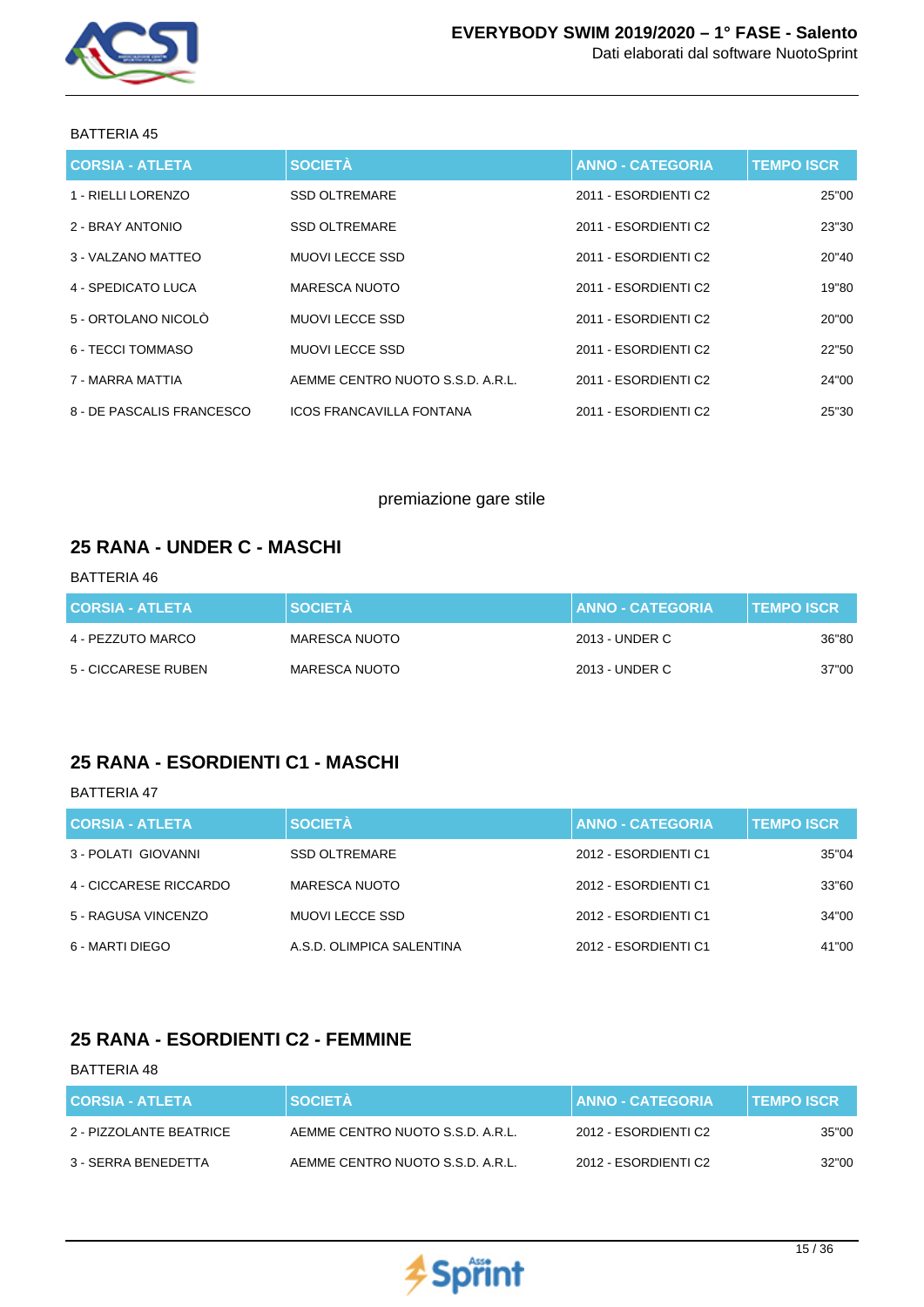

Dati elaborati dal software NuotoSprint

| 4 - DOKAI EUGENIA      | SSD OLTREMARE   | 2012 - ESORDIENTI C2 | 28"00 |
|------------------------|-----------------|----------------------|-------|
| 5 - LEVANTE AURORA     | MARESCA NUOTO   | 2012 - ESORDIENTI C2 | 31"00 |
| 6 - PETRAROLI LUCREZIA | MUOVI LECCE SSD | 2012 - ESORDIENTI C2 | 34"60 |

## **25 RANA - ESORDIENTI C2 - MASCHI**

### BATTERIA 49

| <b>CORSIA - ATLETA</b> | <b>SOCIETÀ</b>            | <b>ANNO - CATEGORIA</b> | <b>TEMPO ISCR</b> |
|------------------------|---------------------------|-------------------------|-------------------|
| 1 - CUPPONE ALESSIO    | A.S.D. OLIMPICA SALENTINA | 2011 - ESORDIENTI C2    | 45"00             |
| 2 - TUNNO ALESSIO      | <b>MARESCA NUOTO</b>      | 2011 - ESORDIENTI C2    | 28"40             |
| 3 - MELE GIUSEPPE      | <b>MUOVILECCE SSD</b>     | 2011 - ESORDIENTI C2    | 25"02             |
| 4 - CONGEDO TOMMASO    | <b>MUOVILECCE SSD</b>     | 2011 - ESORDIENTI C2    | 24"09             |
| 5 - RIELLI LORENZO     | <b>SSD OLTREMARE</b>      | 2011 - ESORDIENTI C2    | 25"00             |
| 6 - BRAY ANTONIO       | <b>SSD OLTREMARE</b>      | 2011 - ESORDIENTI C2    | 25"20             |
| 7 - CIARDO NICOLO'     | A.S.D. OLIMPICA SALENTINA | 2011 - ESORDIENTI C2    | 40"00             |

### premiazione gare rana

## **25 FARFALLA - ESORDIENTI C1 - MASCHI**

#### BATTERIA 50

| <b>CORSIA - ATLETA</b> | <b>SOCIETA</b> | <b>I ANNO - CATEGORIA \</b> | <b>TEMPO ISCR</b> |
|------------------------|----------------|-----------------------------|-------------------|
| 4 - QUARTA GIORGIO     | MARESCA NUOTO  | 2012 - ESORDIENTI C1        | 28"00             |

## **25 FARFALLA - ESORDIENTI C2 - FEMMINE**

#### BATTERIA 51

| <b>CORSIA - ATLETA</b> | <b>SOCIETA</b>  | <b>ANNO - CATEGORIA</b> | <b>TEMPO ISCR</b> |
|------------------------|-----------------|-------------------------|-------------------|
| 4 - FILOGRANA ANITA    | MARESCA NUOTO   | 2012 - ESORDIENTI C2    | 33"00             |
| 5 - PETRAROLI LUCREZIA | MUOVI LECCE SSD | 2012 - ESORDIENTI C2    | 38"00             |

## **25 FARFALLA - ESORDIENTI C2 - MASCHI**

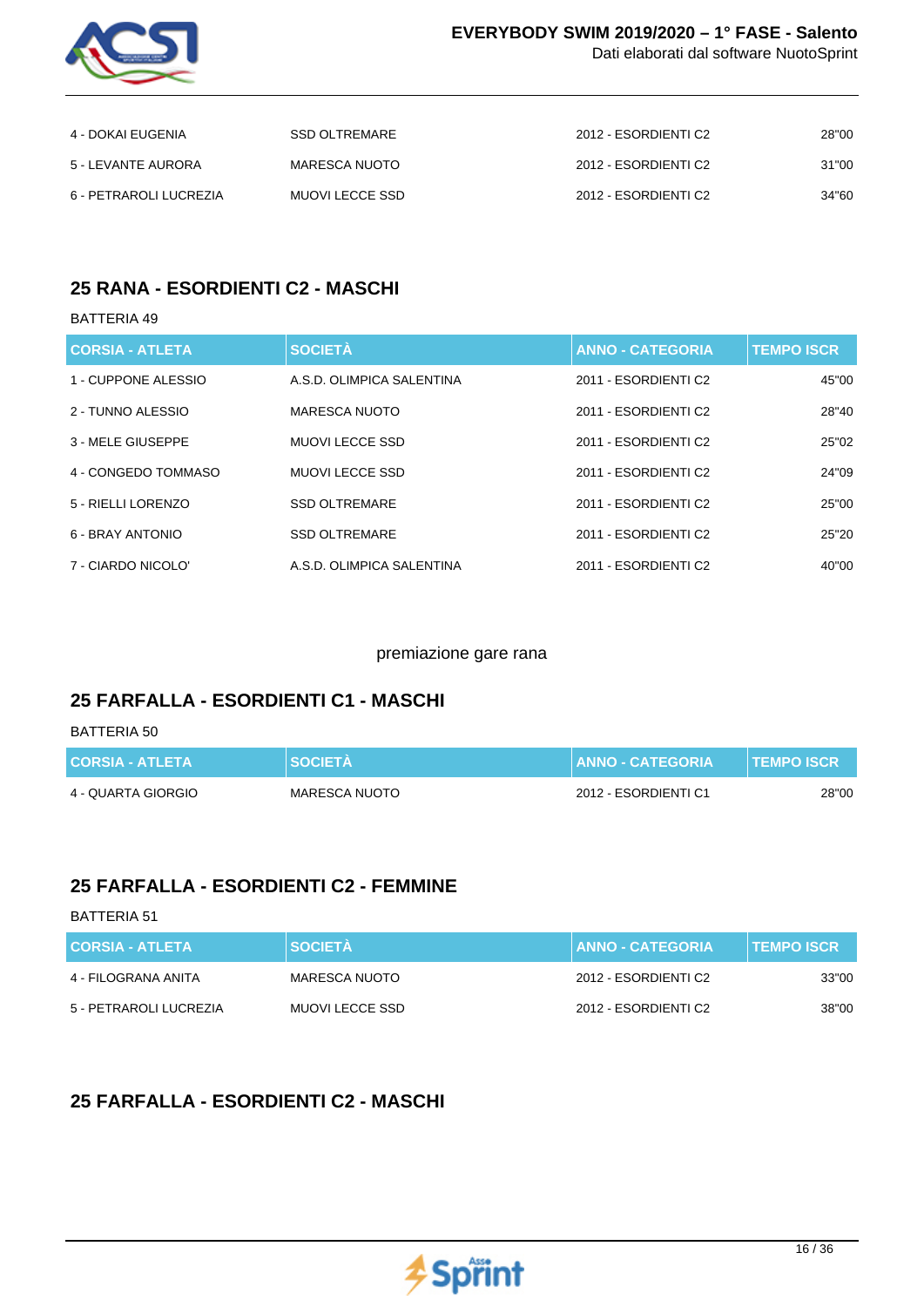

| <b>CORSIA - ATLETA</b> | <b>SOCIETÀ</b>  | <b>ANNO - CATEGORIA</b> | <b>TEMPO ISCR</b> |
|------------------------|-----------------|-------------------------|-------------------|
| 3 - SPEDICATO LUCA     | MARESCA NUOTO   | 2011 - ESORDIENTI C2    | 24"20             |
| 4 - VALZANO MATTEO     | MUOVI LECCE SSD | 2011 - ESORDIENTI C2    | 22"50             |
| 5 - MELE GIUSEPPE      | MUOVI LECCE SSD | 2011 - ESORDIENTI C2    | 23"00             |

premiazione gare farfalla

# **STAFFETTA 4x25 STILE LIBERO - MASCHI - ESORDIENTI C**

| <b>BATTERIA 53</b>         |                  |                   |
|----------------------------|------------------|-------------------|
| <b>CORSIA - FORMAZIONE</b> | <b>CATEGORIA</b> | <b>TEMPO ISCR</b> |
| 3 - MARESCA NUOTO - A      | ESORDIENTI C     | S.T.              |
| 4 - MUOVI LECCE SSD - A    | ESORDIENTI C     | S.T.              |
| 5 - SSD OLTREMARE - B      | ESORDIENTI C     | S.T.              |

## **STAFFETTA 4x25 STILE LIBERO - FEMMINE - ESORDIENTI C**

### BATTERIA 54

| <b>CORSIA - FORMAZIONE</b> | <b>CATEGORIA</b> | <b>TEMPO ISCR</b> |
|----------------------------|------------------|-------------------|
| 3 - MARESCA NUOTO - A      | ESORDIENTI C     | S.T.              |
| 4 - MUOVI LECCE SSD - A    | ESORDIENTI C     | S.T.              |
| 5 - SSD OLTREMARE - A      | ESORDIENTI C     | S.T.              |

### inizio 3 parte: ore 11.30

## **50 DORSO - ESORDIENTI A1 - FEMMINE**

| <b>CORSIA - ATLETA</b> | <b>SOCIETÀ</b>       | <b>ANNO - CATEGORIA</b> | <b>TEMPO ISCR</b> |
|------------------------|----------------------|-------------------------|-------------------|
| 2 - BRUNO REBECCA      | <b>SSD OLTREMARE</b> | 2009 - ESORDIENTI A1    | 1'10"00           |
| 3 - FOSSALTO GIULIA    | <b>SSD OLTREMARE</b> | 2009 - ESORDIENTI A1    | 59"90             |
| 4 - GJECI AURORA       | PARADISE NUOTO       | 2009 - ESORDIENTI A1    | 57"00             |
| 5 - VARRAZZA ILARIA    | <b>SSD OLTREMARE</b> | 2009 - ESORDIENTI A1    | 57"40             |
| 6 - DE LORENZIS SERENA | PARADISE NUOTO       | 2009 - ESORDIENTI A1    | 1'01''00          |

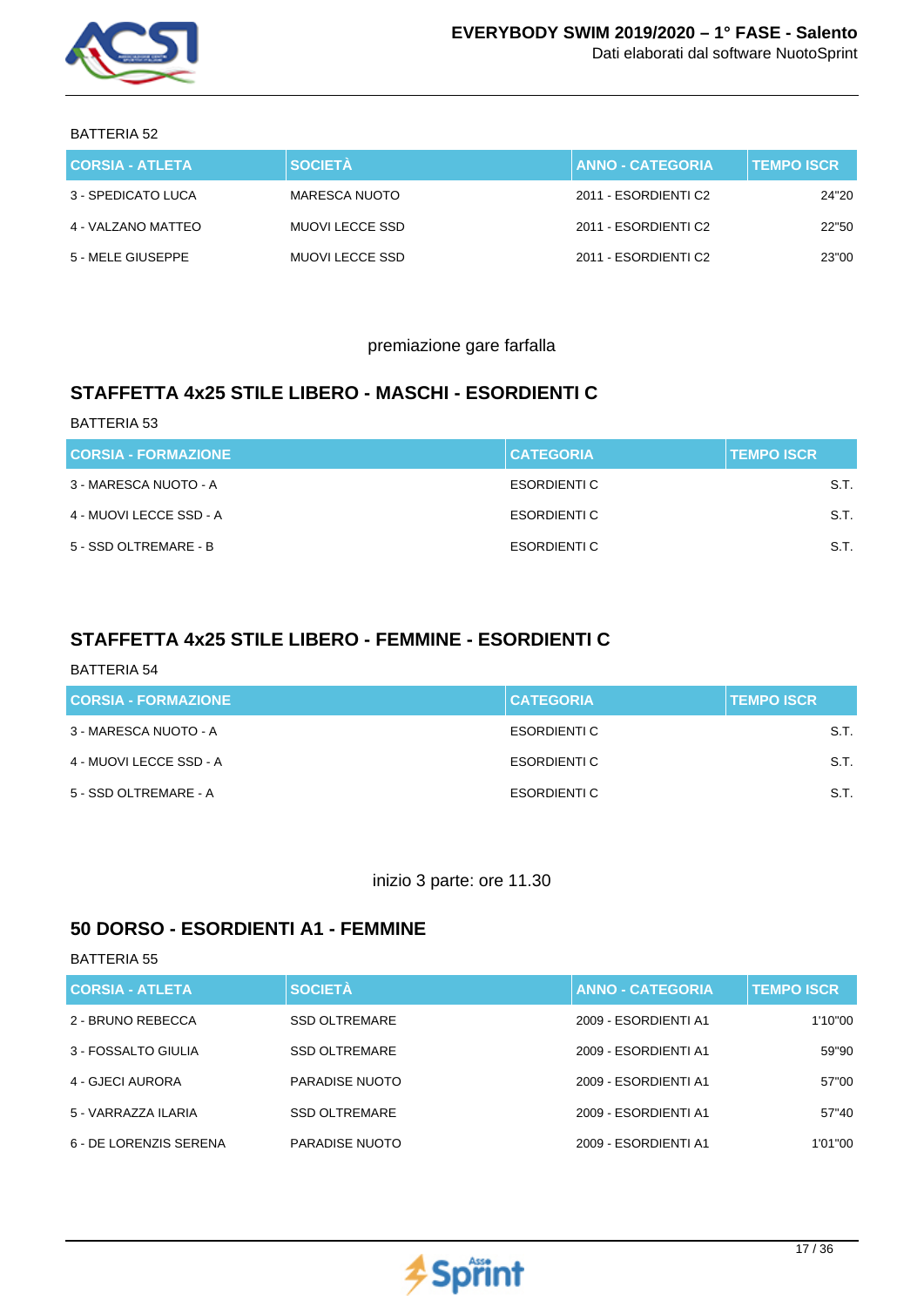

| <b>CORSIA - ATLETA</b>  | <b>SOCIETÀ</b>         | <b>ANNO - CATEGORIA</b> | <b>TEMPO ISCR.</b> |
|-------------------------|------------------------|-------------------------|--------------------|
| 2 - LICIGNANO GABRIELLA | MUOVI LECCE SSD        | 2009 - ESORDIENTI A1    | 57"00              |
| 3 - CARRISI ELEONORA    | <b>MUOVI LECCE SSD</b> | 2009 - ESORDIENTI A1    | 56"08              |
| 4 - GAETANI ADRIANA     | <b>SSD OLTREMARE</b>   | 2009 - ESORDIENTI A1    | 45"02              |
| 5 - SCHIAVONE CELESTE   | MUOVI LECCE SSD        | 2009 - ESORDIENTI A1    | 50"80              |
| 6 - MAZZOLA GIORGIA     | <b>PARADISE NUOTO</b>  | 2009 - ESORDIENTI A1    | 56"40              |

### **50 DORSO - ESORDIENTI A1 - MASCHI**

#### BATTERIA 57

| <b>CORSIA - ATLETA</b> | <b>SOCIETÀ</b>                   | <b>ANNO - CATEGORIA</b> | <b>TEMPO ISCR</b> |
|------------------------|----------------------------------|-------------------------|-------------------|
| 3 - MACCHIA SAMUELE    | AEMME CENTRO NUOTO S.S.D. A.R.L. | 2008 - ESORDIENTI A1    | 1'00"00           |
| 4 - CONVERSANO MATTIA  | MARESCA NUOTO                    | 2008 - ESORDIENTI A1    | 54"00             |
| 5 - SCOZZI DAVIDE      | MARESCA NUOTO                    | 2008 - ESORDIENTI A1    | 57"00             |
| 6 - ROMANO GIOVANNI    | AEMME CENTRO NUOTO S.S.D. A.R.L. | 2008 - ESORDIENTI A1    | 1'00"00           |

#### BATTERIA 58

| <b>CORSIA - ATLETA</b> | <b>SOCIETÀ</b>       | <b>ANNO - CATEGORIA</b> | <b>TEMPO ISCR.</b> |
|------------------------|----------------------|-------------------------|--------------------|
| 2 - BRAY LUCA          | <b>SSD OLTREMARE</b> | 2008 - ESORDIENTI A1    | 48"00              |
| 3 - SERGIO GABRIELE    | <b>SSD OLTREMARE</b> | 2008 - ESORDIENTI A1    | 43"20              |
| 4 - INGROSSO LORIS     | <b>SSD OLTREMARE</b> | 2008 - ESORDIENTI A1    | 41"20              |
| 5 - MAZZOTTA MAURIZIO  | <b>SSD OLTREMARE</b> | 2008 - ESORDIENTI A1    | 43"06              |
| 6 - TOTARO SEBASTIANO  | <b>SSD OLTREMARE</b> | 2008 - ESORDIENTI A1    | 46"00              |

## **50 DORSO - ESORDIENTI A2 - FEMMINE**

| <b>CORSIA - ATLETA</b> | <b>SOCIETÀ</b>       | <b>ANNO - CATEGORIA</b> | <b>TEMPO ISCR</b> |
|------------------------|----------------------|-------------------------|-------------------|
| 3 - LEO MARIA SOFIA    | PARADISE NUOTO       | 2008 - ESORDIENTI A2    | 57"10             |
| 4 - GIACCARI JENNIFER  | <b>SSD OLTREMARE</b> | 2008 - ESORDIENTI A2    | 52"10             |
| 5 - LIPPOLIS RACHELE   | MUOVI LECCE SSD      | 2008 - ESORDIENTI A2    | 53"00             |
| 6 - CAMPA ELISA        | <b>SSD OLTREMARE</b> | 2008 - ESORDIENTI A2    | 1'15"00           |

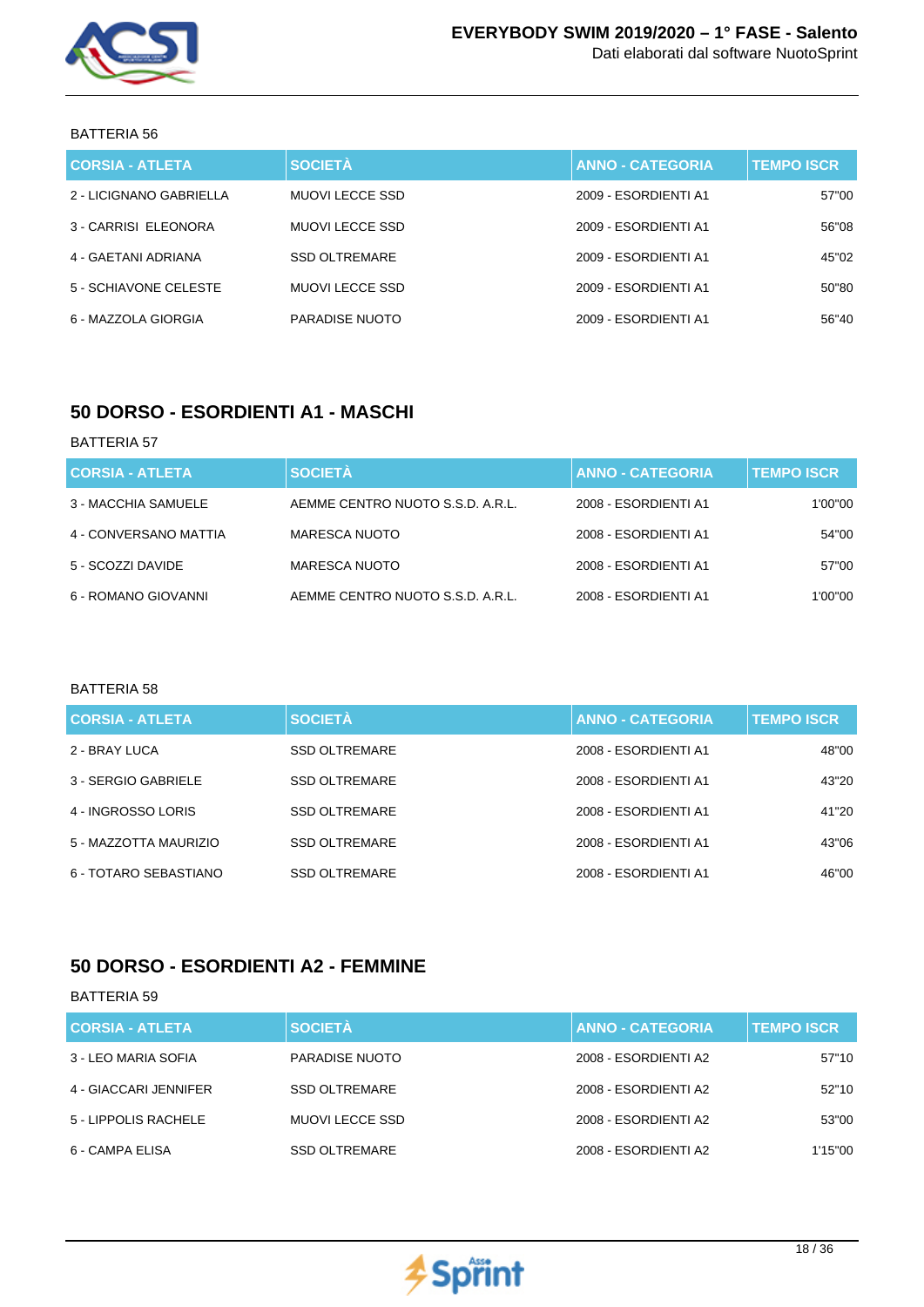

| <b>CORSIA - ATLETA</b> | <b>SOCIETÀ</b>       | <b>ANNO - CATEGORIA</b> | <b>TEMPO ISCR</b> |
|------------------------|----------------------|-------------------------|-------------------|
| 2 - ATTANASIO LETIZIA  | MARESCA NUOTO        | 2008 - ESORDIENTI A2    | 52"00             |
| 3 - CARICATO SOFIA     | MUOVI LECCE SSD      | 2008 - ESORDIENTI A2    | 49"00             |
| 4 - INGROSSO SOFIA     | <b>SSD OLTREMARE</b> | 2008 - ESORDIENTI A2    | 43"10             |
| 5 - POLATI BENEDETTA   | <b>SSD OLTREMARE</b> | 2008 - ESORDIENTI A2    | 48"60             |
| 6 - SERGIO GIORGIA     | MUOVI LECCE SSD      | 2008 - ESORDIENTI A2    | 50"00             |

### **50 DORSO - ESORDIENTI A2 - MASCHI**

### BATTERIA 61

| <b>CORSIA - ATLETA</b> | <b>SOCIETÀ</b>       | <b>ANNO - CATEGORIA</b> | <b>TEMPO ISCR</b> |
|------------------------|----------------------|-------------------------|-------------------|
| 2 - PLANTERA FILIPPO   | <b>SSD OLTREMARE</b> | 2007 - ESORDIENTI A2    | 1'10"00           |
| 3 - PEZZUTO LORENZO    | PARADISE NUOTO       | 2007 - ESORDIENTI A2    | 55"50             |
| 4 - AMATO SEBASTIANO   | <b>SSD OLTREMARE</b> | 2007 - FSORDIENTI A2    | 45"00             |
| 5 - ALEMANNO FERNANDO  | MARESCA NUOTO        | 2007 - ESORDIENTI A2    | 47"00             |
| 6 - QUARTA GABRIELE    | <b>MARESCA NUOTO</b> | 2007 - ESORDIENTI A2    | 59"00             |

### premiazione gare dorso

### **50 STILE LIBERO - ESORDIENTI A1 - FEMMINE**

### BATTERIA 62

| <b>CORSIA - ATLETA</b>  | <b>SOCIETÀ</b>        | <b>ANNO - CATEGORIA</b> | <b>TEMPO ISCR</b> |
|-------------------------|-----------------------|-------------------------|-------------------|
| 2 - VARRAZZA ILARIA     | <b>SSD OLTREMARE</b>  | 2009 - ESORDIENTI A1    | 58"30             |
| 3 - LICIGNANO GABRIELLA | <b>MUOVILECCE SSD</b> | 2009 - ESORDIENTI A1    | 55"00             |
| 4 - MAZZOLA GIORGIA     | PARADISE NUOTO        | 2009 - ESORDIENTI A1    | 54"00             |
| 5 - CARRISI ELEONORA    | <b>MUOVILECCE SSD</b> | 2009 - ESORDIENTI A1    | 54"60             |
| 6 - FOSSALTO GIULIA     | <b>SSD OLTREMARE</b>  | 2009 - ESORDIENTI A1    | 55"00             |
| 7 - BRUNO REBECCA       | <b>SSD OLTREMARE</b>  | 2009 - ESORDIENTI A1    | 1'00"00           |

| CORSIA - ATLETA        | SOCIETA        | <b>ANNO - CATEGORIA</b> | N TEMPO ISCR \ |
|------------------------|----------------|-------------------------|----------------|
| 1 - DE LORENZIS SERENA | PARADISE NUOTO | 2009 - ESORDIENTI A1    | 54"00          |

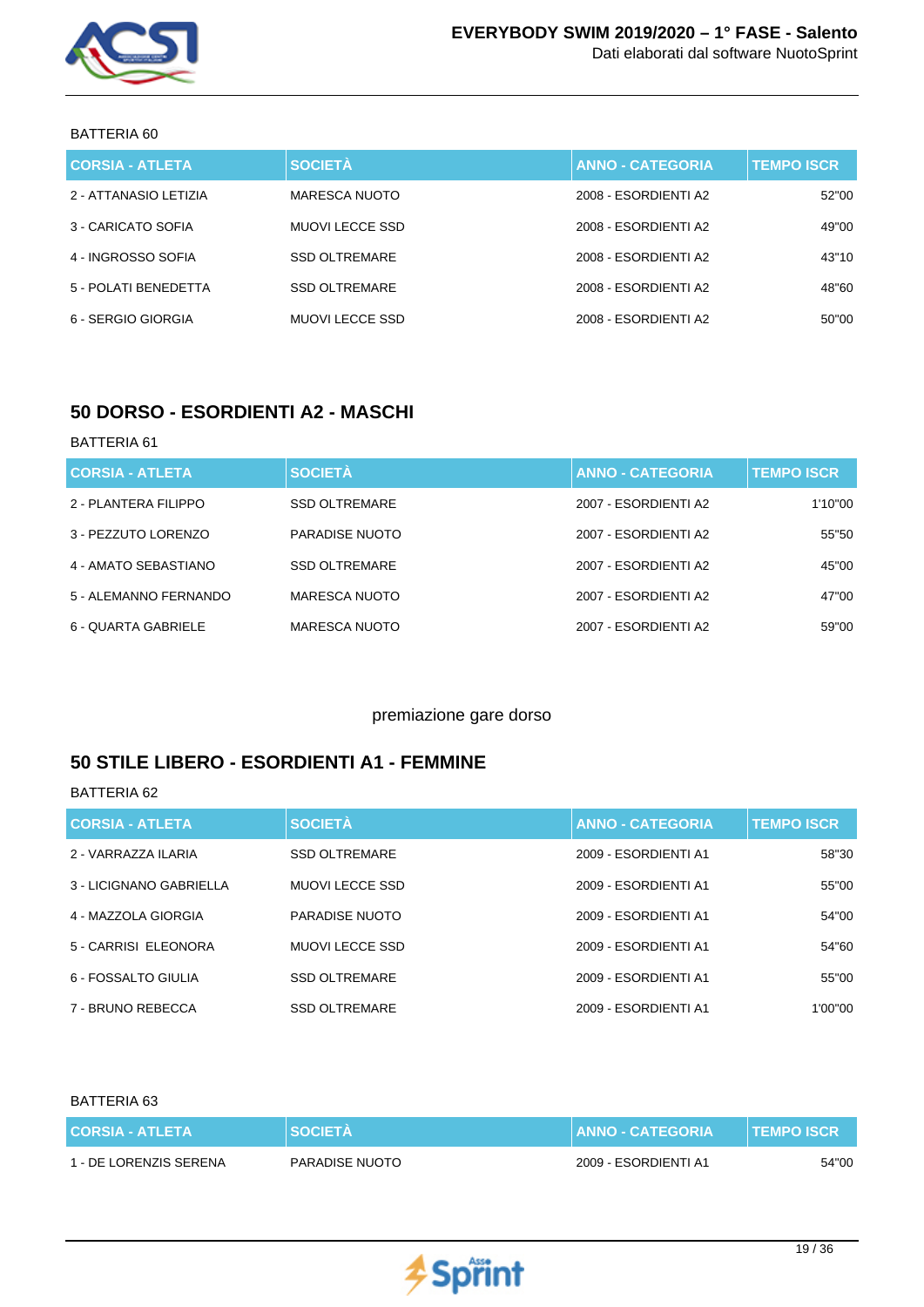

| Dati elaborati dal software NuotoSprint |  |
|-----------------------------------------|--|
|-----------------------------------------|--|

| 2 - MANCA MIRIAM      | MARESCA NUOTO             | 2009 - ESORDIENTI A1 | 52"05 |
|-----------------------|---------------------------|----------------------|-------|
| 3 - SCHIAVONE CELESTE | MUOVI LECCE SSD           | 2009 - ESORDIENTI A1 | 49"50 |
| 4 - GAETANI ADRIANA   | <b>SSD OLTREMARE</b>      | 2009 - ESORDIENTI A1 | 41"40 |
| 5 - ISOLA SARA        | MUOVI LECCE SSD           | 2009 - ESORDIENTI A1 | 42"70 |
| 6 - PARROTTA GIORGIA  | A.S.D. OLIMPICA SALENTINA | 2009 - ESORDIENTI A1 | 50"00 |
| 7 - GJECI AURORA      | PARADISE NUOTO            | 2009 - ESORDIENTI A1 | 53"80 |

### **50 STILE LIBERO - ESORDIENTI A1 - MASCHI**

#### BATTERIA 64

| <b>CORSIA - ATLETA</b>    | <b>SOCIETÀ</b>        | <b>ANNO - CATEGORIA</b> | <b>TEMPO ISCR</b> |
|---------------------------|-----------------------|-------------------------|-------------------|
| 2 - SCOZZI DAVIDE         | <b>MARESCA NUOTO</b>  | 2008 - ESORDIENTI A1    | 56"00             |
| 3 - BLASI MIRCO           | MUOVI LECCE SSD       | 2008 - ESORDIENTI A1    | 45"06             |
| 4 - TOTARO SEBASTIANO     | <b>SSD OLTREMARE</b>  | 2008 - ESORDIENTI A1    | 41"00             |
| 5 - BRAY LUCA             | <b>SSD OLTREMARE</b>  | 2008 - ESORDIENTI A1    | 44"20             |
| 6 - PROTUPAPA MATTEO      | <b>MUOVILECCE SSD</b> | 2008 - ESORDIENTI A1    | 46"05             |
| 7 - GUERRIERI ANTONIO PIO | MARESCA NUOTO         | 2008 - ESORDIENTI A1    | 56"00             |
|                           |                       |                         |                   |

#### BATTERIA 65

| <b>CORSIA - ATLETA</b>    | <b>SOCIETÀ</b>        | <b>ANNO - CATEGORIA</b> | <b>TEMPO ISCR</b> |
|---------------------------|-----------------------|-------------------------|-------------------|
| 2 - MAZZOTTA MAURIZIO     | <b>SSD OLTREMARE</b>  | 2008 - ESORDIENTI A1    | 38"20             |
| 3 - PALMIERI RICCARDO     | <b>SSD OLTREMARE</b>  | 2008 - ESORDIENTI A1    | 37"30             |
| 4 - PASSABI' ANTONIO      | <b>SSD OLTREMARE</b>  | 2008 - ESORDIENTI A1    | 34"00             |
| 5 - SERGIO GABRIELE       | <b>SSD OLTREMARE</b>  | 2008 - ESORDIENTI A1    | 36"40             |
| 6 - DE RUBERTIS FRANCESCO | <b>MUOVILECCE SSD</b> | 2008 - ESORDIENTI A1    | 38"06             |
| 7 - SESSA ANTONIO         | <b>SSD OLTREMARE</b>  | 2008 - ESORDIENTI A1    | 40"80             |

## **50 STILE LIBERO - ESORDIENTI A2 - FEMMINE**

| <b>CORSIA - ATLETA</b> | <b>SOCIETÀ</b>            | <b>ANNO - CATEGORIA</b> | <b>TEMPO ISCR</b> |
|------------------------|---------------------------|-------------------------|-------------------|
| 2 - LEO MARIA SOFIA    | PARADISE NUOTO            | 2008 - ESORDIENTI A2    | 55"00             |
| 3 - ULI GIORGIA        | A.S.D. OLIMPICA SALENTINA | 2008 - ESORDIENTI A2    | 45"00             |
| 4 - CARICATO SOFIA     | MUOVI LECCE SSD           | 2008 - ESORDIENTI A2    | 44"80             |

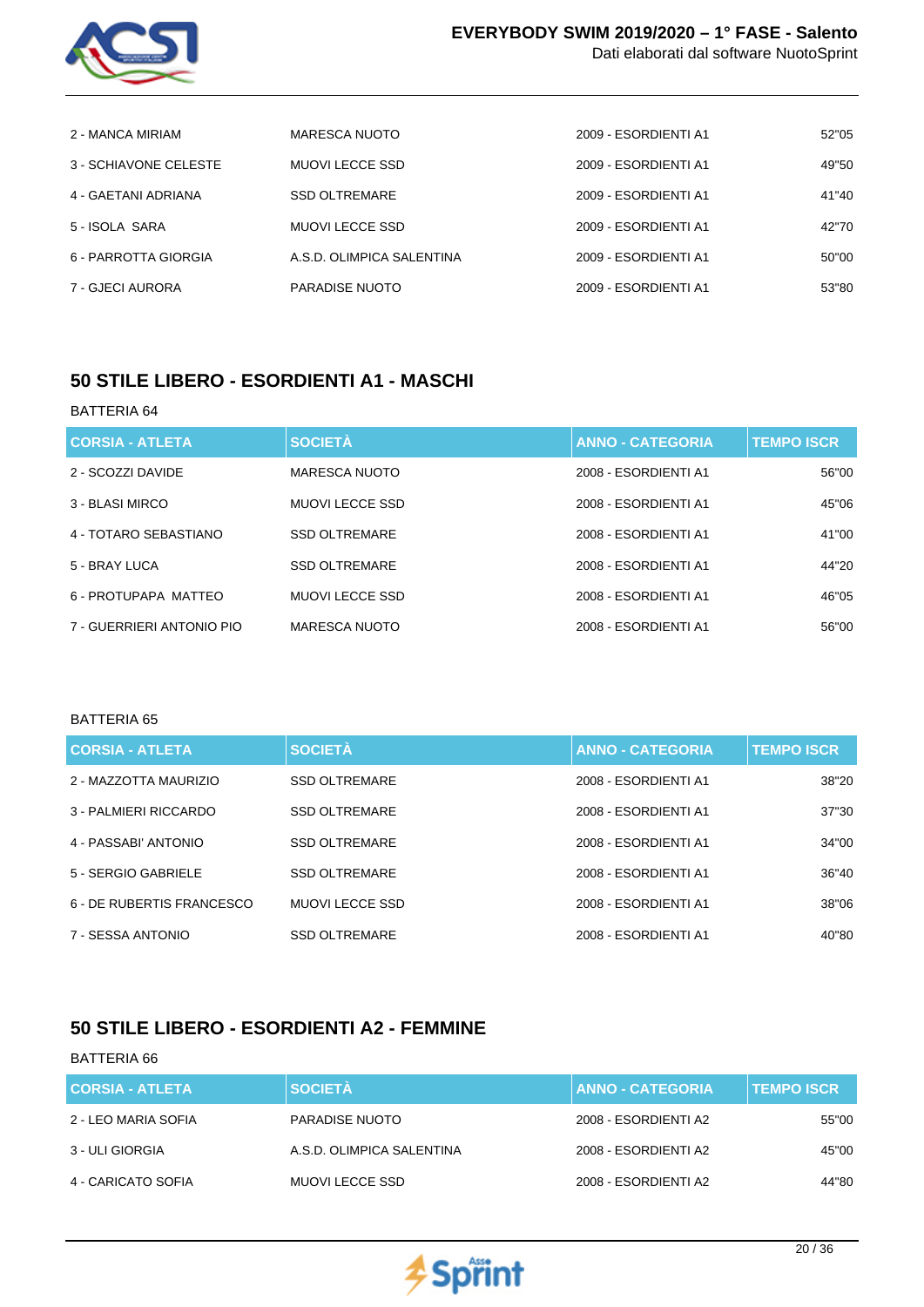

Dati elaborati dal software NuotoSprint

| 5 - POLATI BENEDETTA | SSD OLTREMARE   | 2008 - ESORDIENTI A2 | 44"80 |
|----------------------|-----------------|----------------------|-------|
| 6 - SERGIO GIORGIA   | MUOVI LECCE SSD | 2008 - ESORDIENTI A2 | 45"00 |

#### BATTERIA 67

| <b>CORSIA - ATLETA</b> | <b>SOCIETÀ</b>       | <b>ANNO - CATEGORIA</b> | <b>TEMPO ISCR</b> |
|------------------------|----------------------|-------------------------|-------------------|
| 2 - MAZZOTTA SWAMY     | <b>SSD OLTREMARE</b> | 2008 - ESORDIENTI A2    | 40"70             |
| 3 - TURI FRANCESCA     | <b>SSD OLTREMARE</b> | 2008 - ESORDIENTI A2    | 38"80             |
| 4 - SCIURTI BIANCA     | <b>SSD OLTREMARE</b> | 2008 - ESORDIENTI A2    | 38"07             |
| 5 - INGROSSO SOFIA     | <b>SSD OLTREMARE</b> | 2008 - ESORDIENTI A2    | 38"20             |
| 6 - CHIRIATTI ELISA    | <b>SSD OLTREMARE</b> | 2008 - ESORDIENTI A2    | 39"60             |

### **50 STILE LIBERO - ESORDIENTI A2 - MASCHI**

#### BATTERIA 68

| <b>CORSIA - ATLETA</b>     | <b>SOCIETÀ</b>                   | <b>ANNO - CATEGORIA</b> | <b>TEMPO ISCR</b> |
|----------------------------|----------------------------------|-------------------------|-------------------|
| 1 - ALEMANNO FERNANDO      | <b>MARESCA NUOTO</b>             | 2007 - ESORDIENTI A2    | 44"00             |
| 2 - AMATO SEBASTIANO       | <b>SSD OLTREMARE</b>             | 2007 - ESORDIENTI A2    | 40"00             |
| 3 - RESCIO GABRIELE        | <b>SSD OLTREMARE</b>             | 2007 - ESORDIENTI A2    | 36"00             |
| 4 - DI DONFRANCESCO MATTEO | <b>SSD OLTREMARE</b>             | 2007 - ESORDIENTI A2    | 35"06             |
| 5 - FRANCO ANDREA          | <b>SSD OLTREMARE</b>             | 2007 - ESORDIENTI A2    | 35"50             |
| 6 - SANTORO FEDERICO       | AEMME CENTRO NUOTO S.S.D. A.R.L. | 2007 - ESORDIENTI A2    | 39"00             |
| 7 - GARZIA MARCO           | AEMME CENTRO NUOTO S.S.D. A.R.L. | 2007 - ESORDIENTI A2    | 42"00             |
| 8 - QUARTA GABRIELE        | MARESCA NUOTO                    | 2007 - ESORDIENTI A2    | 1'01"00           |

### premiazione gare stile

## **50 RANA - ESORDIENTI A1 - FEMMINE**

| <b>CORSIA - ATLETA</b> | <b>SOCIETÀ</b>                   | <b>I ANNO - CATEGORIA .</b> | <b>TEMPO ISCR</b> |
|------------------------|----------------------------------|-----------------------------|-------------------|
| 3 - SERRA MARIA ELENA  | AEMME CENTRO NUOTO S.S.D. A.R.L. | 2009 - ESORDIENTI A1        | 1'00"00           |
| 4 - PASCA VIOLA        | MUOVI LECCE SSD                  | 2009 - ESORDIENTI A1        | 52"50             |
| 5 - PIZZILEO GIADA     | A.S.D. OLIMPICA SALENTINA        | 2009 - ESORDIENTI A1        | 59"04             |

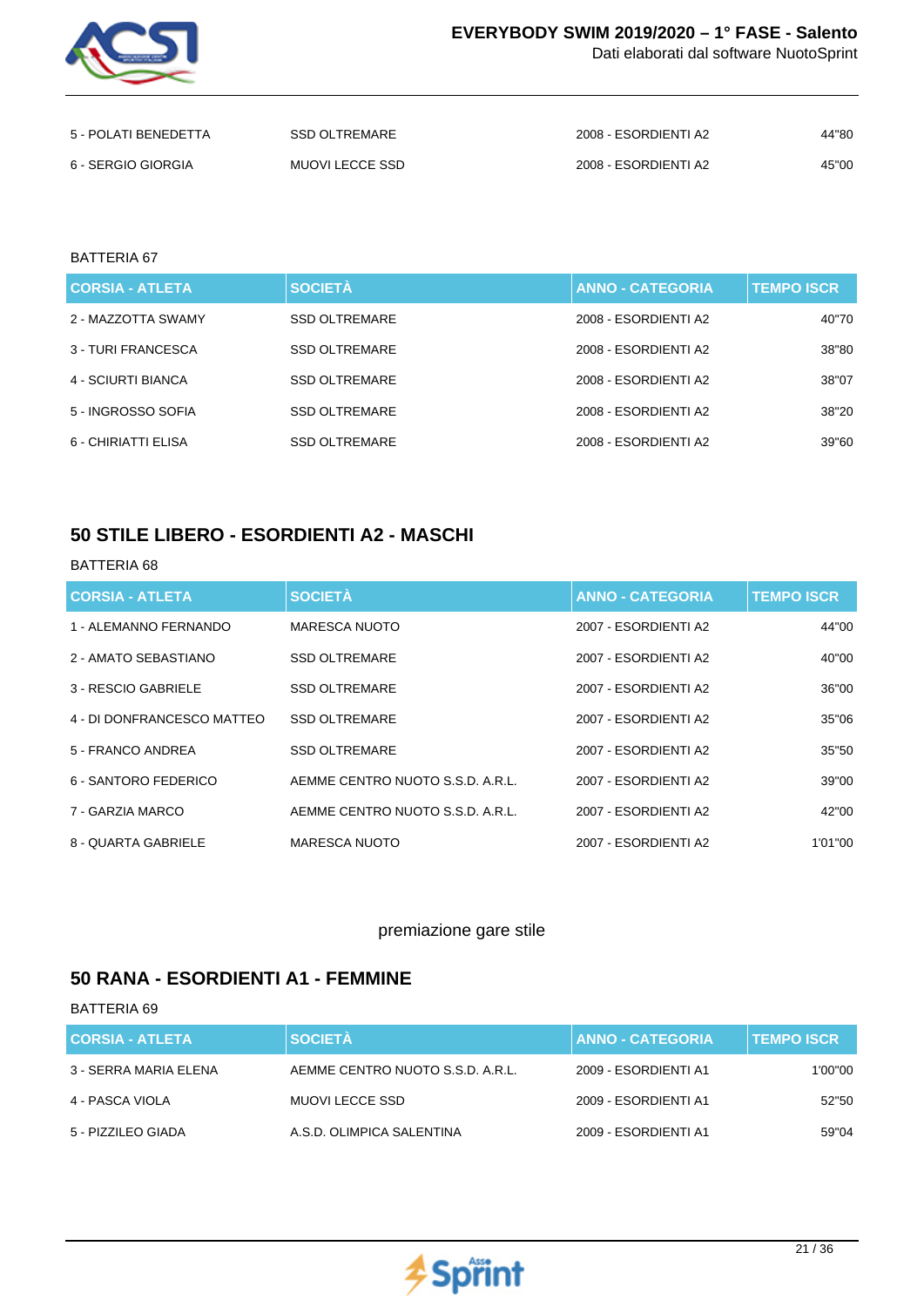

## **50 RANA - ESORDIENTI A1 - MASCHI**

### BATTERIA 70

| <b>CORSIA - ATLETA</b> | <b>SOCIETÀ</b>       | <b>ANNO - CATEGORIA</b> | <b>TEMPO ISCR.</b> |
|------------------------|----------------------|-------------------------|--------------------|
| 2 - BLASI MIRCO        | MUOVI LECCE SSD      | 2008 - ESORDIENTI A1    | 55"00              |
| 3 - INGROSSO LORIS     | <b>SSD OLTREMARE</b> | 2008 - ESORDIENTI A1    | 49"23              |
| 4 - CURTO FRANCESCO    | MARESCA NUOTO        | 2008 - ESORDIENTI A1    | 45"50              |
| 5 - PASSABI' ANTONIO   | <b>SSD OLTREMARE</b> | 2008 - ESORDIENTI A1    | 48"00              |
| 6 - PALMIERI RICCARDO  | <b>SSD OLTREMARE</b> | 2008 - ESORDIENTI A1    | 50"00              |
| 7 - CONVERSANO MATTIA  | MARESCA NUOTO        | 2008 - ESORDIENTI A1    | 59"00              |

### **50 RANA - ESORDIENTI A2 - FEMMINE**

### BATTERIA 71

| <b>CORSIA - ATLETA</b> | <b>SOCIETÀ</b>            | <b>ANNO - CATEGORIA</b> | <b>TEMPO ISCR</b> |
|------------------------|---------------------------|-------------------------|-------------------|
| 2 - COSTA LUDOVICA     | A.S.D. OLIMPICA SALENTINA | 2008 - ESORDIENTI A2    | 55"09             |
| 3 - CHIRIATTI ELISA    | <b>SSD OLTREMARE</b>      | 2008 - ESORDIENTI A2    | 49"90             |
| 4 - MAZZOTTA SWAMY     | <b>SSD OLTREMARE</b>      | 2008 - ESORDIENTI A2    | 49"00             |
| 5 - ATTANASIO LETIZIA  | MARESCA NUOTO             | 2008 - ESORDIENTI A2    | 49"00             |
| 6 - DE BRACO ANNA      | <b>MARESCA NUOTO</b>      | 2008 - ESORDIENTI A2    | 53"00             |
| 7 - GIACCARI JENNIFER  | <b>SSD OLTREMARE</b>      | 2008 - ESORDIENTI A2    | 1'00"70           |

## **50 RANA - ESORDIENTI A2 - MASCHI**

### BATTERIA 72

| <b>CORSIA - ATLETA</b> | <b>SOCIETÀ</b>            | <b>ANNO - CATEGORIA</b> | <b>TEMPO ISCR</b> |
|------------------------|---------------------------|-------------------------|-------------------|
| 3 - PLANTERA FILIPPO   | SSD OLTREMARE             | 2007 - ESORDIENTI A2    | 1'15"00           |
| 4 - RESCIO GABRIELE    | <b>SSD OLTREMARE</b>      | 2007 - ESORDIENTI A2    | 47"30             |
| 5 - MANCARELLA DIEGO   | A.S.D. OLIMPICA SALENTINA | 2007 - ESORDIENTI A2    | 56"07             |

premiazione gare farfalla

# **50 FARFALLA - ESORDIENTI A1 - FEMMINE**

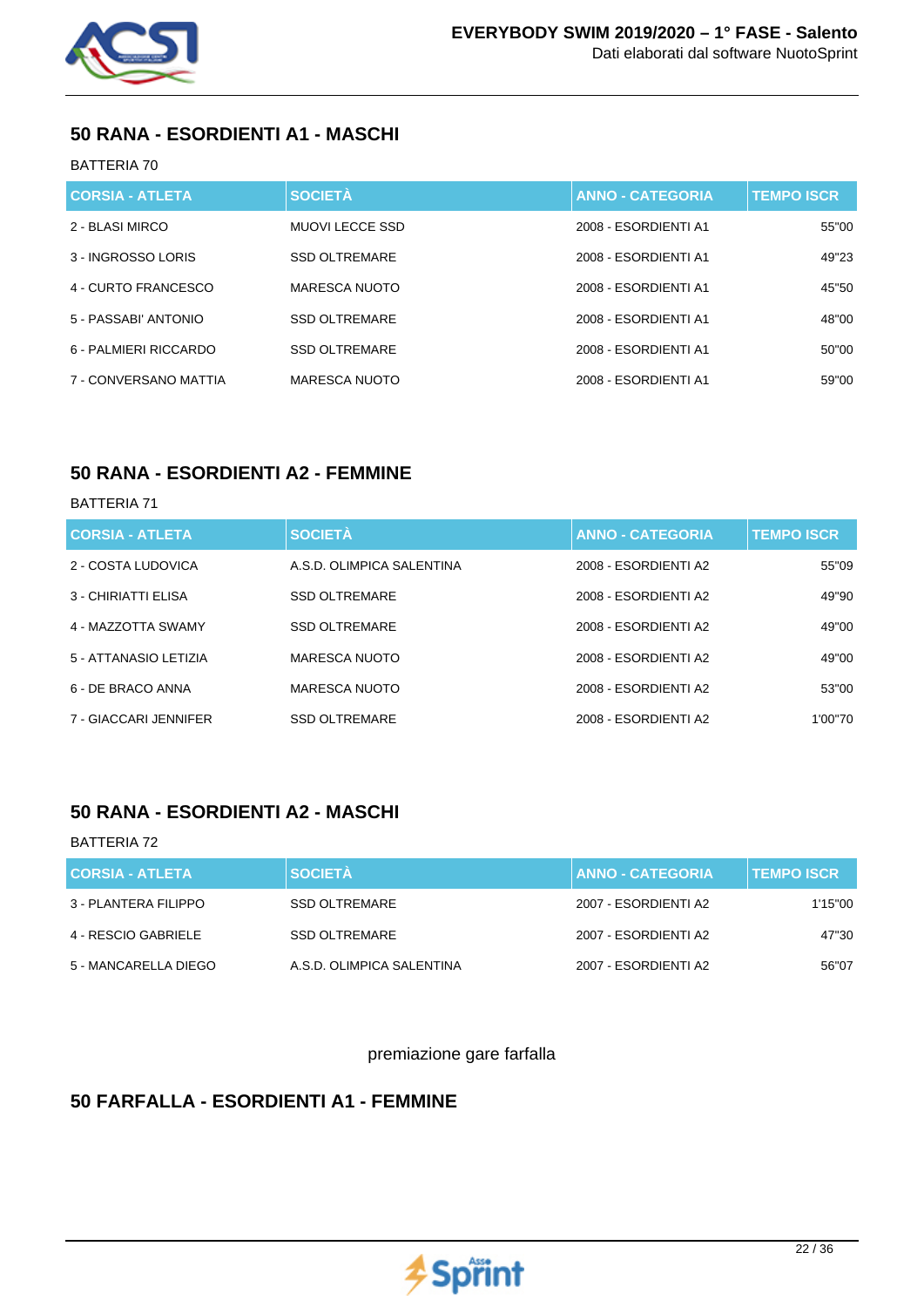

| CORSIA - ATLETA  | <b>SOCIETÀ</b>  | ANNO - CATEGORIA     | <b>TEMPO ISCR</b> |
|------------------|-----------------|----------------------|-------------------|
| 3 - MANCA MIRIAM | MARESCA NUOTO   | 2009 - ESORDIENTI A1 | 57"10             |
| 4 - ISOLA SARA   | MUOVI LECCE SSD | 2009 - ESORDIENTI A1 | 55"60             |
| 5 - PASCA VIOLA  | MUOVI LECCE SSD | 2009 - ESORDIENTI A1 | 55"80             |

### **50 FARFALLA - ESORDIENTI A1 - MASCHI**

#### BATTERIA 74

| <b>CORSIA - ATLETA</b>    | <b>SOCIETÀ</b>         | <b>ANNO - CATEGORIA</b> | <b>TEMPO ISCR.</b> |
|---------------------------|------------------------|-------------------------|--------------------|
| 3 - DE RUBERTIS FRANCESCO | <b>MUOVI LECCE SSD</b> | 2008 - ESORDIENTI A1    | 49"00              |
| 4 - CURTO FRANCESCO       | MARESCA NUOTO          | 2008 - ESORDIENTI A1    | 44"00              |
| 5 - SESSA ANTONIO         | <b>SSD OLTREMARE</b>   | 2008 - ESORDIENTI A1    | 46"90              |
| 6 - PROTUPAPA MATTEO      | MUOVI LECCE SSD        | 2008 - ESORDIENTI A1    | 50"80              |

### **50 FARFALLA - ESORDIENTI A2 - FEMMINE**

### BATTERIA 75

| <b>CORSIA - ATLETA</b> | <b>SOCIETÀ</b>       | <b>ANNO - CATEGORIA</b> | <b>TEMPO ISCR</b> |
|------------------------|----------------------|-------------------------|-------------------|
| 3 - LIPPOLIS RACHELE   | MUOVI LECCE SSD      | 2008 - ESORDIENTI A2    | 58"10             |
| 4 - SCIURTI BIANCA     | <b>SSD OLTREMARE</b> | 2008 - ESORDIENTI A2    | 40"30             |
| 5 - TURI FRANCESCA     | <b>SSD OLTREMARE</b> | 2008 - ESORDIENTI A2    | 40"40             |

## **50 FARFALLA - ESORDIENTI A2 - MASCHI**

#### BATTERIA 76

| <b>CORSIA - ATLETA</b>     | <b>N SOCIETÀ</b> | <b>ANNO - CATEGORIA</b> | <b>TEMPO ISCR</b> |
|----------------------------|------------------|-------------------------|-------------------|
| 4 - DI DONFRANCESCO MATTEO | SSD OLTREMARE    | 2007 - ESORDIENTI A2    | 39"80             |
| 5 - FRANCO ANDREA          | SSD OLTREMARE    | 2007 - ESORDIENTI A2    | 41"20             |

## **100 MISTI - RAGAZZI - FEMMINE**

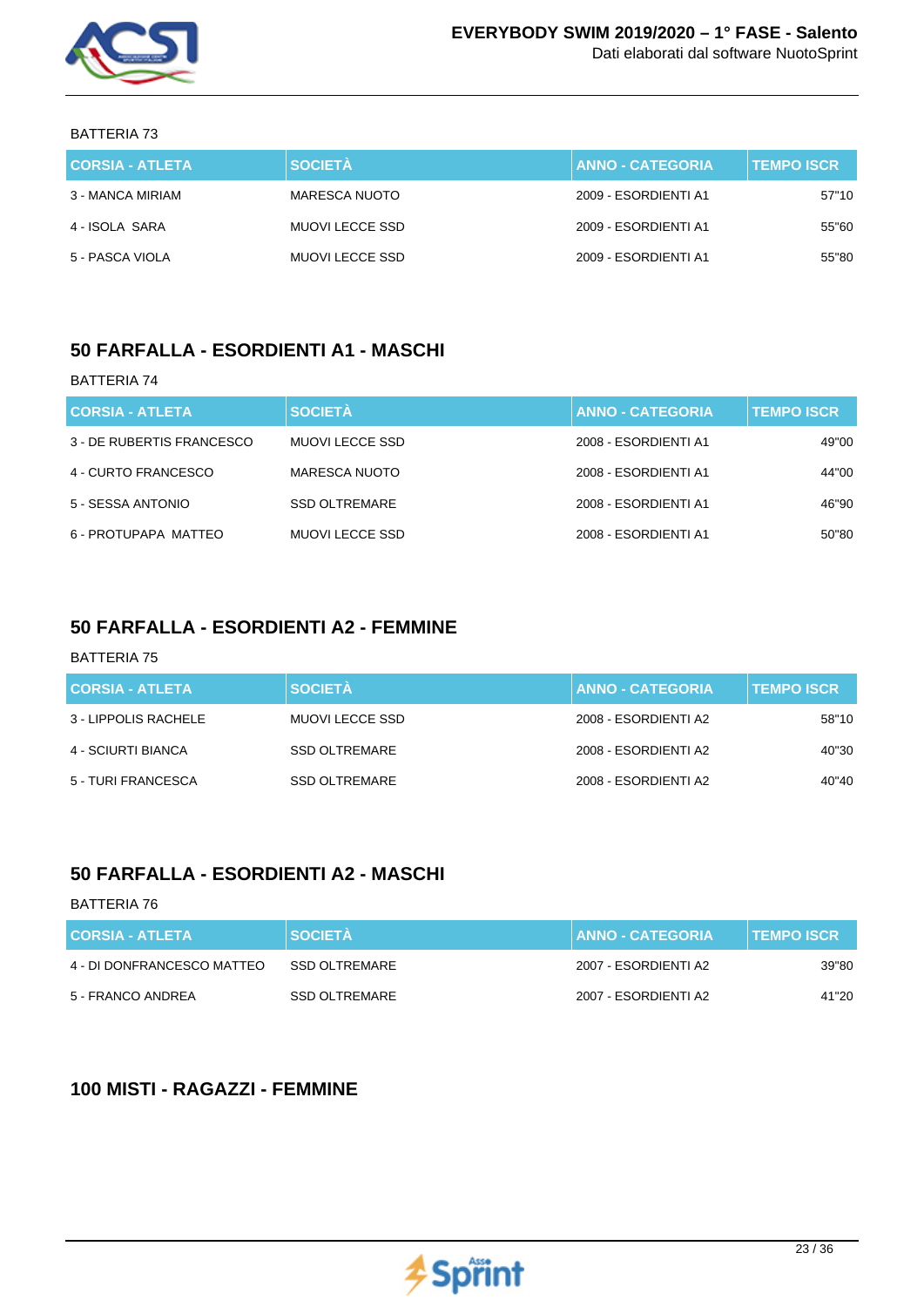

Dati elaborati dal software NuotoSprint

BATTERIA 77

| <b>CORSIA - ATLETA</b>     | <b>SOCIETA</b> | <b>ANNO - CATEGORIA</b> | <b>TEMPO ISCR</b> |
|----------------------------|----------------|-------------------------|-------------------|
| 4 - TAMBURRANO SARA        | SSD OLTREMARE  | 2006 - RAGAZZI          | 1'35"80           |
| 5 - DE DOMINICIS BENEDETTA | SSD OLTREMARE  | 2006 - RAGAZZI          | 1'36"09           |

## **100 MISTI - RAGAZZI - MASCHI**

### BATTERIA 78

| <b>CORSIA - ATLETA</b>  | <b>SOCIETA</b> | <b>ANNO - CATEGORIA</b> | I TEMPO ISCR \ |
|-------------------------|----------------|-------------------------|----------------|
| 4 - SCIURTI GIANLORENZO | SSD OLTREMARE  | 2004 - RAGAZZI          | 1'18"08        |

premiazione gare misti

### **50 DORSO - RAGAZZI PRIMO ANNO - MASCHI**

#### BATTERIA 79

| <b>CORSIA - ATLETA</b>  | <b>SOCIETÀ</b>        | <b>ANNO - CATEGORIA</b>   | <b>TEMPO ISCR</b> |
|-------------------------|-----------------------|---------------------------|-------------------|
| 2 - FERRARI GABRIELE    | MUOVI LECCE SSD       | 2006 - RAGAZZI PRIMO ANNO | 47"00             |
| 3 - DELLA TOMMASA PAOLO | <b>SSD OLTREMARE</b>  | 2006 - RAGAZZI PRIMO ANNO | 41"00             |
| 4 - LONGO LEANDRO       | <b>SSD OLTREMARE</b>  | 2006 - RAGAZZI PRIMO ANNO | 36"90             |
| 5 - PALADINI GIACOMO    | <b>MARESCA NUOTO</b>  | 2006 - RAGAZZI PRIMO ANNO | 38"00             |
| 6 - MAZZOTTA FILIPPO    | <b>MUOVILECCE SSD</b> | 2006 - RAGAZZI PRIMO ANNO | 45"00             |
| 7 - LIACI DAVIDE        | PARADISE NUOTO        | 2006 - RAGAZZI PRIMO ANNO | 1'15"00           |

## **50 DORSO - RAGAZZI - FEMMINE**

| <b>CORSIA - ATLETA</b> | <b>SOCIETÀ</b>            | <b>ANNO - CATEGORIA</b> | <b>TEMPO ISCR</b> |
|------------------------|---------------------------|-------------------------|-------------------|
| 1 - LEZZI BENEDETTA    | <b>MARESCA NUOTO</b>      | 2006 - RAGAZZI          | 1'01"80           |
| 2 - GUIDO CAROLA       | PARADISE NUOTO            | 2007 - RAGAZZI          | 52"00             |
| 3 - BRUNO SOFIA        | MARESCA NUOTO             | 2007 - RAGAZZI          | 46"00             |
| 4 - RIZZO GIULIA       | <b>MARESCA NUOTO</b>      | 2007 - RAGAZZI          | 41"08             |
| 5 - CICONTE DELIA      | <b>MUOVILECCE SSD</b>     | 2007 - RAGAZZI          | 44"50             |
| 6 - GIANDONATO IRENE   | MARESCA NUOTO             | 2007 - RAGAZZI          | 47"00             |
| 7 - MONTEFUSCO DALILA  | A.S.D. OLIMPICA SALENTINA | 2007 - RAGAZZI          | 59"03             |

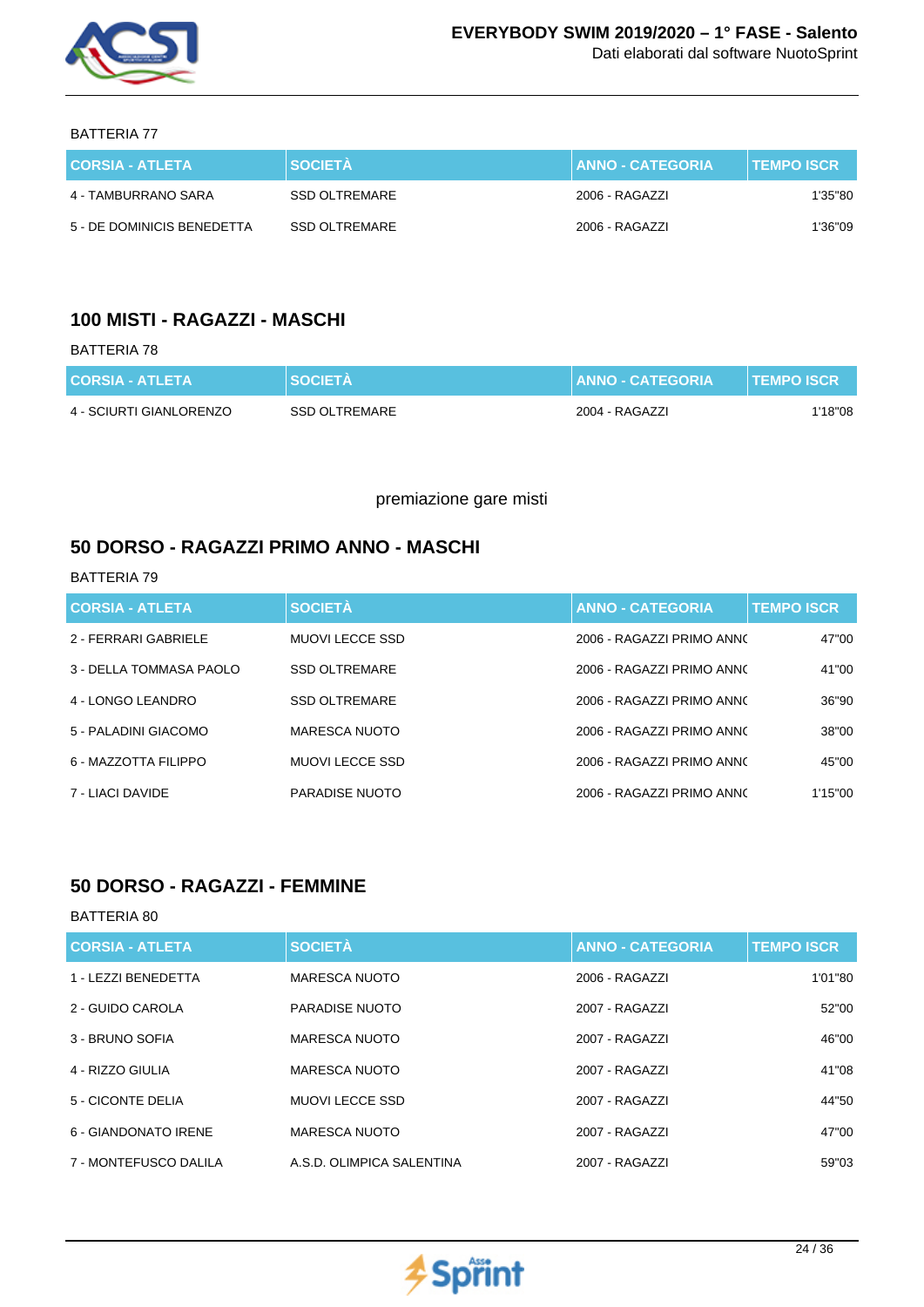

## **50 DORSO - RAGAZZI - MASCHI**

### BATTERIA 81

| <b>CORSIA - ATLETA</b>  | <b>SOCIETÀ</b>       | <b>ANNO - CATEGORIA</b> | <b>TEMPO ISCR</b> |
|-------------------------|----------------------|-------------------------|-------------------|
| 3 - EPIFANI FILIPPO     | MUOVI LECCE SSD      | 2004 - RAGAZZI          | 44"00             |
| 4 - VERDESCA EDOARDO    | MUOVI LECCE SSD      | 2004 - RAGAZZI          | 30"60             |
| 5 - SCIURTI GIANLORENZO | <b>SSD OLTREMARE</b> | 2004 - RAGAZZI          | 34"10             |

## **50 DORSO - ASSOLUTI - FEMMINE**

#### BATTERIA 82

| <b>CORSIA - ATLETA</b>  | <b>SOCIETÀ</b>            | <b>ANNO - CATEGORIA</b> | <b>TEMPO ISCR</b> |
|-------------------------|---------------------------|-------------------------|-------------------|
| 2 - CATALDO FRANCESCA   | <b>SSD OLTREMARE</b>      | 2003 - ASSOLUTI         | 55"00             |
| 3 - MANCARELLA DILETTA  | A.S.D. OLIMPICA SALENTINA | 2003 - ASSOLUTI         | 52"40             |
| 4 - RAELI GAIA          | MUOVI LECCE SSD           | 2003 - ASSOLUTI         | 48"00             |
| 5 - MIROLLA LUDOVICA    | MUOVI LECCE SSD           | 2004 - ASSOLUTI         | 48"00             |
| 6 - DE MICHELI CATERINA | <b>SSD OLTREMARE</b>      | 2003 - ASSOLUTI         | 55"00             |

#### BATTERIA 83

| <b>CORSIA - ATLETA</b> | <b>SOCIETÀ</b>       | <b>ANNO - CATEGORIA</b> | <b>TEMPO ISCR</b> |
|------------------------|----------------------|-------------------------|-------------------|
| 2 - TORSELLO FRANCESCA | <b>SSD OLTREMARE</b> | 2005 - ASSOLUTI         | 43"30             |
| 3 - MEO IRENE          | MUOVI LECCE SSD      | 2005 - ASSOLUTI         | 40"00             |
| 4 - LENTI CHIARA       | <b>SSD OLTREMARE</b> | 2003 - ASSOLUTI         | 38"00             |
| 5 - MANTI GLORIA       | <b>SSD OLTREMARE</b> | 2005 - ASSOLUTI         | 39"90             |
| 6 - FABBIANO ELENA     | <b>SSD OLTREMARE</b> | 2002 - ASSOLUTI         | 42"20             |
| 7 - GUIDANO ROBERTA    | <b>SSD OLTREMARE</b> | 1993 - ASSOLUTI         | 45"00             |

## **50 DORSO - ASSOLUTI - MASCHI**

| <b>CORSIA - ATLETA</b> | <b>SOCIETÀ</b>  | <b>ANNO - CATEGORIA</b> | <b>TEMPO ISCR</b> |
|------------------------|-----------------|-------------------------|-------------------|
| 3 - CANTELE ALESSANDRO | MUOVI LECCE SSD | 2003 - ASSOLUTI         | 49"20             |
| 4 - SPEDICATO DANIEL   | MARESCA NUOTO   | 2003 - ASSOLUTI         | 35"00             |
| 5 - TONDO PIERLUIGI    | MUOVI LECCE SSD | 2003 - ASSOLUTI         | 45"00             |

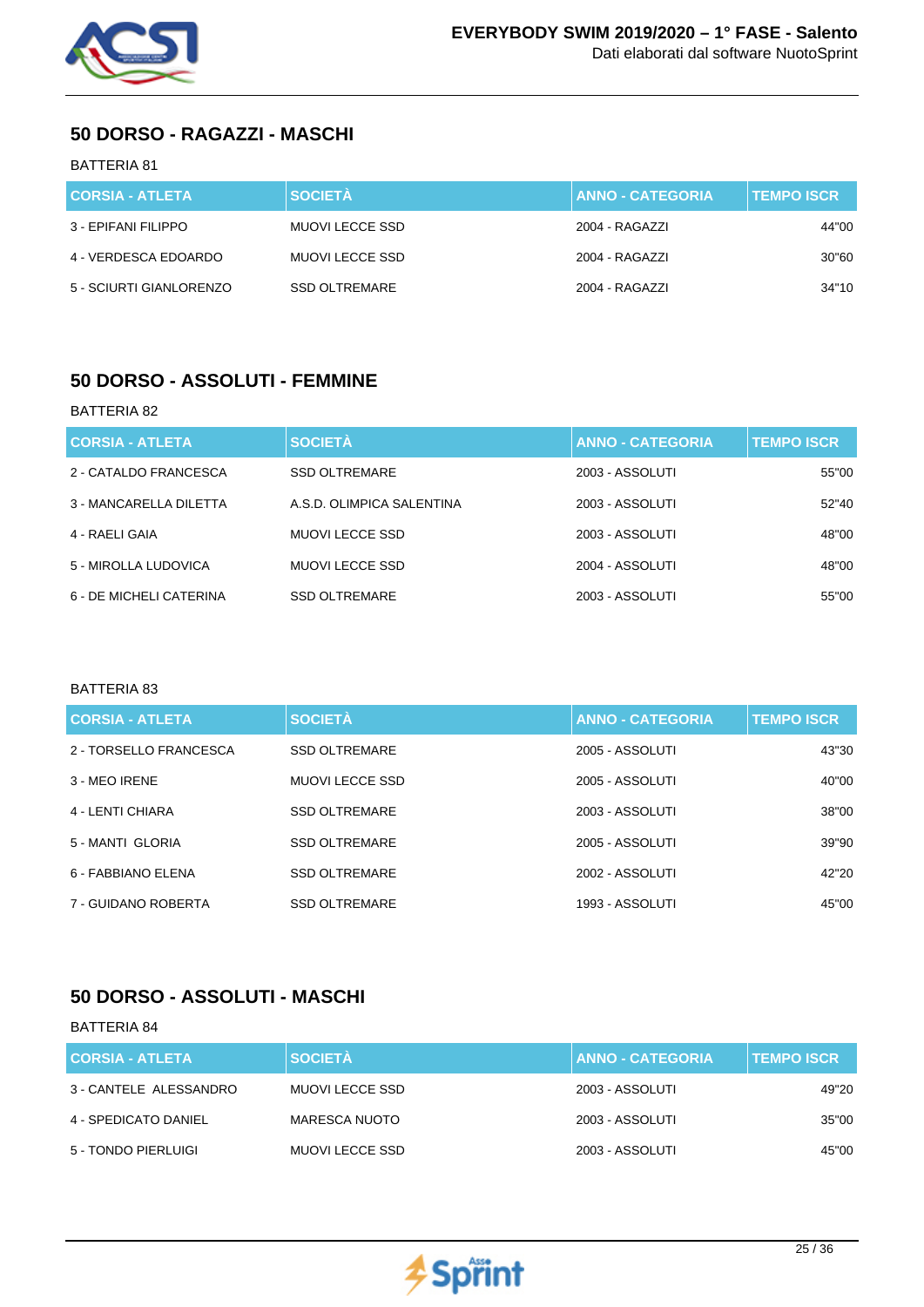

# 50 STILE LIBERO - RAGAZZI PRIMO **EXIRIO E MASCHI**O

BATTERIA 85

| <b>CORSIA - ATLETA</b> | <b>SOCIETÀ</b>       | <b>ANNO - CATEGORIA</b>   | <b>TEMPO ISCR</b> |
|------------------------|----------------------|---------------------------|-------------------|
| 2 - FERRARI GABRIELE   | MUOVI LECCE SSD      | 2006 - RAGAZZI PRIMO ANNO | 41"00             |
| 3 - DE CARLO ANDREA    | <b>SSD OLTREMARE</b> | 2006 - RAGAZZI PRIMO ANNO | 39"30             |
| 4 - PAI AZZO MANUFI    | <b>SSD OLTREMARE</b> | 2006 - RAGAZZI PRIMO ANNO | 36"70             |
| 5 - SFORZA KEVIN       | <b>SSD OLTREMARE</b> | 2006 - RAGAZZI PRIMO ANNO | 39"00             |
| 6 - MAZZOTTA FILIPPO   | MUOVI LECCE SSD      | 2006 - RAGAZZI PRIMO ANNO | 40"00             |
| 7 - LIACI DAVIDE       | PARADISE NUOTO       | 2006 - RAGAZZI PRIMO ANNO | 51"50             |

### BATTERIA 86

| <b>CORSIA - ATLETA</b>  | <b>SOCIETÀ</b>       | <b>ANNO - CATEGORIA</b>   | <b>TEMPO ISCR</b> |
|-------------------------|----------------------|---------------------------|-------------------|
| 2 - RACO FILIPPO        | MUOVI LECCE SSD      | 2006 - RAGAZZI PRIMO ANNO | 36"00             |
| 3 - TOTARO ALESSANDRO   | <b>SSD OLTREMARE</b> | 2006 - RAGAZZI PRIMO ANNO | 35"00             |
| 4 - LONGO LEANDRO       | <b>SSD OLTREMARE</b> | 2006 - RAGAZZI PRIMO ANNO | 30"60             |
| 5 - PALADINI GIACOMO    | <b>MARESCA NUOTO</b> | 2006 - RAGAZZI PRIMO ANNO | 32"00             |
| 6 - DELLA TOMMASA PAOLO | <b>SSD OLTREMARE</b> | 2006 - RAGAZZI PRIMO ANNO | 35"00             |
| 7 - RIZZO MICHELE       | <b>SSD OLTREMARE</b> | 2006 - RAGAZZI PRIMO ANNO | 36"20             |

## **50 STILE LIBERO - RAGAZZI - FEMMINE**

| <b>CORSIA - ATLETA</b> | <b>SOCIETÀ</b>                   | <b>ANNO - CATEGORIA</b> | <b>TEMPO ISCR</b> |
|------------------------|----------------------------------|-------------------------|-------------------|
| 1 - GIANDONATO IRENE   | <b>MARESCA NUOTO</b>             | 2007 - RAGAZZI          | 53"00             |
| 2 - BRUNO SOFIA        | MARESCA NUOTO                    | 2007 - RAGAZZI          | 48"00             |
| 3 - ARENA FEDERICA     | <b>MUOVILECCE SSD</b>            | 2006 - RAGAZZI          | 45"60             |
| 4 - BUSCICCHIO MATILDE | MUOVI LECCE SSD                  | 2007 - RAGAZZI          | 45"00             |
| 5 - GUIDO NOEMI        | AEMME CENTRO NUOTO S.S.D. A.R.L. | 2007 - RAGAZZI          | 45"00             |
| 6 - CARACHINO SABRINA  | AEMME CENTRO NUOTO S.S.D. A.R.L. | 2007 - RAGAZZI          | 48"00             |
| 7 - GUIDO CAROLA       | PARADISE NUOTO                   | 2007 - RAGAZZI          | 50"20             |
| 8 - LEZZI BENEDETTA    | MARESCA NUOTO                    | 2006 - RAGAZZI          | 59"30             |

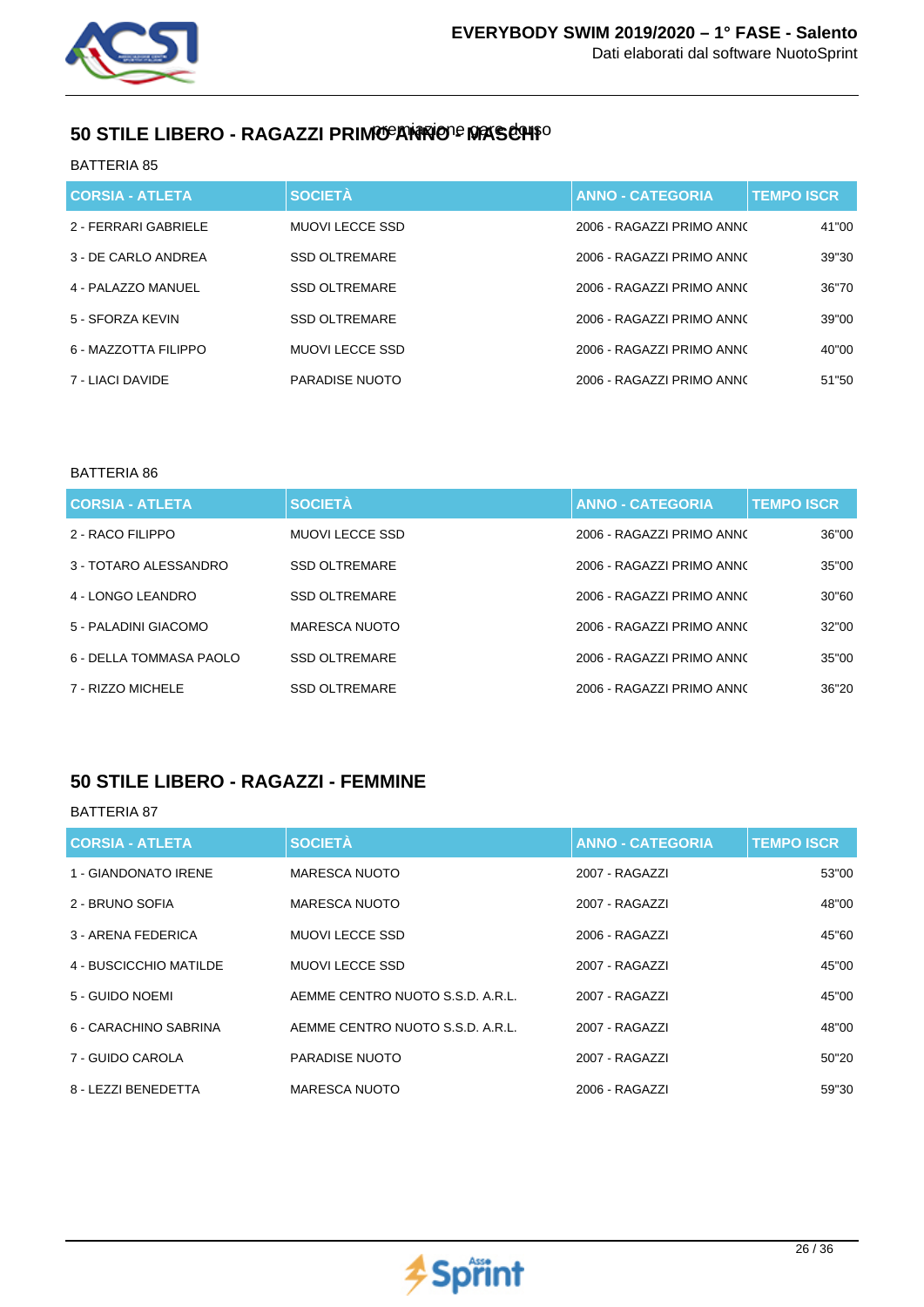

| <b>CORSIA - ATLETA</b> | <b>SOCIETÀ</b>         | <b>ANNO - CATEGORIA</b> | <b>TEMPO ISCR</b> |
|------------------------|------------------------|-------------------------|-------------------|
| 1 - GERBASIO BEATRICE  | <b>MUOVI LECCE SSD</b> | 2006 - RAGAZZI          | 42"50             |
| 2 - TOMMASI GUIDO SARA | <b>SSD OLTREMARE</b>   | 2006 - RAGAZZI          | 39"00             |
| 3 - CARLÀ SOFIA        | MUOVI LECCE SSD        | 2007 - RAGAZZI          | 38"00             |
| 4 - PERSONE' MICHELLE  | MUOVI LECCE SSD        | 2006 - RAGAZZI          | 36"30             |
| 5 - RIZZO GIULIA       | MARESCA NUOTO          | 2007 - RAGAZZI          | 36"50             |
| 6 - CICONTE DELIA      | MUOVI LECCE SSD        | 2007 - RAGAZZI          | 38"03             |
| 7 - CAPPILLI CHIARA    | MUOVI LECCE SSD        | 2007 - RAGAZZI          | 40"40             |
| 8 - MANDURINO ROBERTA  | MUOVI LECCE SSD        | 2006 - RAGAZZI          | 43"40             |

### **50 STILE LIBERO - RAGAZZI - MASCHI**

#### BATTERIA 89

| <b>CORSIA - ATLETA</b> | <b>SOCIETÀ</b>                   | <b>ANNO - CATEGORIA</b> | <b>TEMPO ISCR.</b> |
|------------------------|----------------------------------|-------------------------|--------------------|
| 2 - CRUDO ANDREA       | <b>SSD OLTREMARE</b>             | 2005 - RAGAZZI          | 45"00              |
| 3 - CAPONE RICCARDO    | MUOVI LECCE SSD                  | 2004 - RAGAZZI          | 38"03              |
| 4 - CARROZZINI JACOPO  | AEMME CENTRO NUOTO S.S.D. A.R.L. | 2004 - RAGAZZI          | 34"00              |
| 5 - BERGE' CESAR       | MARESCA NUOTO                    | 2004 - RAGAZZI          | 37"90              |
| 6 - DENUCCIO DANIELE   | MUOVI LECCE SSD                  | 2004 - RAGAZZI          | 42"00              |

#### BATTERIA 90

| <b>CORSIA - ATLETA</b>  | <b>SOCIETÀ</b>       | <b>ANNO - CATEGORIA</b> | <b>TEMPO ISCR.</b> |
|-------------------------|----------------------|-------------------------|--------------------|
| 2 - MONTINARO FRANCESCO | <b>SSD OLTREMARE</b> | 2004 - RAGAZZI          | 33"00              |
| 3 - PASCALI MATTEO      | MARESCA NUOTO        | 2005 - RAGAZZI          | 29"80              |
| 4 - PATI MATTIA         | <b>SSD OLTREMARE</b> | 2004 - RAGAZZI          | 28"06              |
| 5 - LOMBARDO ELIA       | <b>SSD OLTREMARE</b> | 2005 - RAGAZZI          | 29"04              |
| 6 - DE MATTEIS LUCA     | <b>SSD OLTREMARE</b> | 2004 - RAGAZZI          | 31"60              |

# **50 STILE LIBERO - ASSOLUTI - FEMMINE**

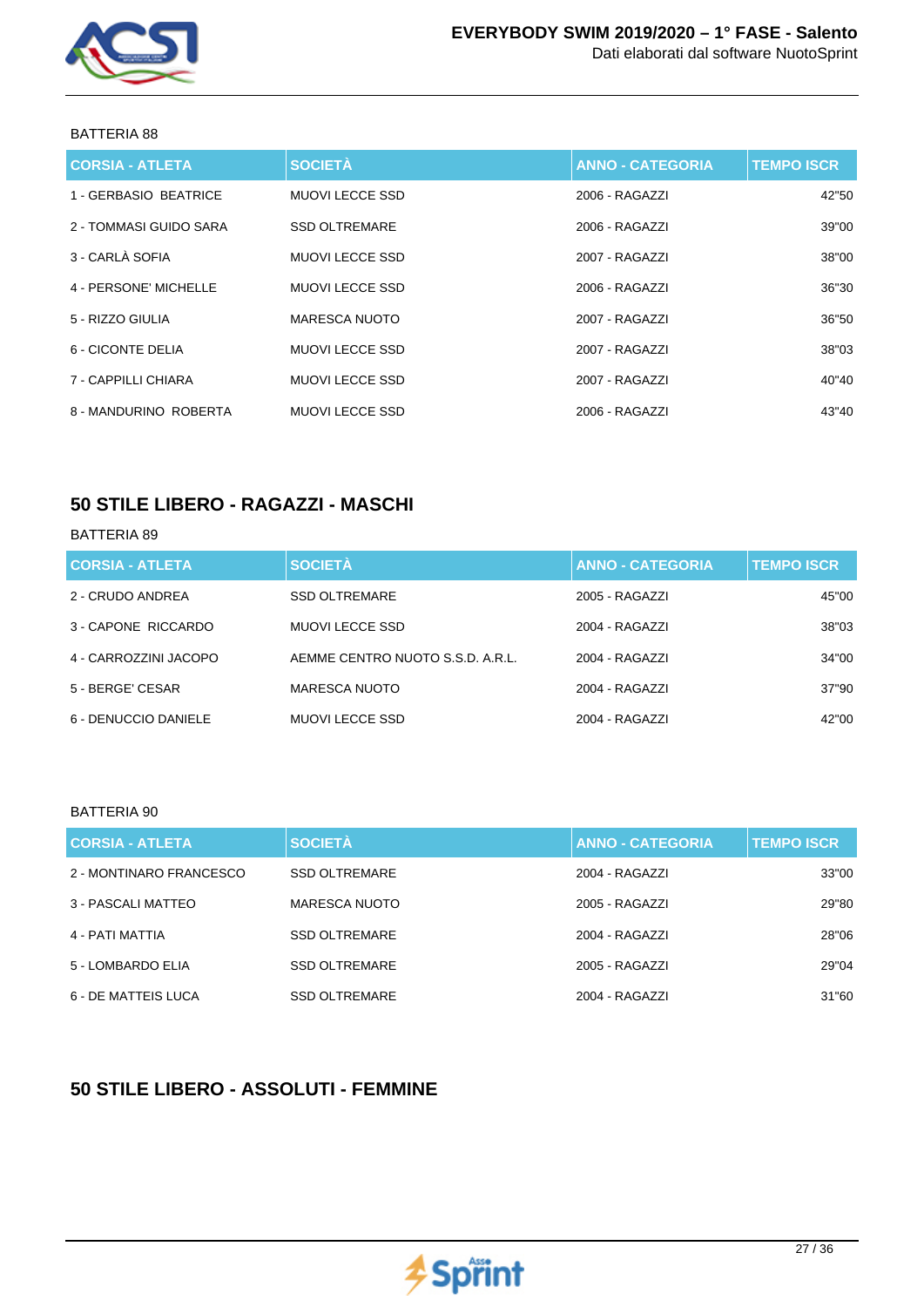

Dati elaborati dal software NuotoSprint

### BATTERIA 91

| <b>CORSIA - ATLETA</b>  | <b>SOCIETÀ</b>       | <b>ANNO - CATEGORIA</b> | <b>TEMPO ISCR</b> |
|-------------------------|----------------------|-------------------------|-------------------|
| 2 - CATALDO FRANCESCA   | <b>SSD OLTREMARE</b> | 2003 - ASSOLUTI         | 50"00             |
| 3 - CRUDO SARA          | <b>SSD OLTREMARE</b> | 2004 - ASSOLUTI         | 45"00             |
| 4 - RAELI GAIA          | MUOVI LECCE SSD      | 2003 - ASSOLUTI         | 40"00             |
| 5 - LEZZI ELEONORA      | MUOVI LECCE SSD      | 2005 - ASSOLUTI         | 44"00             |
| 6 - DE MICHELI CATERINA | <b>SSD OLTREMARE</b> | 2003 - ASSOLUTI         | 50"00             |
| 7 - GIANNOTTA SARA      | <b>SSD OLTREMARE</b> | 2003 - ASSOLUTI         | 55"00             |

### BATTERIA 92

| <b>CORSIA - ATLETA</b>   | <b>SOCIETÀ</b>                   | <b>ANNO - CATEGORIA</b> | <b>TEMPO ISCR</b> |
|--------------------------|----------------------------------|-------------------------|-------------------|
| 1 - BUSTI SARA           | <b>SSD OLTREMARE</b>             | 2004 - ASSOLUTI         | 40"00             |
| 2 - FABBIANO ELENA       | <b>SSD OLTREMARE</b>             | 2002 - ASSOLUTI         | 39"30             |
| 3 - DE FRANCO SOFIA      | <b>MUOVILECCE SSD</b>            | 2005 - ASSOLUTI         | 38"60             |
| 4 - MARRA MARIA GIULIA   | AEMME CENTRO NUOTO S.S.D. A.R.L. | 2002 - ASSOLUTI         | 37"00             |
| 5 - DE RHEGLY MARGHERITA | MUOVI LECCE SSD                  | 2005 - ASSOLUTI         | 38"00             |
| 6 - BECCARISI CRISTINA   | <b>MUOVILECCE SSD</b>            | 2003 - ASSOLUTI         | 39"09             |
| 7 - MIROLLA LUDOVICA     | <b>MUOVILECCE SSD</b>            | 2004 - ASSOLUTI         | 40"00             |

| <b>CORSIA - ATLETA</b>  | <b>SOCIETÀ</b>                   | <b>ANNO - CATEGORIA</b> | <b>TEMPO ISCR</b> |
|-------------------------|----------------------------------|-------------------------|-------------------|
| 1 - GERVASI ELISABETTA  | AEMME CENTRO NUOTO S.S.D. A.R.L. | 2004 - ASSOLUTI         | 36"00             |
| 2 - MANTI GLORIA        | <b>SSD OLTREMARE</b>             | 2005 - ASSOLUTI         | 34"70             |
| 3 - SETTEMBRINI ILARIA  | <b>SSD OLTREMARE</b>             | 2003 - ASSOLUTI         | 33"05             |
| 4 - SPENNATO SASHA      | <b>SSD OLTREMARE</b>             | 2004 - ASSOLUTI         | 31"50             |
| 5 - MEO IRENE           | MUOVI LECCE SSD                  | 2005 - ASSOLUTI         | 33"00             |
| 6 - RIELLI GAIA         | <b>SSD OLTREMARE</b>             | 2004 - ASSOLUTI         | 33"20             |
| 7 - CARDONE ALESSIA     | MUOVI LECCE SSD                  | 2005 - ASSOLUTI         | 35"80             |
| 8 - SETTEMBRINI GIORGIA | <b>SSD OLTREMARE</b>             | 2005 - ASSOLUTI         | 36"20             |

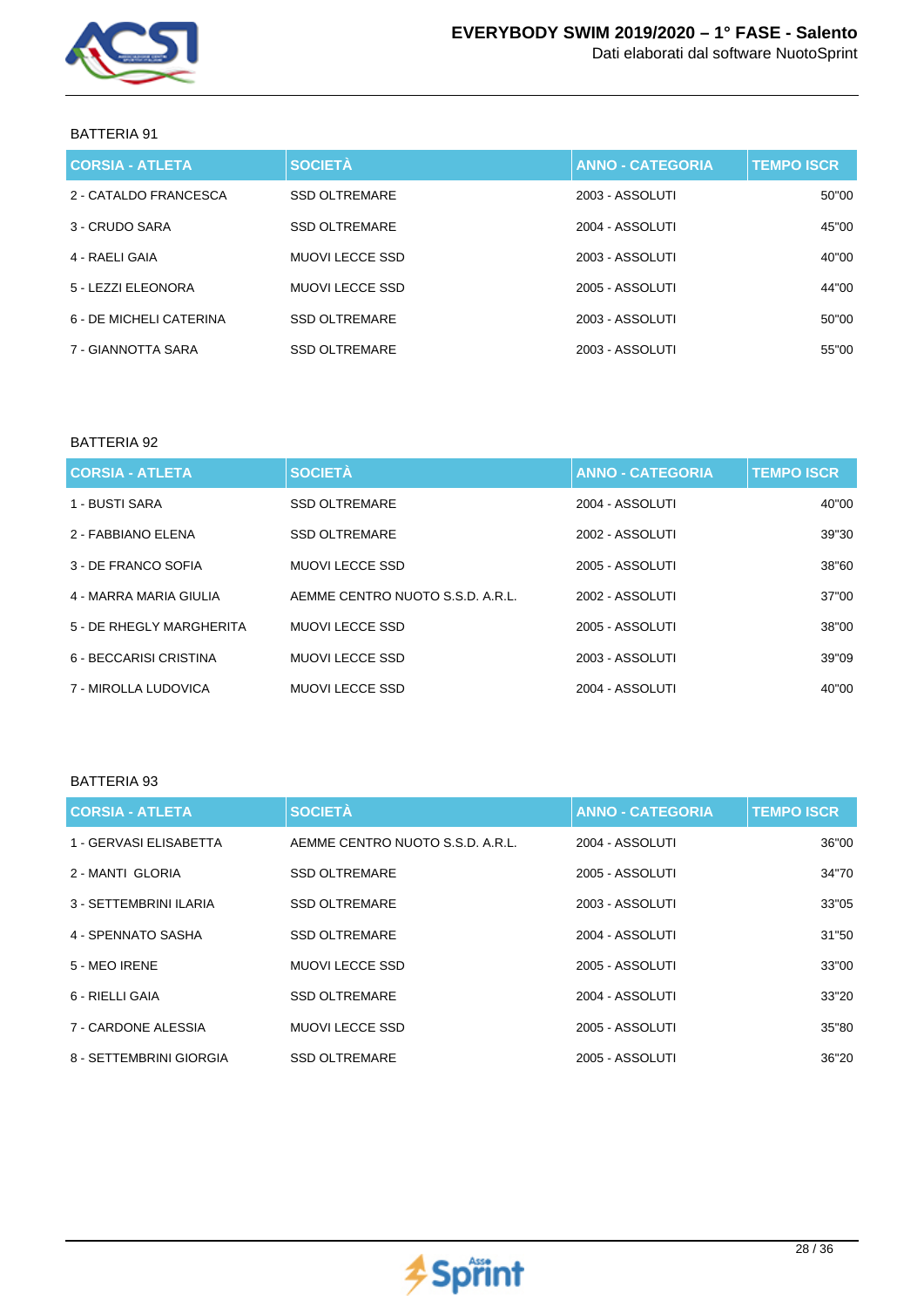

## **50 STILE LIBERO - ASSOLUTI - MASCHI**

### BATTERIA 94

| <b>CORSIA - ATLETA</b>        | <b>SOCIETÀ</b>       | <b>ANNO - CATEGORIA</b> | <b>TEMPO ISCR</b> |
|-------------------------------|----------------------|-------------------------|-------------------|
| 3 - MARZANO GIUSEPPE          | <b>SSD OLTREMARE</b> | 1968 - ASSOLUTI         | 50"00             |
| 4 - MELLO DAVIDE              | <b>MARESCA NUOTO</b> | 2003 - ASSOLUTI         | 49"00             |
| 5 - PONZI PROVENZANO VIRGILIO | <b>SSD OLTREMARE</b> | 1973 - ASSOLUTI         | 50"00             |
| 6 - UNGARO ANDREA             | <b>SSD OLTREMARE</b> | 1985 - ASSOLUTI         | 50"70             |

#### BATTERIA 95

| <b>CORSIA - ATLETA</b> | <b>SOCIETÀ</b>       | <b>ANNO - CATEGORIA</b> | <b>TEMPO ISCR.</b> |
|------------------------|----------------------|-------------------------|--------------------|
| 2 - CRUDO GIUSEPPE     | <b>SSD OLTREMARE</b> | 2001 - ASSOLUTI         | 45"00              |
| 3 - TONDO PIERLUIGI    | MUOVI LECCE SSD      | 2003 - ASSOLUTI         | 38"70              |
| 4 - RESCIO MAURO       | <b>SSD OLTREMARE</b> | 1973 - ASSOLUTI         | 36"00              |
| 5 - PATERA GIUSEPPE    | MARESCA NUOTO        | 1973 - ASSOLUTI         | 38"04              |
| 6 - CANTELE ALESSANDRO | MUOVI LECCE SSD      | 2003 - ASSOLUTI         | 42"30              |

#### BATTERIA 96

| <b>CORSIA - ATLETA</b> | <b>SOCIETÀ</b>       | <b>ANNO - CATEGORIA</b> | <b>TEMPO ISCR</b> |
|------------------------|----------------------|-------------------------|-------------------|
| 1 - SPEDICATO DANIEL   | MARESCA NUOTO        | 2003 - ASSOLUTI         | 30"00             |
| 2 - ASCANIO ROBERTO    | <b>MARESCA NUOTO</b> | 2002 - ASSOLUTI         | 29"00             |
| 3 - RUGGIO STEFANO     | MARESCA NUOTO        | 1981 - ASSOLUTI         | 28"00             |
| 4 - CHIRONI GABRIELE   | <b>SSD OLTREMARE</b> | 2002 - ASSOLUTI         | 25"00             |
| 5 - BASCIA' FRANCESCO  | <b>SSD OLTREMARE</b> | 1999 - ASSOLUTI         | 26"10             |
| 6 - FIORE MARCO        | MARESCA NUOTO        | 2003 - ASSOLUTI         | 29"00             |
| 7 - PALADINI FEDERICO  | <b>MARESCA NUOTO</b> | 2003 - ASSOLUTI         | 30"00             |
| 8 - MANCA ANDREA       | MARESCA NUOTO        | 1987 - ASSOLUTI         | 32"00             |

### premiazione gare stile

## **50 RANA - RAGAZZI PRIMO ANNO - MASCHI**

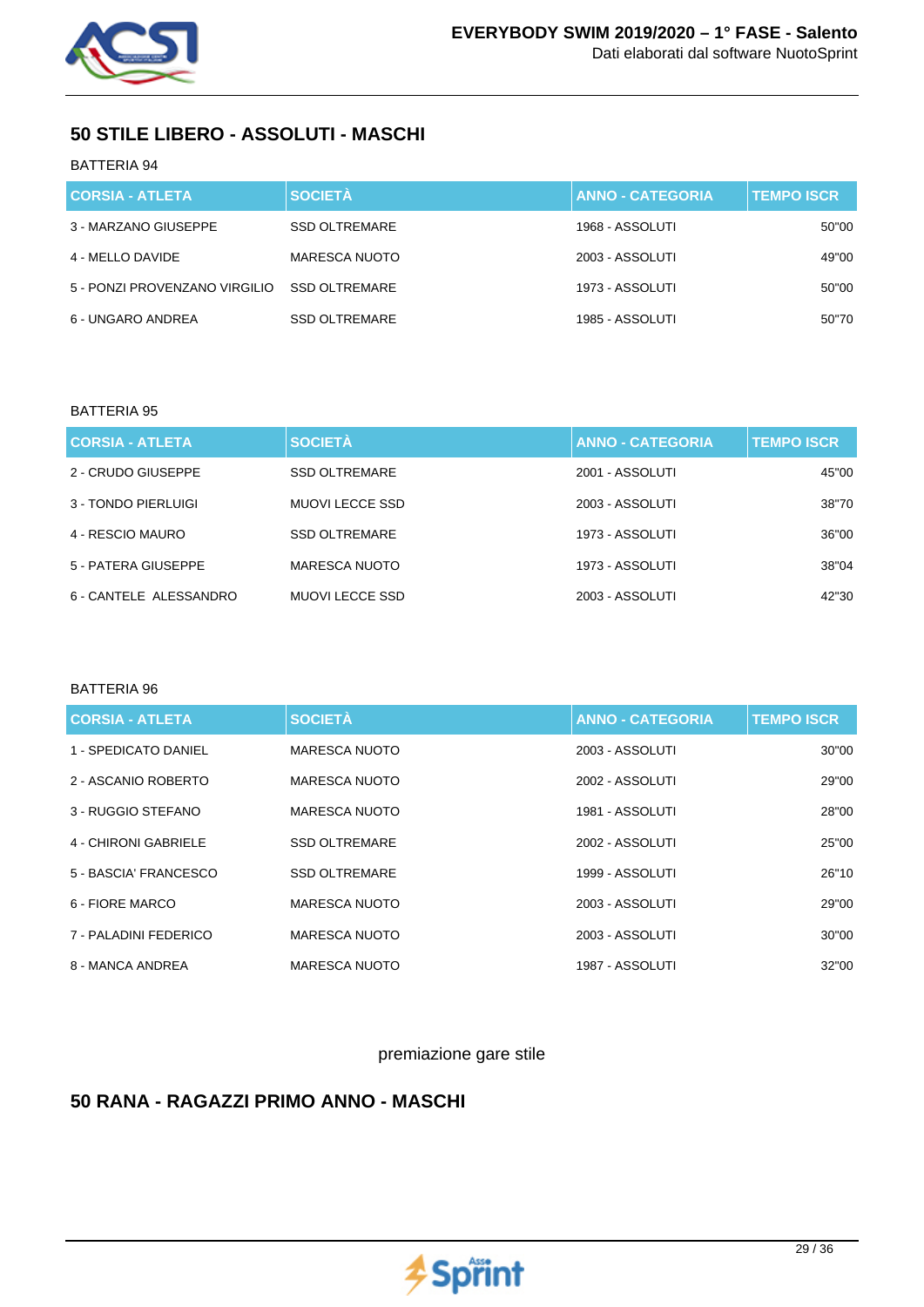

Dati elaborati dal software NuotoSprint

#### BATTERIA 97

| <b>CORSIA - ATLETA</b> | <b>SOCIETÀ</b>       | <b>ANNO - CATEGORIA</b>   | <b>TEMPO ISCR</b> |
|------------------------|----------------------|---------------------------|-------------------|
| 3 - DE CARLO ANDREA    | <b>SSD OLTREMARE</b> | 2006 - RAGAZZI PRIMO ANNO | 54"60             |
| 4 - TOTARO ALESSANDRO  | <b>SSD OLTREMARE</b> | 2006 - RAGAZZI PRIMO ANNO | 43"90             |
| 5 - RACO FILIPPO       | MUOVI LECCE SSD      | 2006 - RAGAZZI PRIMO ANNO | 50"00             |
| 6 - SFORZA KEVIN       | <b>SSD OLTREMARE</b> | 2006 - RAGAZZI PRIMO ANNO | 56"00             |

### **50 RANA - RAGAZZI - FEMMINE**

#### BATTERIA 98

| <b>CORSIA - ATLETA</b> | <b>SOCIETÀ</b>            | <b>ANNO - CATEGORIA</b> | <b>TEMPO ISCR</b> |
|------------------------|---------------------------|-------------------------|-------------------|
| 1 - MANDURINO ROBERTA  | MUOVI LECCE SSD           | 2006 - RAGAZZI          | 50"30             |
| 2 - TOMMASI GUIDO SARA | <b>SSD OLTREMARE</b>      | 2006 - RAGAZZI          | 49"00             |
| 3 - BUSTI ALESSIA      | <b>SSD OLTREMARE</b>      | 2006 - RAGAZZI          | 47"60             |
| 4 - GERBASIO BEATRICE  | MUOVI LECCE SSD           | 2006 - RAGAZZI          | 46"80             |
| 5 - BAGLIVO FATIMA     | A.S.D. OLIMPICA SALENTINA | 2006 - RAGAZZI          | 47"00             |
| 6 - CAPPILLI CHIARA    | MUOVI LECCE SSD           | 2007 - RAGAZZI          | 48"60             |
| 7 - CARLÀ SOFIA        | MUOVI LECCE SSD           | 2007 - RAGAZZI          | 50"00             |
| 8 - ARENA FEDERICA     | MUOVI LECCE SSD           | 2006 - RAGAZZI          | 52"90             |

### **50 RANA - RAGAZZI - MASCHI**

BATTERIA 99

| <b>CORSIA - ATLETA</b>  | <b>SOCIETÀ</b>         | <b>ANNO - CATEGORIA</b> | <b>TEMPO ISCR</b> |
|-------------------------|------------------------|-------------------------|-------------------|
| 2 - CRUDO ANDREA        | <b>SSD OLTREMARE</b>   | 2005 - RAGAZZI          | 55"00             |
| 3 - MONTINARO FRANCESCO | <b>SSD OLTREMARE</b>   | 2004 - RAGAZZI          | 41"00             |
| 4 - LOMBARDO ELIA       | <b>SSD OLTREMARE</b>   | 2005 - RAGAZZI          | 38"30             |
| 5 - PATI MATTIA         | <b>SSD OLTREMARE</b>   | 2004 - RAGAZZI          | 38"30             |
| 6 - EPIFANI FILIPPO     | <b>MUOVI LECCE SSD</b> | 2004 - RAGAZZI          | 52"00             |

### **50 RANA - ASSOLUTI - FEMMINE**

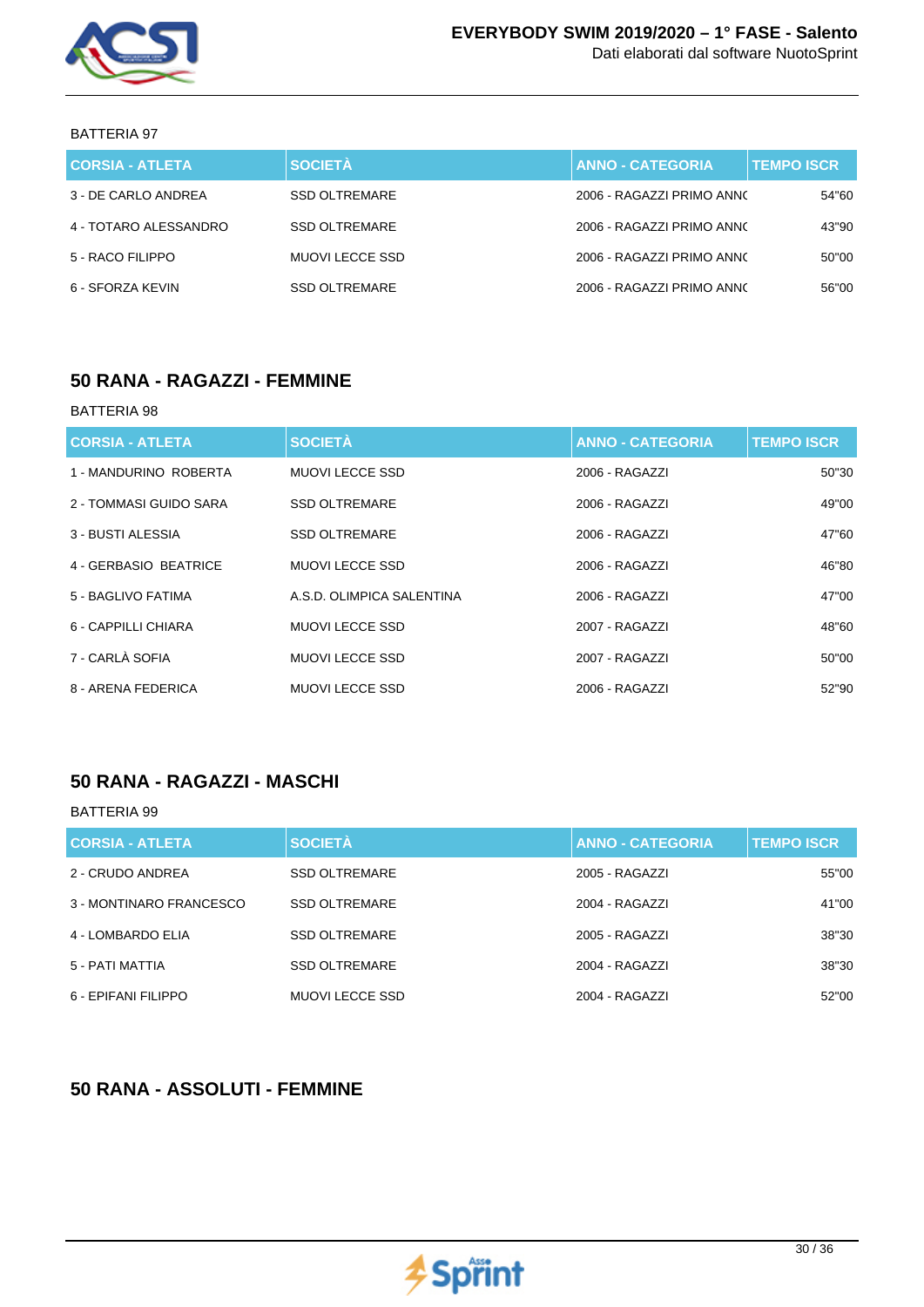

| <b>CORSIA - ATLETA</b>    | <b>SOCIETÀ</b>            | <b>ANNO - CATEGORIA</b> | <b>TEMPO ISCR</b> |
|---------------------------|---------------------------|-------------------------|-------------------|
| 1 - D'INCA CARLOTTA       | A.S.D. OLIMPICA SALENTINA | 2002 - ASSOLUTI         | 51"07             |
| 2 - SETTEMBRINI GIORGIA   | <b>SSD OLTREMARE</b>      | 2005 - ASSOLUTI         | 46"70             |
| 3 - BUSTI SARA            | <b>SSD OLTREMARE</b>      | 2004 - ASSOLUTI         | 45"00             |
| 4 - RIELLI GAIA           | <b>SSD OLTREMARE</b>      | 2004 - ASSOLUTI         | 41"70             |
| 5 - ALFARANO AGNESE MARIA | <b>SSD OLTREMARE</b>      | 2001 - ASSOLUTI         | 44"50             |
| 6 - SETTEMBRINI ILARIA    | <b>SSD OLTREMARE</b>      | 2003 - ASSOLUTI         | 46"50             |
| 7 - DE FRANCO SOFIA       | <b>MUOVILECCE SSD</b>     | 2005 - ASSOLUTI         | 50"90             |
| 8 - CRUDO SARA            | <b>SSD OLTREMARE</b>      | 2004 - ASSOLUTI         | 55"00             |

### **50 RANA - ASSOLUTI - MASCHI**

#### BATTERIA 101

| <b>CORSIA - ATLETA</b> | <b>SOCIETÀ</b>       | <b>ANNO - CATEGORIA</b> | <b>TEMPO ISCR</b> |
|------------------------|----------------------|-------------------------|-------------------|
| 3 - CRUDO GIUSEPPE     | <b>SSD OLTREMARE</b> | 2001 - ASSOLUTI         | 55"00             |
| 4 - PALADINI FEDERICO  | <b>MARESCA NUOTO</b> | 2003 - ASSOLUTI         | 38"00             |
| 5 - LEUCI MATTEO       | MUOVI LECCE SSD      | 2001 - ASSOLUTI         | 40"30             |
| 6 - MARZANO GIUSEPPE   | <b>SSD OLTREMARE</b> | 1968 - ASSOLUTI         | 58"00             |

### premiazione gare rana

### **50 FARFALLA - RAGAZZI PRIMO ANNO - MASCHI**

#### BATTERIA 102

| <b>CORSIA - ATLETA</b> | <b>SOCIETA</b>       | <b>∐ANNO - CATEGORIA</b> ≀ | <b>I TEMPO ISCR <sup>\</sup></b> |
|------------------------|----------------------|----------------------------|----------------------------------|
| 4 - PALAZZO MANUEL     | <b>SSD OLTREMARE</b> | 2006 - RAGAZZI PRIMO ANNO  | 42"50                            |
| 5 - RIZZO MICHELE      | SSD OLTREMARE        | 2006 - RAGAZZI PRIMO ANNO  | 50"00                            |

### **50 FARFALLA - RAGAZZI - FEMMINE**

| <b>CORSIA - ATLETA</b> | <b>SOCIETA</b>       | <b>ANNO - CATEGORIA</b> | <b>⊺ TEMPO ISCR</b> |
|------------------------|----------------------|-------------------------|---------------------|
| 2 - BUSCICCHIO MATILDE | MUOVI LECCE SSD      | 2007 - RAGAZZI          | 58"03               |
| 3 - BUSTI ALESSIA      | <b>SSD OLTREMARE</b> | 2006 - RAGAZZI          | 43"30               |

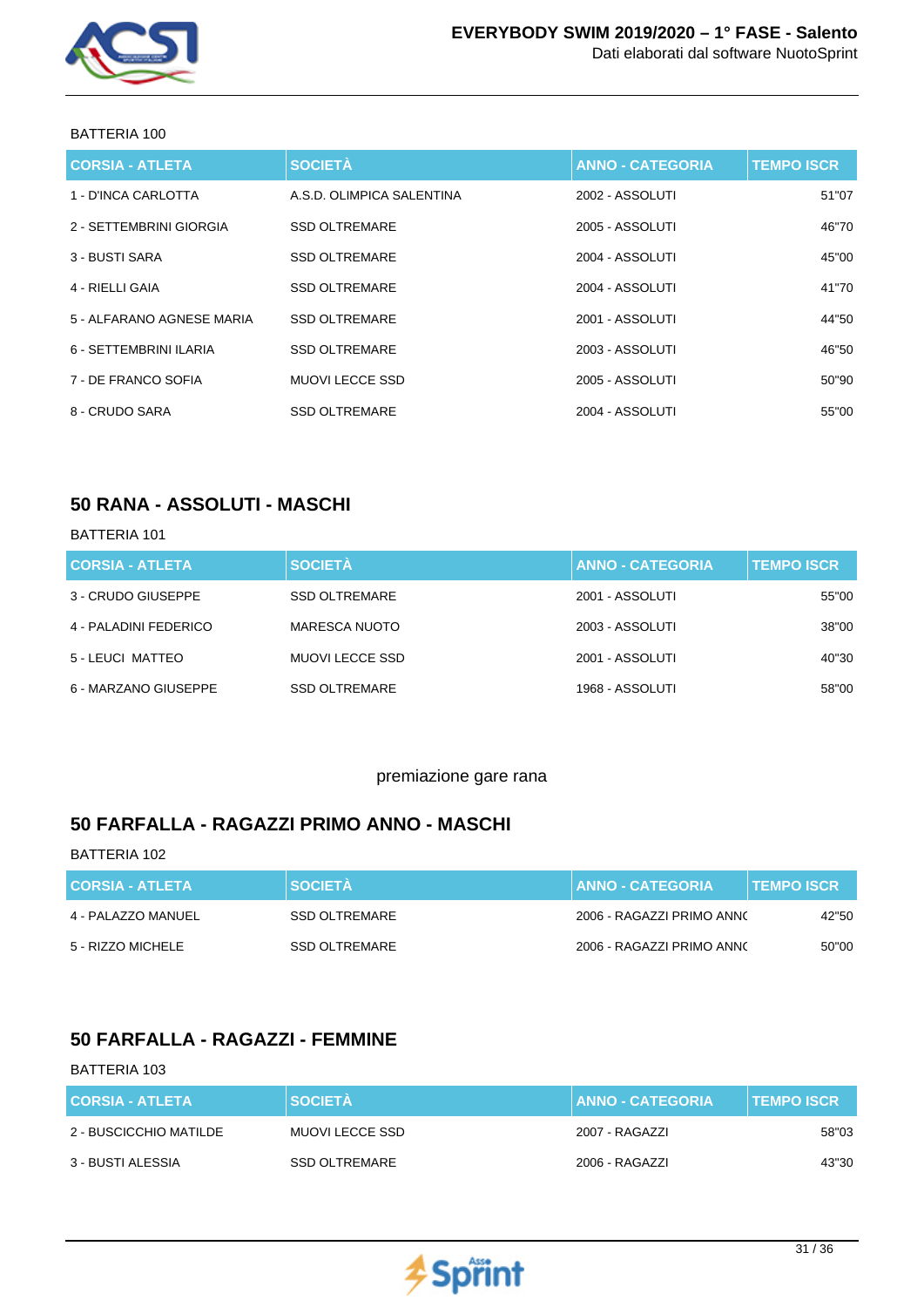

Dati elaborati dal software NuotoSprint

| 4 - TAMBURRANO SARA        | SSD OLTREMARE   | 2006 - RAGAZZI | 38"60 |
|----------------------------|-----------------|----------------|-------|
| 5 - DE DOMINICIS BENEDETTA | SSD OLTREMARE   | 2006 - RAGAZZI | 42"50 |
| 6 - PERSONE' MICHELLE      | MUOVI LECCE SSD | 2006 - RAGAZZI | 46"20 |

# **50 FARFALLA - RAGAZZI - MASCHI**

### BATTERIA 104

| <b>CORSIA - ATLETA</b> | <b>SOCIETÀ</b>       | <b>ANNO - CATEGORIA</b> | <b>TEMPO ISCR</b> |
|------------------------|----------------------|-------------------------|-------------------|
| 3 - PASCALI MATTEO     | MARESCA NUOTO        | 2005 - RAGAZZI          | 36"07             |
| 4 - DE MATTEIS LUCA    | <b>SSD OLTREMARE</b> | 2004 - RAGAZZI          | 33"80             |
| 5 - VERDESCA EDOARDO   | MUOVI LECCE SSD      | 2004 - RAGAZZI          | 35"00             |
| 6 - CAPONE RICCARDO    | MUOVI LECCE SSD      | 2004 - RAGAZZI          | 44"60             |

## **50 FARFALLA - ASSOLUTI - FEMMINE**

#### BATTERIA 105

| <b>CORSIA - ATLETA</b>    | <b>SOCIETÀ</b>         | <b>ANNO - CATEGORIA</b> | <b>TEMPO ISCR</b> |
|---------------------------|------------------------|-------------------------|-------------------|
| 1 - BECCARISI CRISTINA    | MUOVI LECCE SSD        | 2003 - ASSOLUTI         | 48"70             |
| 2 - TORSELLO FRANCESCA    | <b>SSD OLTREMARE</b>   | 2005 - ASSOLUTI         | 44"00             |
| 3 - ALFARANO AGNESE MARIA | <b>SSD OLTREMARE</b>   | 2001 - ASSOLUTI         | 39"03             |
| 4 - SPENNATO SASHA        | <b>SSD OLTREMARE</b>   | 2004 - ASSOLUTI         | 34"80             |
| 5 - LENTI CHIARA          | <b>SSD OLTREMARE</b>   | 2003 - ASSOLUTI         | 35"60             |
| 6 - CARDONE ALESSIA       | MUOVI LECCE SSD        | 2005 - ASSOLUTI         | 40"00             |
| 7 - DE RHEGLY MARGHERITA  | MUOVI LECCE SSD        | 2005 - ASSOLUTI         | 48"00             |
| 8 - LEZZI ELEONORA        | <b>MUOVI LECCE SSD</b> | 2005 - ASSOLUTI         | 55"00             |

## **50 FARFALLA - ASSOLUTI - MASCHI**

| <b>CORSIA - ATLETA</b> | <b>SOCIETÀ</b>         | <b>ANNO - CATEGORIA</b> | <b>TEMPO ISCR</b> |
|------------------------|------------------------|-------------------------|-------------------|
| 1 - FIORE MARCO        | MARESCA NUOTO          | 2003 - ASSOLUTI         | 36"08             |
| 2 - LEUCI MATTEO       | <b>MUOVI LECCE SSD</b> | 2001 - ASSOLUTI         | 35"10             |
| 3 - ASCANIO ROBERTO    | <b>MARESCA NUOTO</b>   | 2002 - ASSOLUTI         | 35"00             |
| 4 - BASCIA' FRANCESCO  | <b>SSD OLTREMARE</b>   | 1999 - ASSOLUTI         | 29"70             |
| 5 - CHIRONI GABRIELE   | <b>SSD OLTREMARE</b>   | 2002 - ASSOLUTI         | 30"00             |

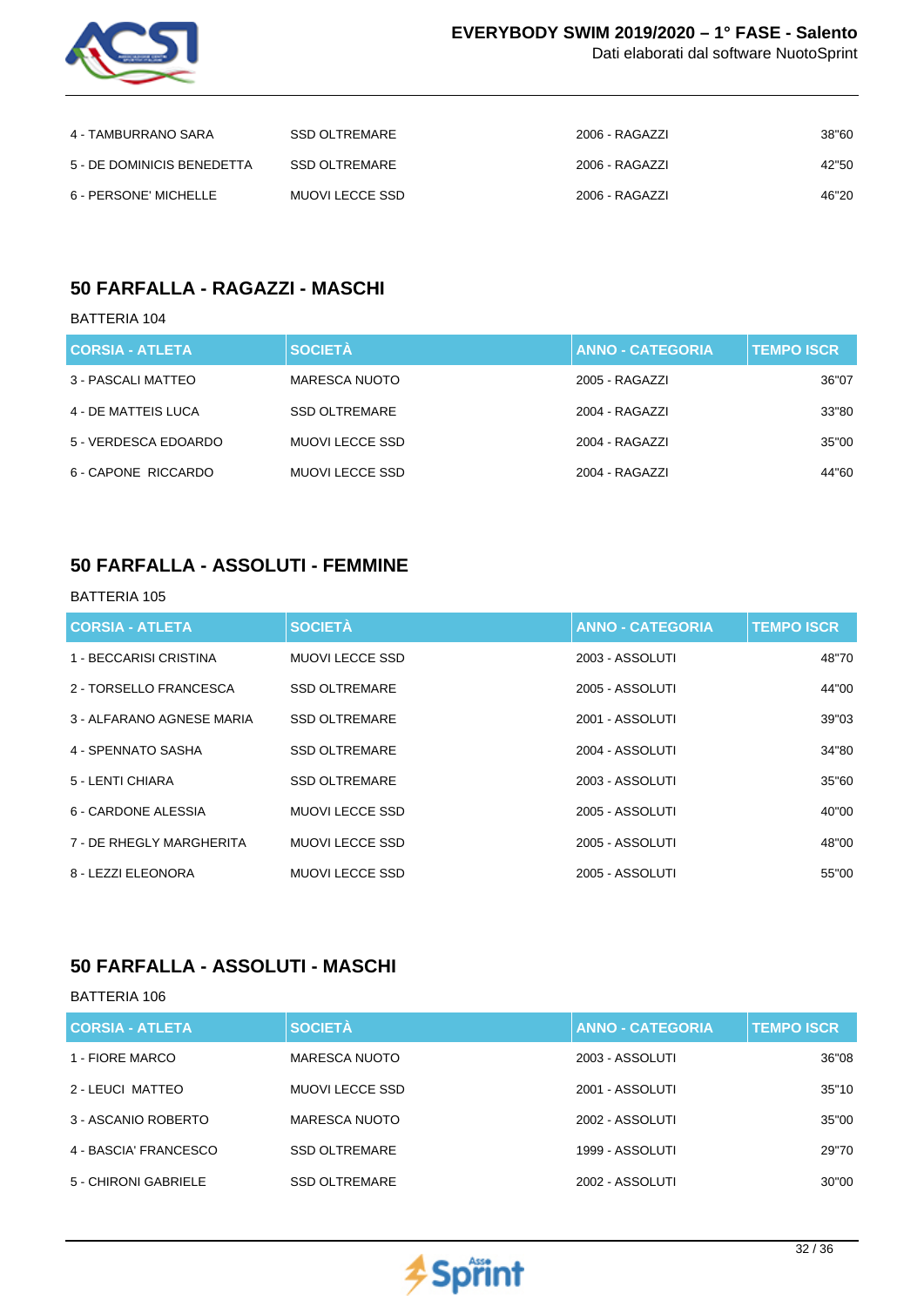

Dati elaborati dal software NuotoSprint

| 6 - RUGGIO STEFANO | MARESCA NUOTO | 1981 - ASSOLUTI | 35"00 |
|--------------------|---------------|-----------------|-------|
| 7 - RESCIO MAURO   | SSD OLTREMARE | 1973 - ASSOLUTI | 35"10 |
| 8 - UNGARO ANDREA  | SSD OLTREMARE | 1985 - ASSOLUTI | 37"20 |

premiazione gare farfalla

## **STAFFETTA 4x50 STILE LIBERO - MASCHI - ESORDIENTI A**

BATTERIA 107

| <b>CORSIA - FORMAZIONE</b> | <b>CATEGORIA</b> | <b>TEMPO ISCR</b> |
|----------------------------|------------------|-------------------|
| 3 - MARESCA NUOTO - A      | ESORDIENTI A     | S.T.              |
| 4 - SSD OLTREMARE - A      | ESORDIENTI A     | S.T.              |
| 5 - MUOVI LECCE SSD - A    | ESORDIENTI A     | S.T.              |

## **STAFFETTA 4x50 STILE LIBERO - FEMMINE - ESORDIENTI A**

BATTERIA 108

| <b>CORSIA - FORMAZIONE</b> | <b>CATEGORIA</b> | <b>TEMPO ISCR</b> |
|----------------------------|------------------|-------------------|
| 4 - SSD OLTREMARE - A      | ESORDIENTI A     | S.T.              |
| 5 - MUOVI LECCE SSD - A    | ESORDIENTI A     | S.T.              |

## **STAFFETTA 4x50 STILE LIBERO - MASCHI - RAGAZZI**

#### BATTERIA 109

| <b>CORSIA - FORMAZIONE</b> | <b>CATEGORIA</b> | <b>TEMPO ISCR</b> |
|----------------------------|------------------|-------------------|
| 3 - MARESCA NUOTO - A      | RAGAZZI          | S.T.              |
| 4 - SSD OLTREMARE - A      | RAGAZZI          | S.T.              |
| 5 - MUOVI LECCE SSD - A    | RAGAZZI          | S.T.              |

## **STAFFETTA 4x50 STILE LIBERO - FEMMINE - RAGAZZI**

| <b>CORSIA - FORMAZIONE</b> | <b>CATEGORIA</b> | <b>TEMPO ISCR</b> |
|----------------------------|------------------|-------------------|
| 3 - MARESCA NUOTO - A      | RAGAZZI          | S.T.              |
| 4 - SSD OLTREMARE - A      | RAGAZZI          | S.T.              |

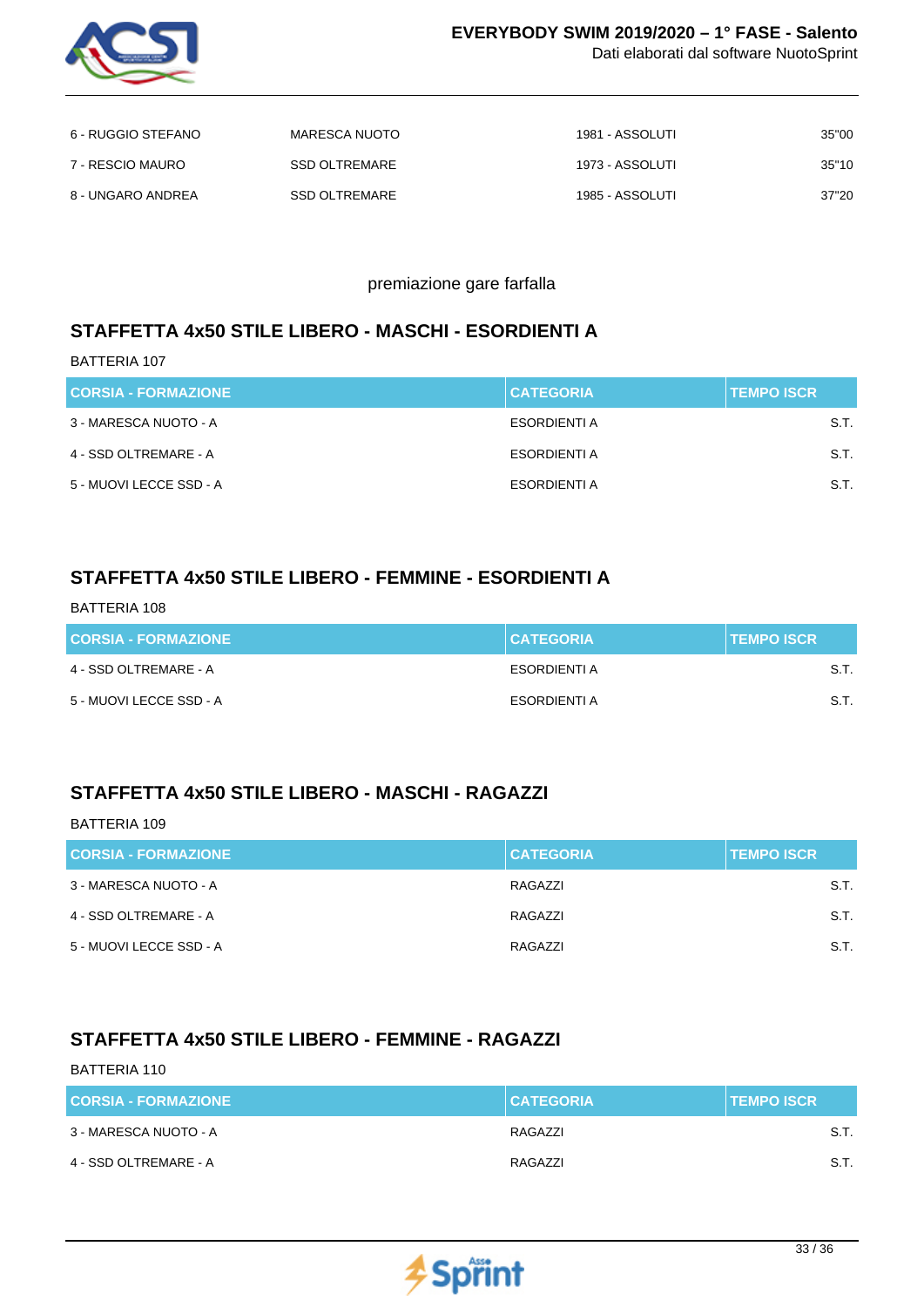

Dati elaborati dal software NuotoSprint

5 - MUOVI LECCE SSD - A GALACTER SOLO AND S.T.

# **STAFFETTA 4x50 STILE LIBERO - MASCHI - ASSOLUTI**

#### BATTERIA 111

| <b>CORSIA - FORMAZIONE</b> | <b>CATEGORIA</b> | <b>TEMPO ISCR</b> |
|----------------------------|------------------|-------------------|
| 4 - SSD OLTREMARE - A      | ASSOLUTI         | S.T.              |
| 5 - MARESCA NUOTO - A      | ASSOLUTI         | S.T.              |

## **STAFFETTA 4x50 STILE LIBERO - FEMMINE - ASSOLUTI**

| BATTERIA 112               |                  |                   |
|----------------------------|------------------|-------------------|
| <b>CORSIA - FORMAZIONE</b> | <b>CATEGORIA</b> | <b>TEMPO ISCR</b> |
| 4 - SSD OLTREMARE - A      | ASSOLUTI         | S.T.              |
| 5 - MUOVI LECCE SSD - A    | ASSOLUTI         | S.T.              |

# **50 STILE LIBERO - ASSOLUTI - S1 DIVERSAMENTE ABILI - MASCHI**

| BATTERIA 113           |                |                         |                   |
|------------------------|----------------|-------------------------|-------------------|
| <b>CORSIA - ATLETA</b> | <b>SOCIETÀ</b> | <b>ANNO - CATEGORIA</b> | <b>TEMPO ISCR</b> |
| 4 - CICCARESE GIACOMO  | MARESCA NUOTO  | 2010 - ASSOLUTI - S1    | 1'59"00           |
| 5 - RIZZO DAVID        | MARESCA NUOTO  | 2014 - ASSOLUTI - S1    | 2'04"00           |

# **50 STILE LIBERO - ASSOLUTI - C21 DIVERSAMENTE ABILI - MASCHI**

| CORSIA - ATLETA        | <b>SOCIETÀ</b>         | <b>ANNO - CATEGORIA</b> | <b>TEMPO ISCR</b> |
|------------------------|------------------------|-------------------------|-------------------|
| 3 - CRETI' ANTONIO     | SSD OLTREMARE          | 1971 - ASSOLUTI - C21   | 1'00''00          |
| 4 - CICCARESE CRISTIAN | <b>MUOVI LECCE SSD</b> | 1997 - ASSOLUTI - C21   | 50"00             |
| 5 - CORDOVANA ANDREA   | <b>MUOVI LECCE SSD</b> | 1997 - ASSOLUTI - C21   | 1'00''00          |

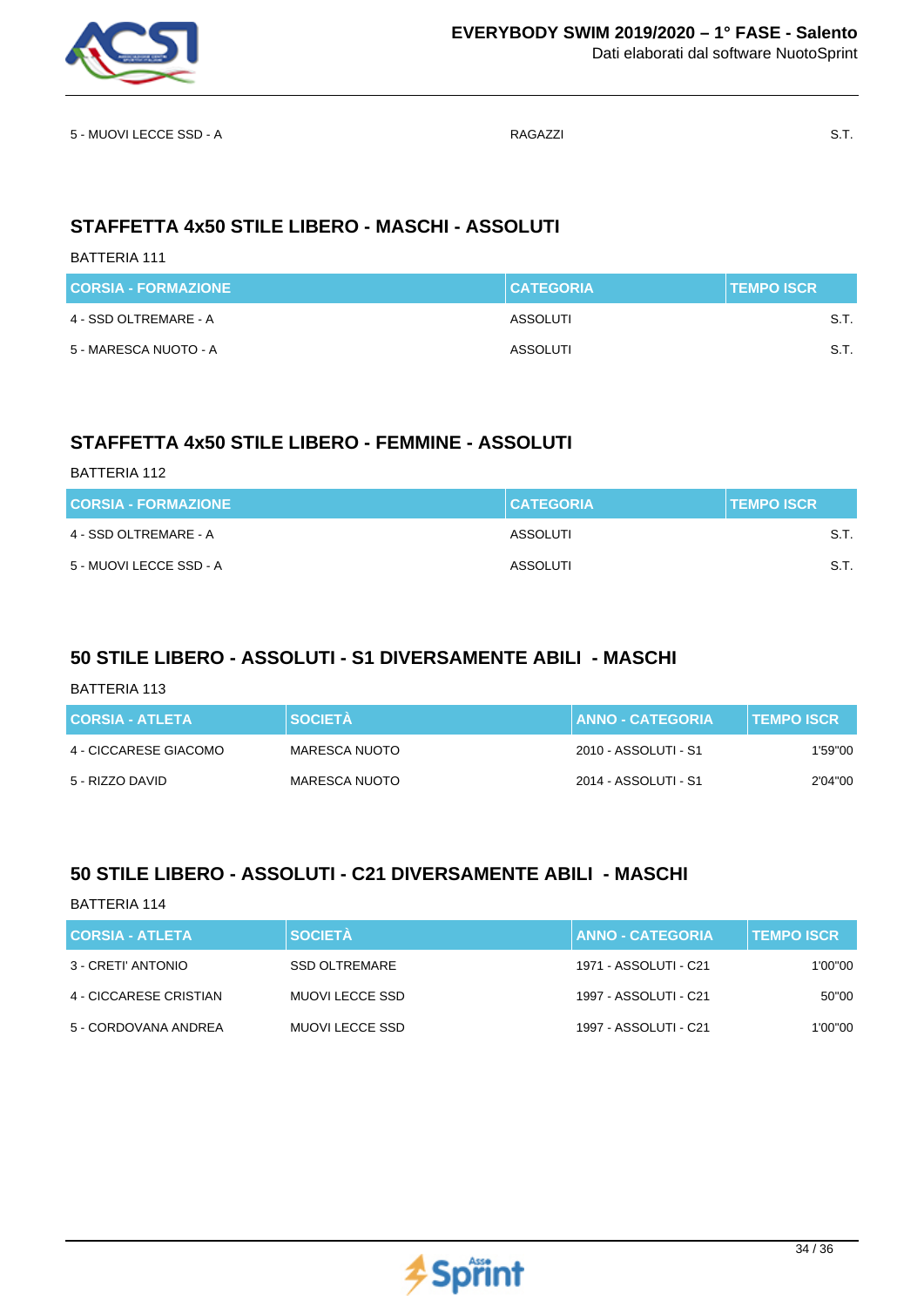

## **50 DORSO - ASSOLUTI - C21 DIVERSAMENTE ABILI - MASCHI**

### BATTERIA 115

| <b>CORSIA - ATLETA</b> | <b>SOCIETA</b>         | ∖   ANNO - CATEGORIA <sup>\</sup> | <b>TEMPO ISCR</b> |
|------------------------|------------------------|-----------------------------------|-------------------|
| 4 - CORDOVANA ANDREA   | <b>MUOVI LECCE SSD</b> | 1997 - ASSOLUTI - C21             | 1'10"00           |

### **50 RANA - ASSOLUTI - C21 DIVERSAMENTE ABILI - MASCHI**

#### BATTERIA 116

| <b>CORSIA - ATLETA</b> | <b>SOCIETA</b> | <b>∶∣ANNO - CATEGORIA <sup>1</sup></b> | <b>TEMPO ISCR</b> |
|------------------------|----------------|----------------------------------------|-------------------|
| 4 - RAUSA DAVIDE       | SSD OLTREMARE  | 1999 - ASSOLUTI - C21                  | 1'30"00           |

### **50 FARFALLA - ASSOLUTI - C21 DIVERSAMENTE ABILI - MASCHI**

| BATTERIA 117 |  |
|--------------|--|
|              |  |

| <b>CORSIA - ATLETA</b> | <b>SOCIETA</b>         | <b>↓ LANNO - CATEGORIA <sup>\</sup></b> | <b>TEMPO ISCR</b> |
|------------------------|------------------------|-----------------------------------------|-------------------|
| 4 - CICCARESE CRISTIAN | <b>MUOVI LECCE SSD</b> | 1997 - ASSOLUTI - C21                   | 1'00"00           |